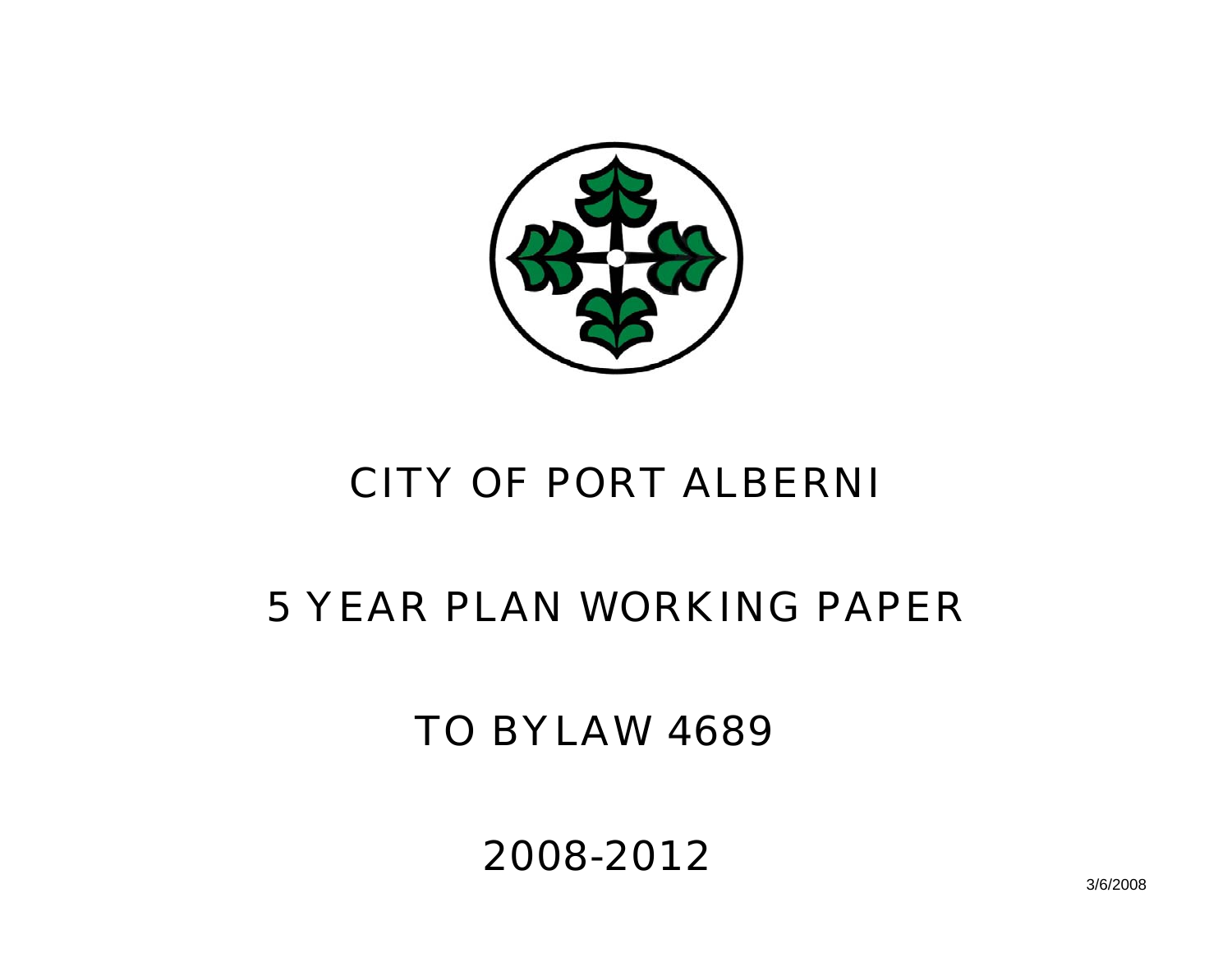### **CITY OF PORT ALBERNI**



### **5 YEAR PLAN 2008-2012**

#### **Contents**

|                                      | Page |
|--------------------------------------|------|
| Financial Plan 2008-2012             |      |
| <b>WORKING SCHEDULES:</b>            |      |
| General Revenue Fund Revenue         | 2    |
| General Revenue Fund Expenditure     | 7    |
| Water Revenue Fund Revenue           | 17   |
| Water Revenue Fund Expenditure       | 18   |
| Sewer Revenue Fund Revenue           | 20   |
| Sewer Revenue Fund Expenditure       | 21   |
| Parks Acquisition Reserve            | 23   |
| Capital Works Reserve                | 24   |
| <b>Equipment Replacement Reserve</b> | 25   |
| Land Sale Reserve                    | 26   |
| Cemetery Trust Fund                  | 27   |
| Capital Expenditure Program -2008    | 28   |
| Capital Expenditure Program -2009    | 31   |
| Capital Expenditure Program -2010    | 33   |
| Capital Expenditure Program -2011    | 35   |
| Capital Expenditure Program -2012    | 37   |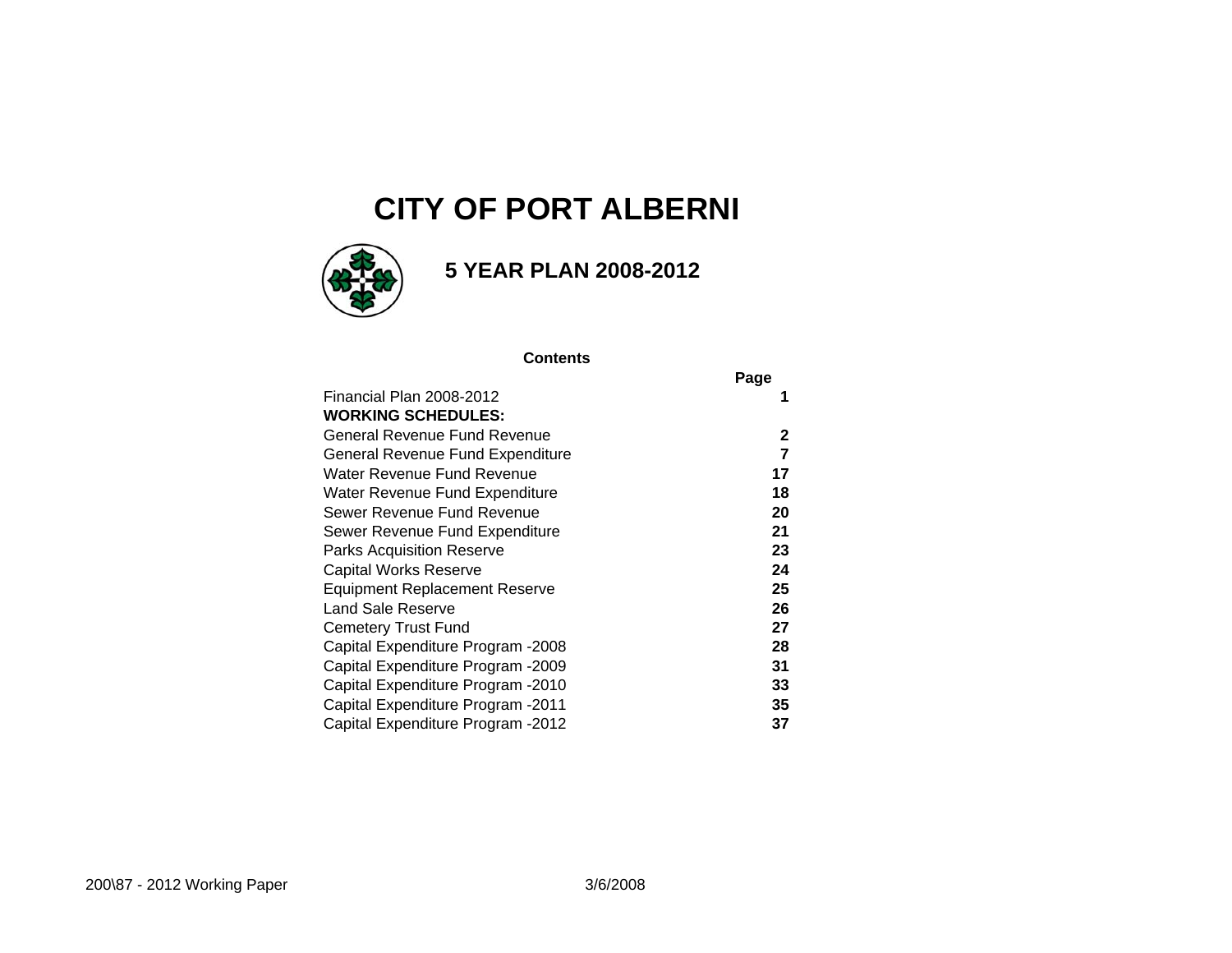

#### **CITY OF PORT ALBERNI FINANCIAL PLAN 2008-2012**

|                                              | Page                   | 2008                  |     | 2009            | 2010                  |      | 2011            |     | 2012          |
|----------------------------------------------|------------------------|-----------------------|-----|-----------------|-----------------------|------|-----------------|-----|---------------|
| <b>Revenues</b>                              |                        |                       |     |                 |                       |      |                 |     |               |
| Taxes                                        |                        |                       |     |                 |                       |      |                 |     |               |
| <b>Property Taxes</b>                        | $\overline{c}$         | \$17,371,606          |     | \$17,469,248    | \$17,727,980          |      | \$17,962,611    | \$  | 19,083,980    |
| <b>Parcel Taxes</b>                          | $\overline{2}$         | \$<br>231,006         | \$  | 231,006         | \$<br>231,006         | \$   | 231,006         | \$  | 231,006       |
| <b>Other Taxes</b>                           | 2,20                   | \$<br>160,404         | \$  | 160,404         | \$<br>160,404         | \$   | 160,404         | \$  | 160,404       |
| Grants in Lieu of Taxes                      | 2                      | \$<br>551,116         | \$  | 551,116         | \$<br>551,116         | - \$ | 551,116         | \$  | 551,116       |
|                                              |                        |                       |     |                 |                       |      |                 |     |               |
| Fees and Charges                             |                        |                       |     |                 |                       |      |                 |     |               |
| Sales of Service                             | $2 - 4$                | \$<br>3,863,252       | \$  | 3,941,469       | \$4,043,175           | \$   | 4,135,314       | \$  | 4,253,332     |
| Sales of Service/Utilities                   | 17,20                  | \$<br>3,249,191       | \$  | 3,404,123       | \$<br>3,422,352       | \$   | 3,559,375       | \$  | 3,578,427     |
| Service to other Government                  | $\overline{2}$         | \$<br>120,000         | \$  | 120,000         | \$<br>120,000         | \$   | 120,000         | \$  | 120,000       |
| <b>User Fees/Fines</b>                       | 5                      | \$<br>223,900         | \$  | 240,656         | \$<br>240,917         | \$   | 254,383         | \$  | 254,654       |
|                                              |                        |                       |     |                 |                       |      |                 |     |               |
| <b>Other Revenue</b>                         |                        |                       |     |                 |                       |      |                 |     |               |
| Rentals                                      | 5                      | \$<br>94,148          | \$  | 50,948          | \$<br>50,948          | - \$ | 50,948          | \$  | 50,948        |
| Interest/Penalties                           | 5,17,20                | \$<br>425,000         | \$  | 425,360         | \$<br>425,727         | \$   | 426,102         | \$  | 426,484       |
| <b>Grants/Other Governments</b>              | 5,17,20,29,31,33,35,37 | \$<br>4,823,332       | \$  | 917,500         | \$<br>1,955,000       | \$   | 995,000         | \$  | 1,025,000     |
| Other                                        | 29,31,33,35,37         | \$<br>449,900         | \$  | 29,900          | \$<br>29,900          | \$   | 29,900          | \$  | 29,900        |
|                                              |                        |                       |     |                 |                       |      |                 |     |               |
|                                              |                        | \$31,562,855          |     | \$27,541,730    | \$28,958,525          |      | \$28,476,159    |     | \$29,765,251  |
|                                              |                        |                       |     |                 |                       |      |                 |     |               |
| <b>Expenditures</b>                          |                        |                       |     |                 |                       |      |                 |     |               |
| Debt Interest                                | 15, 19, 22             | \$<br>254,607         | \$  | 254,643         | \$<br>254,680         | \$   | 254,717         | \$  | 254.755       |
| Capital Expenditure                          | 29, 31, 33, 35, 37     | \$10,593,375          | \$  | 2,561,982       | \$<br>3,868,978       | \$   | 2,880,011       | \$  | 3,877,036     |
| <b>Other Municipal Purposes</b>              |                        |                       |     |                 |                       |      |                 |     |               |
| <b>General Municipal</b>                     | $7 - 8$                | \$<br>2,994,948       | \$  | 2,871,607       | \$2,924,198           | \$   | 3,039,164       | \$  | 3,047,496     |
| <b>Police Services</b>                       | 8                      | \$<br>5,293,112       | \$  | 5,392,165       | \$<br>5,656,484       | \$   | 5,927,224       | \$  | 6,067,854     |
| <b>Fire Services</b>                         | 8                      | \$<br>2,495,580       | \$  | 2,546,406       | \$2,598,308           | \$   | 2,651,319       | \$  | 2,704,353     |
| <b>Other Protective Services</b>             | 9                      | \$<br>238,952         | \$  | 241,509         | \$<br>244,117 \$      |      | 246,779         | \$  | 249,494       |
| <b>Transportation Services</b>               | $9 - 11$               | \$<br>3,088,522       | \$  | 3,169,953       | \$<br>3,265,318       | \$   | 3,330,625       | \$  | 3,397,237     |
| Environmental Health and Development         | $12 - 13$              | \$<br>1,953,859       | \$  | 1,959,521       | \$1,996,306           | \$   | 2,036,312       | \$  | 2,075,803     |
| Parks and Recreation                         | $13 - 14$              | \$<br>4,716,176       | \$  | 4,644,985       | \$4,751,565           | \$   | 4,794,991       | \$  | 4,905,912     |
| Cultural                                     | 15                     | \$<br>1,594,530       | \$  | 1,609,275       | \$1,626,445           | \$   | 1,609,361       | \$  | 1,643,445     |
| Water                                        | 18                     | \$<br>1,262,800       | \$  | 1,288,056       | \$1,313,817           | -\$  | 1,340,093       | \$  | 1,366,895     |
| Sewer                                        | 21                     | \$<br>923,130         | \$  | 941,593         | \$<br>960,424         | \$   | 979,633         | \$  | 999,226       |
| Contingency                                  | 16                     | \$<br>212,538         | \$  | 206,234         | \$<br>175,000         | \$   | 180,000         | \$  | 180,000       |
|                                              |                        |                       |     |                 |                       |      |                 |     |               |
|                                              |                        | \$35,622,129          |     | \$27,687,929    | \$29,635,640          |      | \$29,270,229    |     | \$ 30,769,506 |
| Revenue in Excess (Shortfall) of Expenditure |                        | $$(4,059,274)$ \$     |     | (146, 199)      | \$<br>$(677, 115)$ \$ |      | $(794, 070)$ \$ |     | (1.004.255)   |
|                                              |                        |                       |     |                 |                       |      |                 |     |               |
| Other                                        |                        |                       |     |                 |                       |      |                 |     |               |
| <b>Borrowing Proceeds</b>                    | 30, 32, 34, 36, 38     | \$<br>325,000         | -\$ |                 | \$                    | \$   |                 | \$  | 276,020       |
| Debt Principal                               | 15,19,22               | \$<br>$(244, 392)$ \$ |     | $(244, 392)$ \$ | $(244, 392)$ \$       |      | $(244, 392)$ \$ |     | (244, 392)    |
| Transfer to Other Governments - Repayment    | 16                     | \$<br>$(231,006)$ \$  |     | $(231,006)$ \$  | $(231,006)$ \$        |      | $(231,006)$ \$  |     | (231,006)     |
| Transfer from Equipment Replacement Reserve  | 30, 32, 34, 36, 38     | \$<br>692,600         | \$  | 328,280         | \$<br>362,789         | \$   | 1,084,529       | \$  | 1,066,949     |
| Transfer from Land Sale Reserve              | 30, 32, 34, 36, 38     | \$<br>500,000         | \$  |                 | \$                    | \$   |                 | \$  |               |
| <b>Transfer from Cemetery Trust</b>          | 6                      | \$                    | \$  |                 | \$                    | \$   |                 | \$  |               |
| Transfer from other reserves                 | 20, 30, 32, 34, 36, 38 | \$<br>1,037,900       | \$  | 367,517         | \$<br>778,399         | \$   | 217,662         | \$  | 246,660       |
| Transfer from (to) Surplus                   | 6, 15, 17, 19, 20, 22  | \$<br>1,979,172       | \$  | (74, 200)       | \$<br>11,325          | \$   | (32, 723)       | -\$ | (109, 976)    |
|                                              |                        | 4,059,274             | \$  | 146,199         | \$<br>677,115 \$      |      | 794,070         | \$  | 1,004,255     |
| <b>Balanced Budget</b>                       |                        |                       | \$  |                 | \$                    | \$   |                 | \$  |               |
|                                              |                        |                       |     |                 |                       |      |                 |     |               |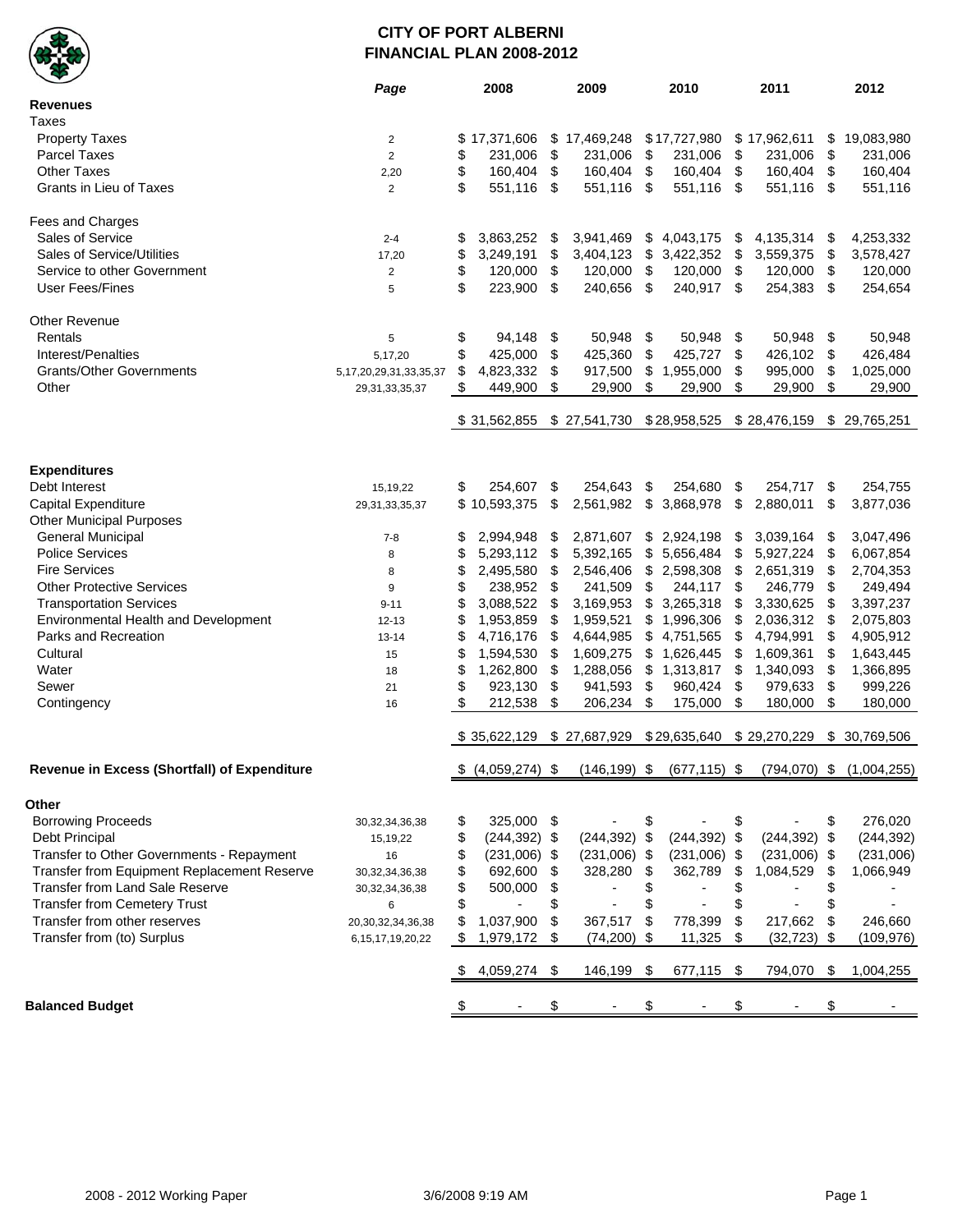|                                            | $\mathsf{A}$ | B                                                   | $\circ$    | P                | Q          | R         | S          |          | U          | $\vee$ | W          | X     | Y          | Z     |
|--------------------------------------------|--------------|-----------------------------------------------------|------------|------------------|------------|-----------|------------|----------|------------|--------|------------|-------|------------|-------|
|                                            |              | <b>CITY OF PORT ALBERNI</b>                         |            |                  |            |           |            |          |            |        |            |       |            |       |
|                                            | \$3.00       | <b>GENERAL REVENUE FUND - 5 YEAR PLAN</b>           |            |                  |            |           |            |          |            |        |            |       |            |       |
| 3                                          |              |                                                     |            |                  |            |           |            |          |            |        |            |       |            |       |
| $\overline{4}$                             |              |                                                     | 2007       | 2008             | 2008       |           | 2009       |          | 2010       |        | 2011       |       | 2012       |       |
| $\begin{array}{c} 5 \\ 6 \\ 7 \end{array}$ |              |                                                     | Final      | <b>Projected</b> |            |           |            |          |            |        |            |       |            |       |
|                                            |              | <b>REAL PROPERTY TAXES</b>                          |            | <b>Last Year</b> |            |           |            |          |            |        |            |       |            |       |
| 8                                          |              |                                                     |            |                  |            |           |            |          |            |        |            |       |            |       |
| $\overline{9}$                             |              | 11111 General Purposes - Taxes                      | 17,021,215 | 17,228,497       | 17,126,158 |           | 17,223,800 |          | 17,482,532 |        | 17,717,163 |       | 18,838,532 |       |
| 10                                         |              | 11112 Debt Purposes - Taxes                         | 248,383    | 248,383          | 245,448    |           | 245,448    |          | 245,448    |        | 245,448    |       | 245,448    |       |
| 11                                         |              | <b>TAX LEVY</b>                                     | 17,269,598 | 17,476,880       | 17,371,606 | 0.59%     | 17,469,248 | 0.56%    | 17,727,980 | 1.48%  | 17,962,611 | 1.32% | 19,083,980 | 6.24% |
| $\overline{12}$                            |              |                                                     |            |                  |            |           |            |          |            |        |            |       |            |       |
| $\overline{13}$                            |              |                                                     |            |                  |            |           |            |          |            |        |            |       |            |       |
| 14                                         |              | 11210 Local Improvements                            | 186        | 186              | 186        | 0.00%     | 186        | 0.00%    | 186        | 0.00%  | 186        | 0.00% | 186        | 0.00% |
| $\overline{15}$                            |              | 11211 Special Area Levy                             | 1,363      | 1,390            | 1,376      | 0.95%     | 1,376      | $0.00\%$ | 1,376      | 0.00%  | 1,376      | 0.00% | 1,376      | 0.00% |
| 16                                         |              | 11212 Parcel Tax                                    | 230,948    | 230,948          | 231,006    | 0.03%     | 231,006    | 0.00%    | 231,006    | 0.00%  | 231,006    | 0.00% | 231,006    | 0.00% |
| $\overline{17}$                            |              | SPECIAL ASSESSMENTS                                 | 232,497    | 232,524          | 232,568    | 0.03%     | 232,568    | 0.00%    | 232,568    | 0.00%  | 232,568    | 0.00% | 232,568    | 0.00% |
| 18                                         |              |                                                     |            |                  |            |           |            |          |            |        |            |       |            |       |
| 19                                         |              | 11910 Utility Tax                                   | 118,815    | 115,000          | 126,134    | 6.16%     | 126,134    | 0.00%    | 126,134    | 0.00%  | 126,134    | 0.00% | 126,134    | 0.00% |
| $\overline{20}$                            |              | <b>TAXES</b>                                        | 17,620,910 | 17,824,404       | 17,730,308 | 0.62%     | 17,827,950 | 0.55%    | 18,086,682 | 1.45%  | 18,321,313 | 1.30% | 19,442,682 | 6.12% |
| $\overline{21}$                            |              |                                                     |            |                  |            |           |            |          |            |        |            |       |            |       |
|                                            |              | FEDERAL GOVERNMENT                                  |            |                  |            |           |            |          |            |        |            |       |            |       |
|                                            |              | 12110 Federal Building Grant                        | 28,317     | 28,317           | 35,089     | 23.91%    | 35,089     | 0.00%    | 35,089     | 0.00%  | 35,089     | 0.00% | 35,089     | 0.00% |
| $\frac{22}{23}$<br>$\frac{23}{24}$         |              | 12210 C B C Grant                                   | 1,999      | 1,999            | 3,626      | 81.39%    | 3,626      | $0.00\%$ | 3,626      | 0.00%  | 3,626      | 0.00% | 3,626      | 0.00% |
|                                            |              | PROVINCIAL GOVERNMENT                               |            |                  |            |           |            |          |            |        |            |       |            |       |
| 26<br>27<br>28                             |              | 12310 Provincial Government Grant                   | 70,756     | 70,756           | 55,878     | $-21.03%$ | 55,878     | 0.00%    | 55,878     | 0.00%  | 55,878     | 0.00% | 55,878     | 0.00% |
|                                            |              | 12410 B. C. Hydro                                   | 460,725    | 460,725          | 428,287    | $-7.04%$  | 428,287    | 0.00%    | 428,287    | 0.00%  | 428,287    | 0.00% | 428,287    | 0.00% |
|                                            |              | 12411 Public Housing Grant<br><b>OTHER ENTITIES</b> | 30,544     | 30,544           | 28,005     | $-8.31%$  | 28,005     | 0.00%    | 28,005     | 0.00%  | 28,005     | 0.00% | 28,005     | 0.00% |
| 29<br>30                                   |              | 12910 University of Victoria                        | 224        | 224              | 231        | 3.13%     | 231        | 0.00%    | 231        | 0.00%  | 231        | 0.00% | 231        | 0.00% |
| 31                                         |              | <b>GRANTS IN LIEU OF TAXES</b>                      | 592,565    | 592,565          | 551,116    | $-6.99%$  | 551,116    | 0.00%    | 551,116    | 0.00%  | 551,116    | 0.00% | 551,116    | 0.00% |
| 32                                         |              |                                                     |            |                  |            |           |            |          |            |        |            |       |            |       |
|                                            |              | SERVICES PROVIDED TO GOVERNMENT                     |            |                  |            |           |            |          |            |        |            |       |            |       |
| 33<br>34<br>35                             |              |                                                     |            |                  |            |           |            |          |            |        |            |       |            |       |
|                                            |              | 13121 PRISONER EXPENSE RECOVERY                     | 120,000    | 120,000          | 120,000    | 0.00%     | 120,000    | 0.00%    | 120,000    | 0.00%  | 120,000    | 0.00% | 120,000    | 0.00% |
| 36                                         |              |                                                     |            |                  |            |           |            |          |            |        |            |       |            |       |
| 37                                         |              | <b>SALES OF SERVICES</b>                            |            |                  |            |           |            |          |            |        |            |       |            |       |
| 38<br>39                                   |              |                                                     |            |                  |            |           |            |          |            |        |            |       |            |       |
|                                            |              | 14120 ADMINISTRATION SERVICE CHARGE                 | 47,000     | 49,940           | 79,200     | 68.51%    | 80,784     | 2.00%    | 82,400     | 2.00%  | 84,048     | 2.00% | 85,729     | 2.00% |
| 40                                         |              |                                                     |            |                  |            |           |            |          |            |        |            |       |            |       |
| 41                                         |              | 14221 Law Enforcement Service Charge                | 110,000    | 110,300          | 143,000    | 30.00%    | 143,360    | 0.25%    | 143,727    | 0.26%  | 144,102    | 0.26% | 144,484    | 0.27% |
| 42                                         |              | 14241 Fire Department Service Charge                | 89,800     | 93,596           | 93,596     | 4.23%     | 95,428     | 1.96%    | 97,296     | 1.96%  | 99,202     | 1.96% | 101,186    | 2.00% |
| 43                                         |              | <b>PROTECTIVE SERVICES</b>                          | 199,800    | 203,896          | 236,596    | 18.42%    | 238,788    | 0.93%    | 241,023    | 0.94%  | 243,304    | 0.95% | 245,670    | 0.97% |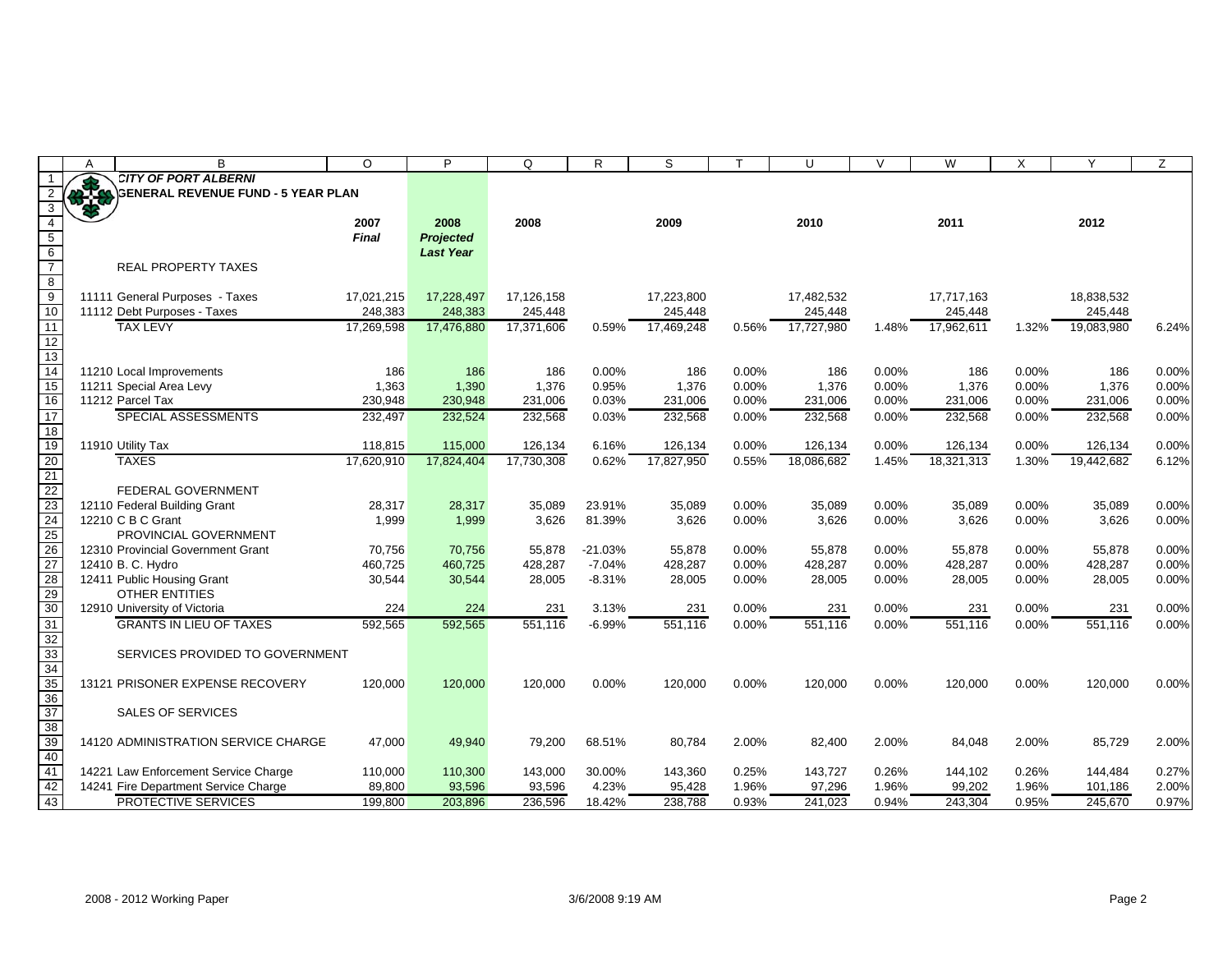|                             |         | B                                         | $\circ$      | P                | O         | R.        | S         |          | $\cup$    | $\vee$ | W         | $\times$ | Y         | Z     |
|-----------------------------|---------|-------------------------------------------|--------------|------------------|-----------|-----------|-----------|----------|-----------|--------|-----------|----------|-----------|-------|
|                             |         | <b>CITY OF PORT ALBERNI</b>               |              |                  |           |           |           |          |           |        |           |          |           |       |
|                             | $x + y$ | <b>GENERAL REVENUE FUND - 5 YEAR PLAN</b> |              |                  |           |           |           |          |           |        |           |          |           |       |
| 3                           |         |                                           |              |                  |           |           |           |          |           |        |           |          |           |       |
|                             |         |                                           | 2007         | 2008             | 2008      |           | 2009      |          | 2010      |        | 2011      |          | 2012      |       |
|                             |         |                                           | <b>Final</b> | <b>Projected</b> |           |           |           |          |           |        |           |          |           |       |
| $rac{5}{6}$<br>$rac{6}{44}$ |         |                                           |              | <b>Last Year</b> |           |           |           |          |           |        |           |          |           |       |
|                             |         |                                           |              |                  |           |           |           |          |           |        |           |          |           |       |
|                             |         | 14310 Public Works Service Charge         | 43,200       | 44,064           | 33,600    | $-22.22%$ | 34,272    | 2.00%    | 34,957    | 2.00%  | 35,657    | 2.00%    | 36,370    | 2.00% |
| 46                          |         | 14400 Public Transit Revenue              | 180,500      | 184,000          | 210,000   | 16.34%    | 214,200   | 2.00%    | 218,484   | 2.00%  | 222,854   | 2.00%    | 227,311   | 2.00% |
| 47                          |         | <b>TRANSPORTATION SERVICES</b>            | 223.700      | 228,064          | 243.600   | 8.90%     | 248,472   | 2.00%    | 253,441   | 2.00%  | 258,511   | 2.00%    | 263,681   | 2.00% |
| 48                          |         |                                           |              |                  |           |           |           |          |           |        |           |          |           |       |
| $\frac{1}{49}$              |         | 14433 ENVIRON, HEALTH-GARBAGE COLL.       | 1,013,032    | 1,087,112        | 1,139,424 | 12.48%    | 1,252,285 | 9.91%    | 1,284,146 | 2.54%  | 1,309,828 | 2.00%    | 1,336,025 | 2.00% |
| $\frac{50}{51}$             |         |                                           |              |                  |           |           |           |          |           |        |           |          |           |       |
|                             |         | 14516 PUBLIC HEALTH-CEMETERIES            | 25,000       | 25,500           | 30,000    | 20.00%    | 30,600    | 2.00%    | 31,212    | 2.00%  | 31,836    | 2.00%    | 32,473    | 2.00% |
|                             |         |                                           |              |                  |           |           |           |          |           |        |           |          |           |       |
|                             |         | <b>14550 PLANNING ADMINISTRATION</b>      | 10,000       | 16,200           | 16,200    | 62.00%    | 16,200    | 0.00%    | 16,200    | 0.00%  | 16,200    | 0.00%    | 16,200    | 0.00% |
| $\frac{53}{54}$             |         |                                           |              |                  |           |           |           |          |           |        |           |          |           |       |
| 55<br>56                    |         | 14600 Marine Commercial Building          | 62,424       | 63,672           | 63,672    | 2.00%     | 64,945    | 2.00%    | 66,244    | 2.00%  | 67,569    | 2.00%    | 68,921    | 2.00% |
|                             |         | 14601 Port Building                       | 24,619       | 25,111           | 25,111    | 2.00%     | 25,613    | 2.00%    | 26,125    | 2.00%  | 26,648    | 2.00%    | 27,181    | 2.00% |
| 57                          |         | 14602 Market Square                       | 28,000       | 28,560           | 26,000    | $-7.14%$  | 26,520    | 2.00%    | 27,050    | 2.00%  | 27,591    | 2.00%    | 28,143    | 2.00% |
| 58                          |         | 14690 A. H. Q. Miscellaneous Revenue      | 541          | 552              | 500       | $-7.58%$  | 510       | 2.00%    | 520       | 1.96%  | 531       | 2.12%    | 541       | 1.88% |
| 59                          |         | <b>ALBERNI HARBOUR QUAY</b>               | 115,584      | 117,895          | 115,283   | $-0.26%$  | 117,588   | 2.00%    | 119,939   | 2.00%  | 122,339   | 2.00%    | 124,786   | 2.00% |
| $\frac{60}{61}$             |         |                                           |              |                  |           |           |           |          |           |        |           |          |           |       |
|                             |         | <b>RECREATION SERVICES</b>                |              |                  |           |           |           |          |           |        |           |          |           |       |
| 62<br>63                    |         |                                           |              |                  |           |           |           |          |           |        |           |          |           |       |
|                             |         | <b>RECREATION FACILITIES</b>              |              |                  |           |           |           |          |           |        |           |          |           |       |
| 64                          |         |                                           |              |                  |           |           |           |          |           |        |           |          |           |       |
| 65                          |         | 14710 Gyro Youth Centre                   | 3,500        | 3,605            | 3,600     | 2.86%     | 3,708     | 3.00%    | 3,819     | 2.99%  | 3,934     | 3.01%    | 4,052     | 3.00% |
| 66                          |         | 14712 Echo '67 Centre                     | 126,000      | 179,322          | 177,720   | 41.05%    | 181,650   | 2.21%    | 185,350   | 2.04%  | 194,000   | 4.67%    | 197,950   | 2.04% |
| $\overline{67}$             |         | 14714 Glenwood Centre                     | 45,300       | 46,659           | 45,300    | 0.00%     | 46,659    | 3.00%    | 48,059    | 3.00%  | 49,501    | 3.00%    | 50,986    | 3.00% |
| 68                          |         | 14716 Echo Aquatic Centre                 | 73,900       | 76,117           | 82,400    | 11.50%    | 74,872    | $-9.14%$ | 77,118    | 3.00%  | 80,393    | 4.25%    | 83,814    | 4.26% |
| 69                          |         | 14718 AV Multiplex                        | 690,800      | 711,524          | 685,100   | $-0.83%$  | 705,653   | 3.00%    | 726,823   | 3.00%  | 748,627   | 3.00%    | 771,086   | 3.00% |
| $\overline{70}$             |         | 14720 Stadium & Athletic Fields           | 19,120       | 19,694           | 30,600    | 60.04%    | 31,518    | 3.00%    | 32,464    | 3.00%  | 33,437    | 3.00%    | 34,441    | 3.00% |
| $\overline{71}$             |         |                                           |              |                  |           |           |           |          |           |        |           |          |           |       |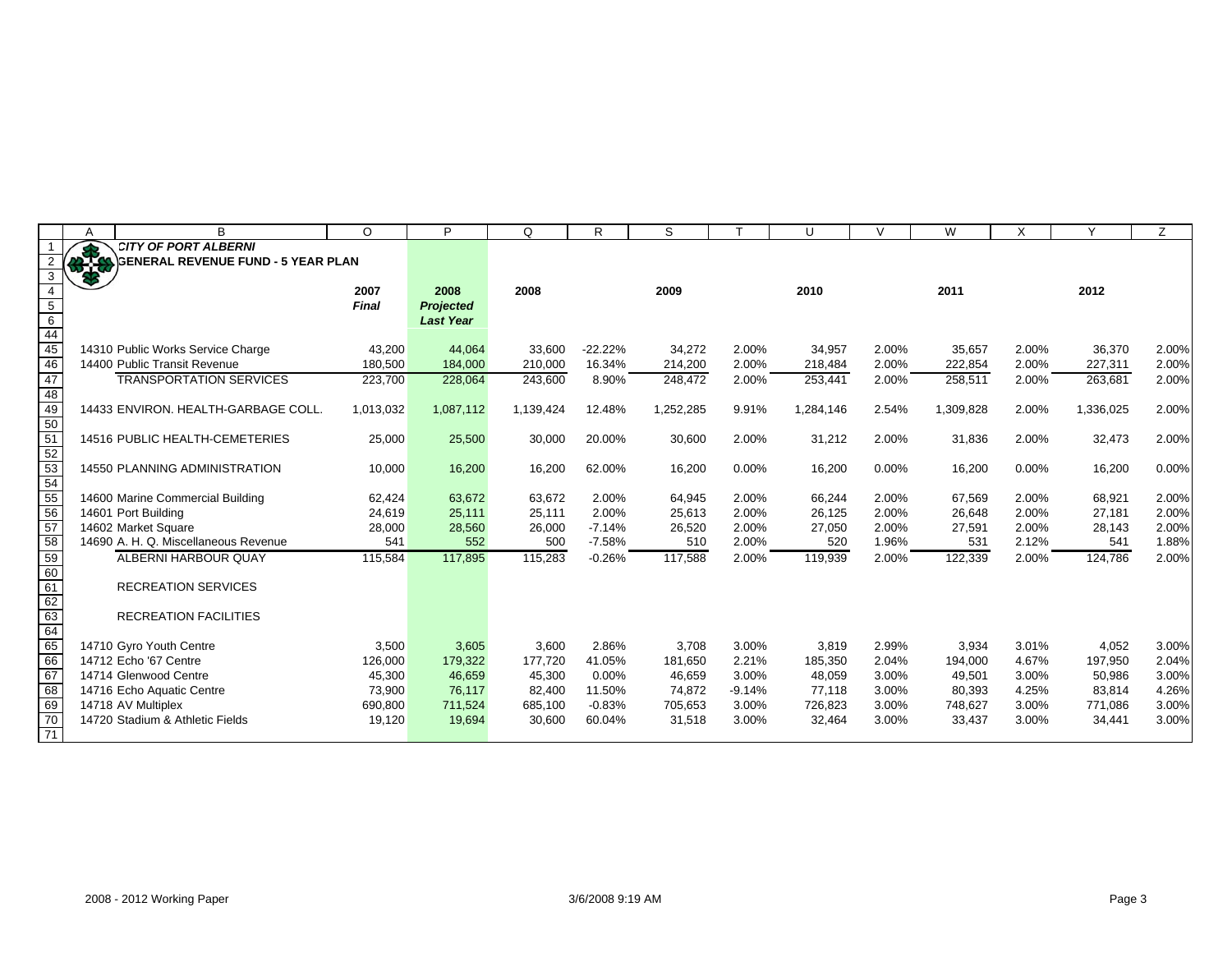|                                                       |     | B                                   | $\circ$   | P                | Q         | R         | S         |           | U         | $\vee$    | W         |           | Υ         | Z      |
|-------------------------------------------------------|-----|-------------------------------------|-----------|------------------|-----------|-----------|-----------|-----------|-----------|-----------|-----------|-----------|-----------|--------|
|                                                       | А   | <b>CITY OF PORT ALBERNI</b>         |           |                  |           |           |           |           |           |           |           | X         |           |        |
|                                                       |     | GENERAL REVENUE FUND - 5 YEAR PLAN  |           |                  |           |           |           |           |           |           |           |           |           |        |
|                                                       | 878 |                                     |           |                  |           |           |           |           |           |           |           |           |           |        |
| $\mathbf{3}$                                          |     |                                     |           |                  |           |           |           |           |           |           |           |           |           |        |
| $\overline{4}$                                        |     |                                     | 2007      | 2008             | 2008      |           | 2009      |           | 2010      |           | 2011      |           | 2012      |        |
|                                                       |     |                                     | Final     | <b>Projected</b> |           |           |           |           |           |           |           |           |           |        |
| $\begin{array}{r} 5 \\ 6 \\ 72 \end{array}$           |     |                                     |           | <b>Last Year</b> |           |           |           |           |           |           |           |           |           |        |
|                                                       |     | <b>RECREATION PROGRAMS</b>          |           |                  |           |           |           |           |           |           |           |           |           |        |
| $\frac{73}{74}$                                       |     |                                     |           |                  |           |           |           |           |           |           |           |           |           |        |
|                                                       |     | <b>SPORT PROGRAMS</b>               |           |                  |           |           |           |           |           |           |           |           |           |        |
| 76                                                    |     | 14730 Glenwood Centre               | 4,800     | 4,944            | 5,100     | 6.25%     | 5,253     | 3.00%     | 5,411     | 3.01%     | 5,573     | 2.99%     | 5,740     | 3.00%  |
| 77                                                    |     | 14732 Echo Aquatic Centre           | 277,000   | 285,310          | 259,600   | $-6.28%$  | 222,118   | $-14.44%$ | 228,782   | 3.00%     | 235,645   | 3.00%     | 242,714   | 3.00%  |
| 78                                                    |     | 14734 AV Multiplex                  | 39,800    | 40,994           | 37,700    | $-5.28%$  | 38.831    | 3.00%     | 39,996    | 3.00%     | 41,196    | 3.00%     | 42,432    | 3.00%  |
| $\frac{80}{81}$                                       |     |                                     |           |                  |           |           |           |           |           |           |           |           |           |        |
|                                                       |     | LEISURE DIVISION PROGRAMS           |           |                  |           |           |           |           |           |           |           |           |           |        |
| $\frac{82}{83}$                                       |     | 14738 Children's Programs           | 115,000   | 118,450          | 127,000   | 10.43%    | 130,810   | 3.00%     | 134,734   | 3.00%     | 136,564   | 1.36%     | 140,661   | 3.00%  |
|                                                       |     | 14740 Youth Programs & Services     | 3,500     | 3,605            | 3,500     | 0.00%     | 3,605     | 3.00%     | 3,713     | 3.00%     | 3,825     | 3.02%     | 3,939     | 2.98%  |
| $\frac{84}{85}$<br>$\frac{86}{87}$                    |     | 14742 Adult Programs                | 50,000    | 51,500           | 60,000    | 20.00%    | 61,800    | 3.00%     | 63,654    | 3.00%     | 65,564    | 3.00%     | 67,531    | 3.00%  |
|                                                       |     | 14750 Special Events                | 1,500     | 1,545            | 1,500     | $0.00\%$  | 1,545     | 3.00%     | 1,591     | 2.98%     | 1,639     | 3.02%     | 1,688     | 2.99%  |
|                                                       |     |                                     |           |                  |           |           |           |           |           |           |           |           |           |        |
|                                                       |     | <b>COMMUNITY SERVICES</b>           |           |                  |           |           |           |           |           |           |           |           |           |        |
| 88                                                    |     | 14760 Community Serv. Misc. Revenue | 15,000    | 15,450           | 13,700    | $-8.67%$  | 14,111    | 3.00%     | 14,534    | 3.00%     | 14,970    | 3.00%     | 15,419    | 3.00%  |
| 90                                                    |     | 14770 Contributions & Grants        | 91,468    | 89,068           | 129,949   | 42.07%    | 82,139    | $-36.79%$ | 95,566    | 16.35%    | 111,680   | 16.86%    | 131,015   | 17.31% |
| $\frac{91}{92}$<br>$\frac{92}{93}$<br>$\frac{94}{95}$ |     | <b>RECREATION SERVICES</b>          | 1,556,688 | 1,647,787        | 1,662,769 | 6.81%     | 1,604,272 | $-3.52%$  | 1,661,614 | 3.57%     | 1,726,548 | 3.91%     | 1,793,468 | 3.88%  |
|                                                       |     |                                     |           |                  |           |           |           |           |           |           |           |           |           |        |
|                                                       |     | <b>CULTURAL SERVICES</b>            |           |                  |           |           |           |           |           |           |           |           |           |        |
|                                                       |     |                                     |           |                  |           |           |           |           |           |           |           |           |           |        |
|                                                       |     | <b>MUSEUM SERVICES</b>              |           |                  |           |           |           |           |           |           |           |           |           |        |
| 96                                                    |     | 14810 Museum - Sales & Service      | 29,300    | 31,000           | 21,680    | $-26.01%$ | 21,680    | 0.00%     | 23,000    | 6.09%     | 20,000    | $-13.04%$ | 20,000    | 0.00%  |
| 97                                                    |     | 14830 Museum - Grants               | 60,000    | 60,000           | 73,000    | 21.67%    | 73,000    | 0.00%     | 60,000    | $-17.81%$ | 40,000    | $-33.33%$ | 40,000    | 0.00%  |
| 98                                                    |     | 14910 McLean Mill - Sales & Service | 381,940   | 395,791          | 245,500   | $-35.72%$ | 257,800   | 5.01%     | 270,200   | 4.81%     | 282,700   | 4.63%     | 295,300   | 4.46%  |
|                                                       |     | <b>CULTURAL SERVICES</b>            | 471,240   | 486,791          | 340,180   | $-27.81%$ | 352,480   | 3.62%     | 353,200   | 0.20%     | 342,700   | $-2.97%$  | 355,300   | 3.68%  |
|                                                       |     |                                     |           |                  |           |           |           |           |           |           |           |           |           |        |
| $\frac{99}{99}$<br>100                                |     | <b>SALES OF SERVICES</b>            | 3,662,044 | 3,863,185        | 3,863,252 | 5.49%     | 3,941,469 | 2.02%     | 4,043,175 | 2.58%     | 4,135,314 | 2.28%     | 4,253,332 | 2.85%  |
| 102                                                   |     |                                     |           |                  |           |           |           |           |           |           |           |           |           |        |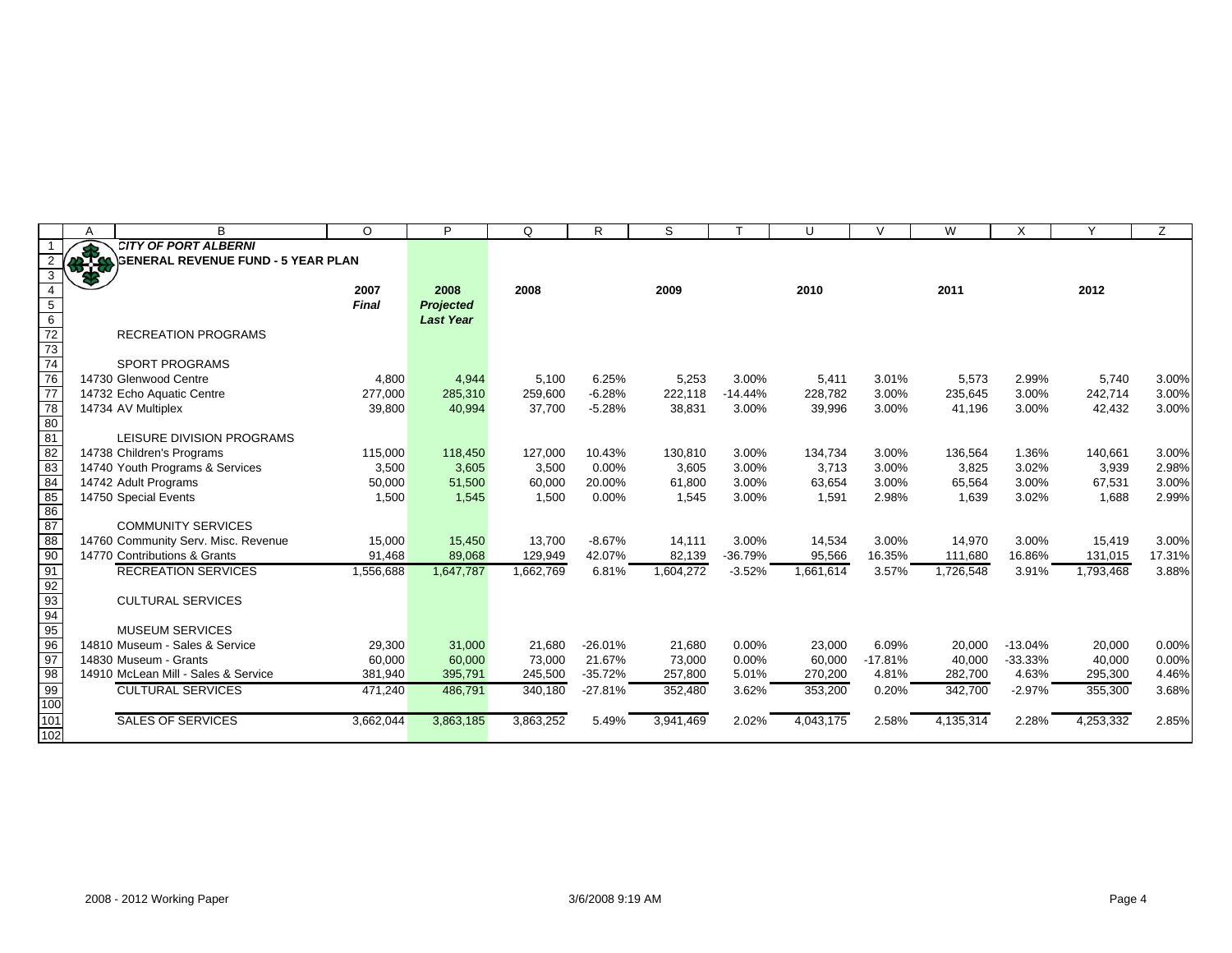|                         | Α   | B                                         | $\circ$           | P                 | Q                 | R                | S                 |                | U                 | $\vee$         | W                 | X              | Y                 | Z              |
|-------------------------|-----|-------------------------------------------|-------------------|-------------------|-------------------|------------------|-------------------|----------------|-------------------|----------------|-------------------|----------------|-------------------|----------------|
|                         |     | <b>CITY OF PORT ALBERNI</b>               |                   |                   |                   |                  |                   |                |                   |                |                   |                |                   |                |
|                         | 378 | <b>GENERAL REVENUE FUND - 5 YEAR PLAN</b> |                   |                   |                   |                  |                   |                |                   |                |                   |                |                   |                |
| $\mathbf{3}$            |     |                                           |                   |                   |                   |                  |                   |                |                   |                |                   |                |                   |                |
| $\overline{4}$          |     |                                           | 2007              | 2008              | 2008              |                  | 2009              |                | 2010              |                | 2011              |                | 2012              |                |
| $\overline{5}$          |     |                                           | Final             | <b>Projected</b>  |                   |                  |                   |                |                   |                |                   |                |                   |                |
| $6\overline{6}$         |     |                                           |                   | <b>Last Year</b>  |                   |                  |                   |                |                   |                |                   |                |                   |                |
| $\overline{103}$        |     | OTHER REVENUE OWN SOURCES                 |                   |                   |                   |                  |                   |                |                   |                |                   |                |                   |                |
| 104                     |     |                                           |                   |                   |                   |                  |                   |                |                   |                |                   |                |                   |                |
| 105                     |     | 15110 Prof. & Business Licence Fees       | 117,000           | 119,340           | 120,000           | 2.56%            | 132,000           | 10.00%         | 132,000           | 0.00%          | 145,200           | 10.00%         | 145,200           | 0.00%          |
| 106                     |     | 15121 Municipal Vehicle Licence Fees      | 4,875             | 4,973             | 4,300             | $-11.79%$        | 4,386             | 2.00%          | 4,474             | 2.01%          | 4,563             | 1.99%          | 4,654             | 1.99%          |
| 107                     |     | 15160 Dog Licence Fees                    | 8,000             | 8,160             | 8,500             | 6.25%            | 8,670             | 2.00%          | 8,843             | 2.00%          | 9,020             | 2.00%          | 9,200             | 2.00%          |
| 108                     |     | 15170 Building/Plumbing Permit Fees       | 55,000            | 55,000            | 77,000            | 40.00%           | 77,000            | 0.00%          | 77,000            | 0.00%          | 77,000            | 0.00%          | 77,000            | 0.00%          |
| 109                     |     | 15181 Other Const./Demo. Permit Fees      | 100               | 100               | 100               | 0.00%            | 100               | 0.00%          | 100               | 0.00%          | 100               | 0.00%          | 100               | 0.00%          |
| $\overline{110}$        |     | <b>LICENCES &amp; PERMITS</b>             | 184,975           | 187,573           | 209,900           | 13.47%           | 222,156           | 5.84%          | 222,417           | 0.12%          | 235,883           | 6.05%          | 236,154           | 0.11%          |
| 111                     |     |                                           |                   |                   |                   |                  |                   |                |                   |                |                   |                |                   |                |
| $\overline{112}$        |     | 15210 FINES & PARKING TICKETS             | 8,000             | 16,160            | 14,000            | 75.00%           | 18,500            | 32.14%         | 18,500            | 0.00%          | 18,500            | 0.00%          | 18,500            | 0.00%          |
| 113                     |     |                                           |                   |                   |                   |                  |                   |                |                   |                |                   |                |                   |                |
| 114                     |     | 15320 RENTALS                             | 74,765            | 38,777            | 94,148            | 25.93%           | 50,948            | $-45.89%$      | 50,948            | 0.00%          | 50,948            | 0.00%          | 50,948            | 0.00%          |
| 115<br>$\overline{116}$ |     | 15510 Interest On Investments             |                   |                   |                   |                  |                   |                |                   |                |                   |                |                   |                |
| 117                     |     | 15590 Other Interest                      | 100,000<br>24,000 | 100,000<br>24,000 | 150,000<br>30,000 | 50.00%<br>25.00% | 150,000<br>30,000 | 0.00%<br>0.00% | 150,000<br>30,000 | 0.00%<br>0.00% | 150,000<br>30,000 | 0.00%<br>0.00% | 150,000<br>30,000 | 0.00%<br>0.00% |
|                         |     |                                           |                   |                   |                   |                  |                   |                |                   |                |                   |                |                   |                |
| 118<br>119              |     | <b>RETURN ON INVESTMENTS</b>              | 124,000           | 124,000           | 180,000           | 45.16%           | 180,000           | 0.00%          | 180,000           | 0.00%          | 180,000           | 0.00%          | 180,000           | 0.00%          |
| $\overline{120}$        |     | 15611 Current Tax Penalties               | 75,000            | 75,000            | 75,000            | 0.00%            | 75,000            | 0.00%          | 75,000            | 0.00%          | 75,000            | 0.00%          | 75,000            | 0.00%          |
| 121                     |     | 15621 Arrears & Del. Tax Interest         | 33,000            | 33,000            | 39,000            | 18.18%           | 39,000            | 0.00%          | 39,000            | 0.00%          | 39,000            | 0.00%          | 39,000            | 0.00%          |
| 122                     |     | <b>PENALTIES &amp; INTEREST</b>           | 108,000           | 108,000           | 114,000           | 5.56%            | 114,000           | 0.00%          | 114,000           | 0.00%          | 114,000           | 0.00%          | 114,000           | 0.00%          |
| 123                     |     |                                           |                   |                   |                   |                  |                   |                |                   |                |                   |                |                   |                |
| 124                     |     | 15930 MISC, REVENUE                       | 97,700            | 105,679           | 113,000           | 15.66%           | 113,360           | 0.32%          | 113,727           | 0.32%          | 114,102           | 0.33%          | 114,484           | 0.33%          |
| 125                     |     | OTHER REVENUE OWN SOURCE                  | 597,440           | 580,189           | 725,048           | 21.36%           | 698,964           | $-3.60%$       | 699,592           | 0.09%          | 713,433           | 1.98%          | 714,086           | 0.09%          |
| $\overline{126}$        |     |                                           |                   |                   |                   |                  |                   |                |                   |                |                   |                |                   |                |
| 127                     |     | UNCOND TRANSFERS OTHER GOV'T              |                   |                   |                   |                  |                   |                |                   |                |                   |                |                   |                |
| $\overline{128}$        |     |                                           |                   |                   |                   |                  |                   |                |                   |                |                   |                |                   |                |
| 129                     |     | PROVINCIAL GOVERNMENT                     |                   |                   |                   |                  |                   |                |                   |                |                   |                |                   |                |
| 130                     |     | 16212 Small Community Protection Grant    | 150,653           | 179,650           | 170,000           | 12.84%           | 200,000           | 17.65%         | 200,000           | 0.00%          | 200.000           | 0.00%          | 200,000           | 0.00%          |
| 131                     |     | 16214 Revenue Sharing - Traffic Fines     | 291,484           | 310,453           | 325,000           | 11.50%           | 325,000           | 0.00%          | 325,000           | 0.00%          | 325,000           | 0.00%          | 325,000           | 0.00%          |
| 132                     |     | 16215 Community Gaming Revenue            |                   |                   | 345,000           |                  | 392,500           | 13.77%         | 430,000           | 9.55%          | 470,000           | 9.30%          | 500,000           | 6.38%          |
| 133                     |     | UNCOND TRNFRS OTHER GOV'T                 | 442.137           | 490.103           | 840,000           | 89.99%           | 917,500           | 9.23%          | 955.000           | 4.09%          | 995.000           | 4.19%          | 1,025,000         | 3.02%          |
| 134                     |     |                                           |                   |                   |                   |                  |                   |                |                   |                |                   |                |                   |                |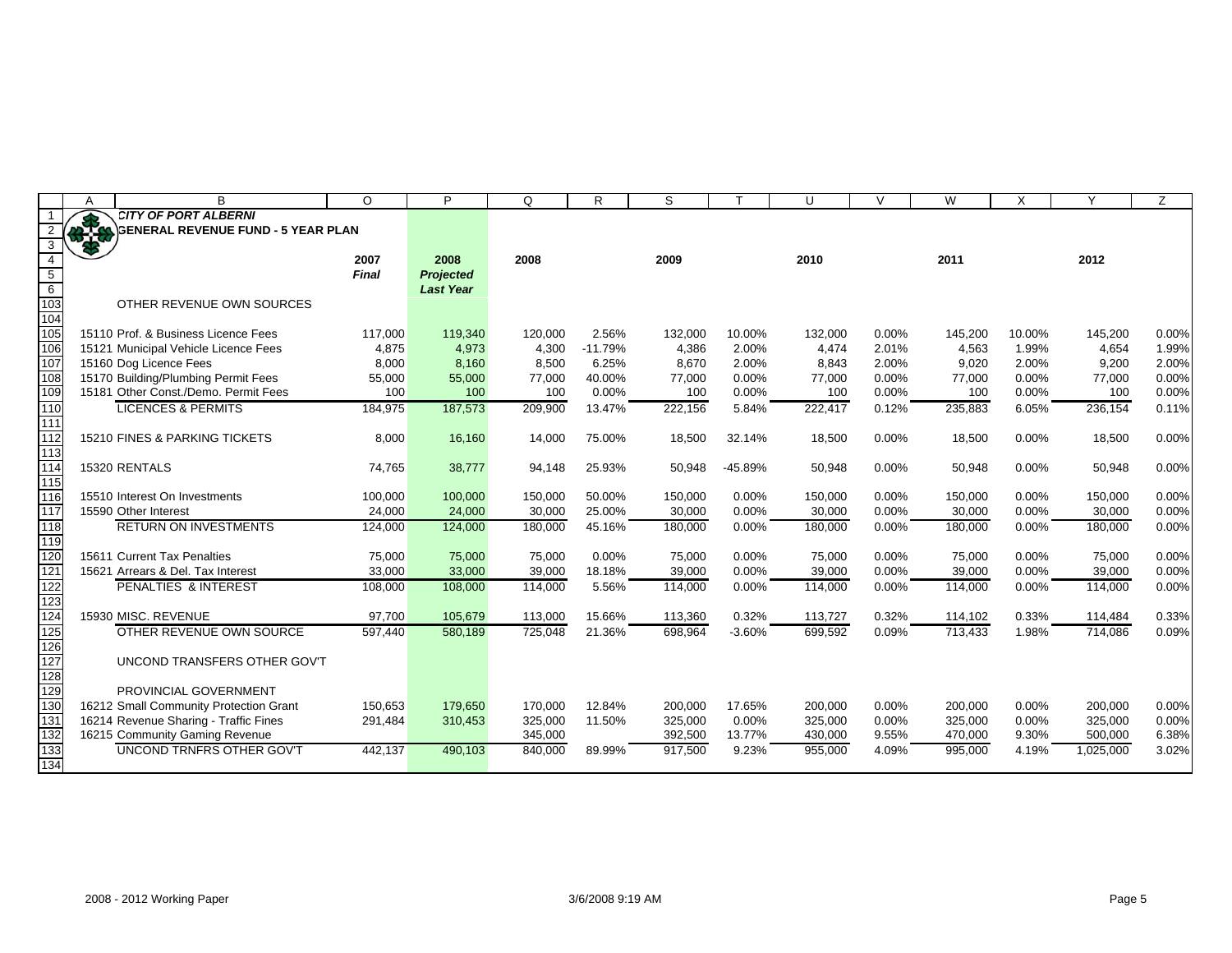|                  | A       | B                                          | $\circ$      | P                | Q          | R         | S          |           | U          | $\vee$ | W          | X     | Y          | Z     |
|------------------|---------|--------------------------------------------|--------------|------------------|------------|-----------|------------|-----------|------------|--------|------------|-------|------------|-------|
|                  |         | <b>CITY OF PORT ALBERNI</b>                |              |                  |            |           |            |           |            |        |            |       |            |       |
|                  | $3 - 8$ | <b>\GENERAL REVENUE FUND - 5 YEAR PLAN</b> |              |                  |            |           |            |           |            |        |            |       |            |       |
| 3                |         |                                            |              |                  |            |           |            |           |            |        |            |       |            |       |
|                  |         |                                            | 2007         | 2008             | 2008       |           | 2009       |           | 2010       |        | 2011       |       | 2012       |       |
| $\overline{5}$   |         |                                            | <b>Final</b> | <b>Projected</b> |            |           |            |           |            |        |            |       |            |       |
| $\overline{6}$   |         |                                            |              | <b>Last Year</b> |            |           |            |           |            |        |            |       |            |       |
| $\frac{1}{140}$  |         |                                            |              |                  |            |           |            |           |            |        |            |       |            |       |
| 141              |         | OTHER TRANSFERS & COLLECTIONS              |              |                  |            |           |            |           |            |        |            |       |            |       |
| 142              |         |                                            |              |                  |            |           |            |           |            |        |            |       |            |       |
| 143              |         | 19110 Cemetery Trust Fund                  |              |                  |            |           |            |           |            |        |            |       |            |       |
| 144              |         | 19111 Reserve For Projects/Purchase        | 308,016      | 26,520           | 359,464    | 16.70%    |            |           |            |        |            |       |            |       |
| $\overline{145}$ |         | 19113 Reserve For Bad Debts-Taxation       |              |                  |            |           |            |           |            |        |            |       |            |       |
| 146              |         | 19114 Operating Funds From Prior Years     | 600,000      | 500,000          | 650,000    | 8.33%     | 500,000    | $-23.08%$ | 500,000    | 0.00%  | 500,000    | 0.00% | 500,000    | 0.00% |
| 147              |         | <b>TRANSFERS FROM OWN RESERVES</b>         | 908,016      | 526,520          | 1,009,464  | 11.17%    | 500,000    | $-50.47%$ | 500,000    | 0.00%  | 500,000    | 0.00% | 500,000    | 0.00% |
| 148              |         |                                            |              |                  |            |           |            |           |            |        |            |       |            |       |
| 149              |         | COLLECTIONS FOR OTHER GOV'T                |              |                  |            |           |            |           |            |        |            |       |            |       |
| 150              |         |                                            |              |                  |            |           |            |           |            |        |            |       |            |       |
| $\overline{151}$ |         | 19811 Non-Residential School               | 2,794,878    | 2,794,878        | 2,873,985  | 2.83%     | 2,873,985  | 0.00%     | 2,873,985  | 0.00%  | 2,873,985  | 0.00% | 2,873,985  | 0.00% |
| 152              |         | 19812 Residential School                   | 3,201,743    | 3,201,743        | 3,305,689  | 3.25%     | 3,305,689  | 0.00%     | 3,305,689  | 0.00%  | 3,305,689  | 0.00% | 3,305,689  | 0.00% |
| 153              |         |                                            | 5,996,621    | 5,996,621        | 6,179,674  | 3.05%     | 6,179,674  | 0.00%     | 6,179,674  | 0.00%  | 6,179,674  | 0.00% | 6,179,674  | 0.00% |
| 154              |         |                                            |              |                  |            |           |            |           |            |        |            |       |            |       |
| 155              |         | <b>REGIONAL GOVERNMENT</b>                 |              |                  |            |           |            |           |            |        |            |       |            |       |
| 156              |         | 19820 Regional Hospital District           | 954,690      | 954,690          | 955,726    | 0.11%     | 955,726    | $0.00\%$  | 955,726    | 0.00%  | 955.726    | 0.00% | 955,726    | 0.00% |
| 157              |         | 19821 Regional District Alberni-Clayoquot  | 750,606      | 740,606          | 674,371    | $-10.16%$ | 674,371    | 0.00%     | 674,371    | 0.00%  | 674,371    | 0.00% | 674,371    | 0.00% |
| 158              |         |                                            | 1,705,296    | 1,695,296        | 1,630,097  | $-4.41%$  | 1,630,097  | 0.00%     | 1,630,097  | 0.00%  | 1,630,097  | 0.00% | 1,630,097  | 0.00% |
| 159              |         |                                            |              |                  |            |           |            |           |            |        |            |       |            |       |
| 160              |         | JOINT BOARDS AND COMMISSIONS               |              |                  |            |           |            |           |            |        |            |       |            |       |
| 161              |         | 19830 Municipal Finance Authority          | 351          | 351              | 435        | 23.93%    | 435        | 0.00%     | 435        | 0.00%  | 435        | 0.00% | 435        | 0.00% |
| 162              |         | 19831 B. C. Assessment Authority           | 167,821      | 167,821          | 171,914    | 2.44%     | 171,914    | 0.00%     | 171,914    | 0.00%  | 171,914    | 0.00% | 171,914    | 0.00% |
| 163              |         |                                            | 168.172      | 168,172          | 172,349    | 2.48%     | 172,349    | 0.00%     | 172,349    | 0.00%  | 172,349    | 0.00% | 172,349    | 0.00% |
| 164              |         |                                            |              |                  |            |           |            |           |            |        |            |       |            |       |
| 165              |         | OTHER TRANSFER, COLLECTIONS                | 7,870,089    | 7,860,089        | 7,982,120  | 1.42%     | 7,982,120  | 0.00%     | 7,982,120  | 0.00%  | 7,982,120  | 0.00% | 7,982,120  | 0.00% |
| 166              |         |                                            |              |                  |            |           |            |           |            |        |            |       |            |       |
| $\overline{167}$ |         | <b>GENERAL FUND REVENUE</b>                | 31,813,201   | 31,857,055       | 32,821,308 | 3.17%     | 32,539,119 | $-0.86%$  | 32,937,685 | 1.22%  | 33,318,296 | 1.16% | 34,588,336 | 3.81% |
| 168l             |         |                                            |              |                  |            |           |            |           |            |        |            |       |            |       |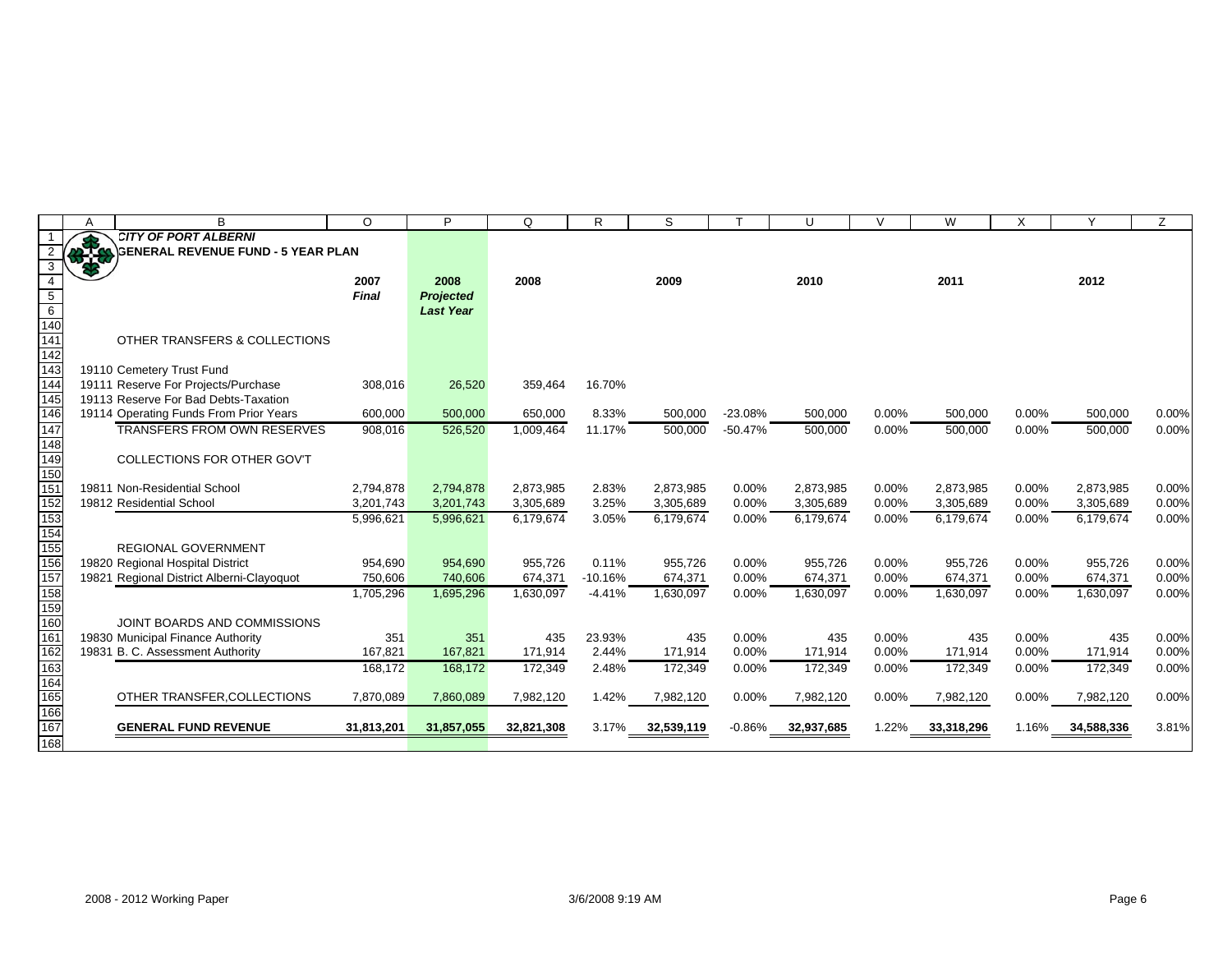|                                                                                             | A   | B                                         | O            | P                | Q       | R        | S       |           | U       | $\vee$ | W       | X     |         | Ζ      |
|---------------------------------------------------------------------------------------------|-----|-------------------------------------------|--------------|------------------|---------|----------|---------|-----------|---------|--------|---------|-------|---------|--------|
| $\overline{1}$                                                                              |     | <b>CITY OF PORT ALBERNI</b>               |              |                  |         |          |         |           |         |        |         |       |         |        |
| $\overline{2}$                                                                              | *** | <b>GENERAL REVENUE FUND - 5 YEAR PLAN</b> |              |                  |         |          |         |           |         |        |         |       |         |        |
| $\mathbf{3}$                                                                                |     |                                           |              |                  |         |          |         |           |         |        |         |       |         |        |
| $\overline{4}$                                                                              |     |                                           | 2007         | 2008             | 2008    |          | 2009    |           | 2010    |        | 2011    |       | 2012    |        |
|                                                                                             |     |                                           | <b>Final</b> | <b>Projected</b> |         |          |         |           |         |        |         |       |         |        |
|                                                                                             |     |                                           |              | <b>Last Year</b> |         |          |         |           |         |        |         |       |         |        |
| $\begin{array}{r} 5 \\ 6 \\ 7 \end{array}$                                                  |     | <b>GENERAL GOVERNMENT SERVICE</b>         |              |                  |         |          |         |           |         |        |         |       |         |        |
|                                                                                             |     |                                           |              |                  |         |          |         |           |         |        |         |       |         |        |
| $\frac{8}{9}$                                                                               |     | 21110 Mayor-Stipends                      | 32,329       | 32,329           | 32,329  | 0.00%    | 32,329  | 0.00%     | 32,329  | 0.00%  | 32,329  | 0.00% | 32,329  | 0.00%  |
| 10                                                                                          |     | 21130 Councillors-Stipends                | 77,480       | 77,480           | 77,480  | 0.00%    | 77.480  | 0.00%     | 77,480  | 0.00%  | 77,480  | 0.00% | 77,480  | 0.00%  |
| 11                                                                                          |     | 21190 Receptions and Other Services       | 31,500       | 32,130           | 32,130  | 2.00%    | 32,773  | 2.00%     | 33,428  | 2.00%  | 34,097  | 2.00% | 44,779  | 31.33% |
| 12                                                                                          |     | <b>LEGISLATIVE</b>                        | 141,309      | 141,939          | 141,939 | 0.45%    | 142,582 | 0.45%     | 143,237 | 0.46%  | 143,906 | 0.47% | 154,588 | 7.42%  |
| 13                                                                                          |     |                                           |              |                  |         |          |         |           |         |        |         |       |         |        |
|                                                                                             |     | <b>GENERAL ADMINISTRATION</b>             |              |                  |         |          |         |           |         |        |         |       |         |        |
| $\frac{14}{15}$                                                                             |     |                                           |              |                  |         |          |         |           |         |        |         |       |         |        |
| 16                                                                                          |     | <b>ADMINISTRATIVE</b>                     |              |                  |         |          |         |           |         |        |         |       |         |        |
| 17                                                                                          |     | 21211 City Manager                        | 213,901      | 218,179          | 222,974 | 4.24%    | 227,433 | 2.00%     | 231,982 | 2.00%  | 236,622 | 2.00% | 241,354 | 2.00%  |
| 18                                                                                          |     | 21212 Municipal Clerk                     | 334,314      | 331,000          | 338,952 | 1.39%    | 345,731 | 2.00%     | 352,646 | 2.00%  | 359,699 | 2.00% | 366,893 | 2.00%  |
| 19                                                                                          |     | 21215 Legal Services                      | 42,000       | 42,840           | 42,840  | 2.00%    | 43,697  | 2.00%     | 44,571  | 2.00%  | 45,462  | 2.00% | 46,371  | 2.00%  |
|                                                                                             |     | 21216 By-Law Prosecution Services         | 7,000        | 7,140            | 7,140   | 2.00%    | 7,283   | 2.00%     | 7,428   | 2.00%  | 7,577   | 2.00% | 7,729   | 2.00%  |
|                                                                                             |     |                                           |              |                  |         |          |         |           |         |        |         |       |         |        |
|                                                                                             |     | <b>FINANCIAL MANAGEMENT</b>               |              |                  |         |          |         |           |         |        |         |       |         |        |
|                                                                                             |     | 21221 Financial Management Administration | 716,880      | 706,218          | 680,964 | $-5.01%$ | 694,583 | 2.00%     | 708,475 | 2.00%  | 722,644 | 2.00% | 737,097 | 2.00%  |
|                                                                                             |     | 21225 External Audit                      | 12,628       | 12,881           | 12,880  | 2.00%    | 13,138  | 2.00%     | 13,400  | 2.00%  | 13,668  | 2.00% | 13,942  | 2.00%  |
|                                                                                             |     | 21226 Purchasing Administration           | 206,765      | 210,900          | 210,165 | 1.64%    | 214,368 | 2.00%     | 218,656 | 2.00%  | 223,029 | 2.00% | 227,489 | 2.00%  |
| 0<br>27<br>28<br>28<br>27<br>27                                                             |     | 21229 Other Financial Management          | 67,181       | 25,858           | 127,236 | 89.39%   | 26,375  | $-79.27%$ | 26,903  | 2.00%  | 27,440  | 2.00% | 27,990  | 2.00%  |
|                                                                                             |     |                                           |              |                  |         |          |         |           |         |        |         |       |         |        |
| 28                                                                                          |     | <b>COMMON SERVICES</b>                    |              |                  |         |          |         |           |         |        |         |       |         |        |
| $\begin{array}{r}\n 29 \\  \hline\n 30 \\  \hline\n 31\n \end{array}$                       |     | 21222 Administration Vehicle              | 9,200        | 9,384            | 9.200   | 0.00%    | 9.384   | 2.00%     | 9.572   | 2.00%  | 9.763   | 2.00% | 9,958   | 2.00%  |
|                                                                                             |     | 21252 City Hall                           | 84,291       | 85,977           | 85,754  | 1.74%    | 88,081  | 2.71%     | 90,599  | 2.86%  | 91,881  | 1.42% | 94,513  | 2.86%  |
|                                                                                             |     | 21253 Other City Buildings                | 5,091        | 5,192            | 5,023   | $-1.34%$ | 5.117   | 1.87%     | 5,219   | 1.99%  | 5,324   | 2.01% | 5,430   | 1.99%  |
|                                                                                             |     | 21254 Plywood Plant Site                  | 8,000        | 8,160            | 8,000   | 0.00%    | 8,160   | 2.00%     | 8,323   | 2.00%  | 8,490   | 2.00% | 8,659   | 2.00%  |
| $\begin{array}{r} 32 \\ 34 \\ \hline 35 \\ \hline 36 \\ \hline 37 \\ \hline 38 \end{array}$ |     | 21259 Other Common Services               | 273,312      | 278,778          | 271,334 | $-0.72%$ | 276,761 | 2.00%     | 282,296 | 2.00%  | 287,942 | 2.00% | 293,701 | 2.00%  |
|                                                                                             |     |                                           |              |                  |         |          |         |           |         |        |         |       |         |        |
|                                                                                             |     | <b>INFORMATION SERVICES</b>               |              |                  |         |          |         |           |         |        |         |       |         |        |
|                                                                                             |     | 21261 Information Services Administration | 409,986      | 413,187          | 454,260 | 10.80%   | 447,199 | $-1.55%$  | 456,144 | 2.00%  | 465,269 | 2.00% | 474,573 | 2.00%  |
|                                                                                             |     |                                           |              |                  |         |          |         |           |         |        |         |       |         |        |
| 39                                                                                          |     | OTHER ADMINISTRATIVE SERVICES             |              |                  |         |          |         |           |         |        |         |       |         |        |
| 40                                                                                          |     | 21282 Appraisals                          | 20,000       |                  | 20,000  | 0.00%    |         |           |         |        | 25,000  |       |         |        |
| 41                                                                                          |     | 21283 Personnel (Human Resources)         | 112,728      | 114,982          | 204,243 | 81.18%   | 200,168 | $-2.00%$  | 204,171 | 2.00%  | 208,255 | 2.00% | 212,420 | 2.00%  |
| 42                                                                                          |     | 21285 Employee Wellness                   | 14,300       | 13,260           | 13,260  | $-7.27%$ | 13,525  | 2.00%     | 13,795  | 2.00%  | 14,071  | 2.00% | 14,353  | 2.00%  |
| 43                                                                                          |     |                                           |              |                  |         |          |         |           |         |        |         |       |         |        |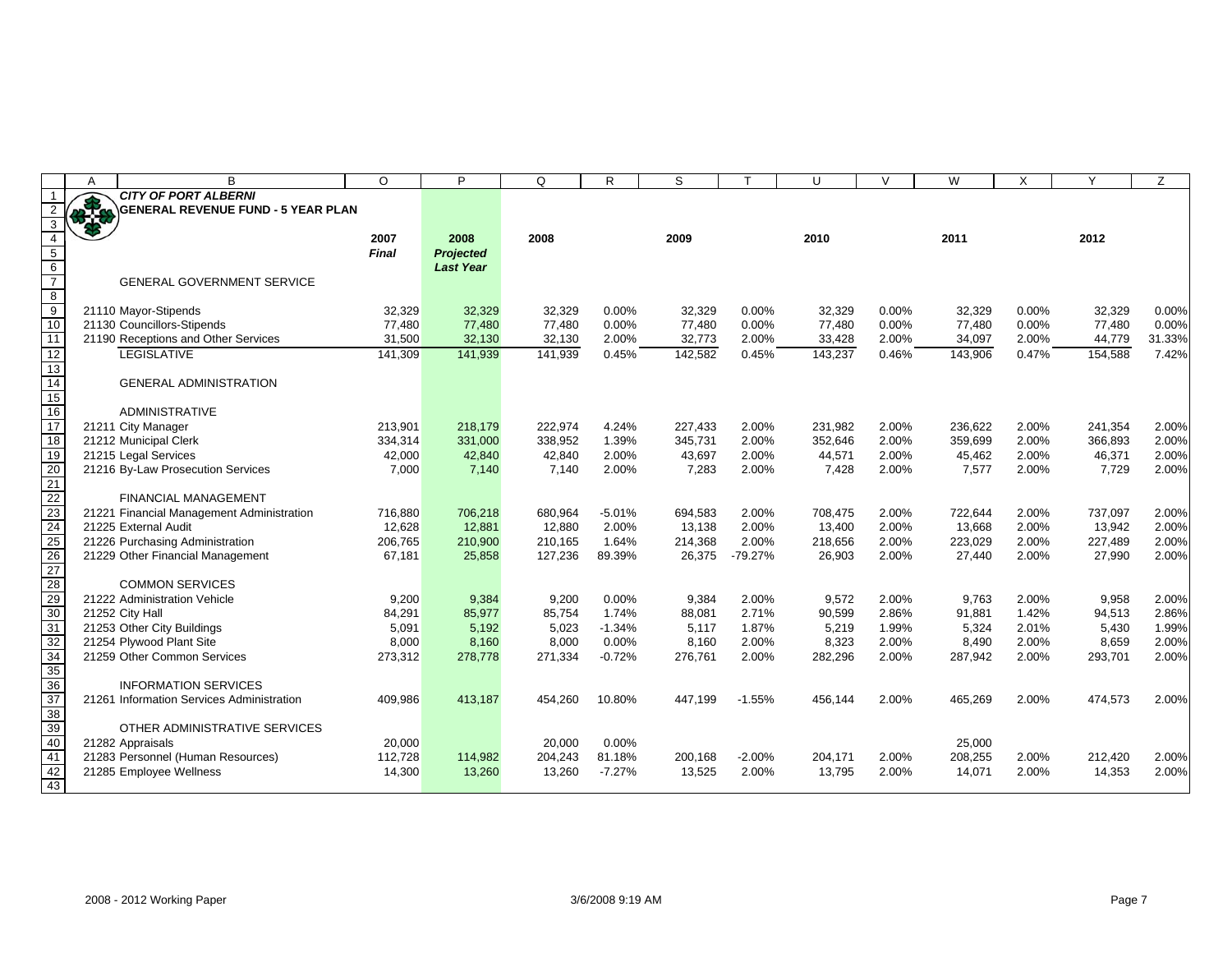|                 | A             | B                                            | $\Omega$     | P                | Q          | R         | S          |          | U          | $\mathsf{V}$ | W          | X      | Y          | Ζ        |
|-----------------|---------------|----------------------------------------------|--------------|------------------|------------|-----------|------------|----------|------------|--------------|------------|--------|------------|----------|
|                 |               | <b>CITY OF PORT ALBERNI</b>                  |              |                  |            |           |            |          |            |              |            |        |            |          |
|                 | $\frac{1}{3}$ | <b>GENERAL REVENUE FUND - 5 YEAR PLAN</b>    |              |                  |            |           |            |          |            |              |            |        |            |          |
|                 |               |                                              |              |                  |            |           |            |          |            |              |            |        |            |          |
| $\overline{a}$  |               |                                              | 2007         | 2008             | 2008       |           | 2009       |          | 2010       |              | 2011       |        | 2012       |          |
| $\overline{5}$  |               |                                              | <b>Final</b> | <b>Projected</b> |            |           |            |          |            |              |            |        |            |          |
| $\frac{6}{44}$  |               |                                              |              | <b>Last Year</b> |            |           |            |          |            |              |            |        |            |          |
|                 |               | <b>RECOVERIES</b>                            |              |                  |            |           |            |          |            |              |            |        |            |          |
| 45              |               | 21290 Admin./Acc't Services Recovered        | $-227,230$   | $-231,775$       | $-241,484$ | 6.27%     | $-246,314$ | 2.00%    | $-251,240$ | 2.00%        | $-256,265$ | 2.00%  | $-261,390$ | 2.00%    |
| 46              |               | <b>GENERAL ADMINISTRATION</b>                | 2,310,347    | 2,252,161        | 2,472,741  | 7.03%     | 2,374,689  | $-3.97%$ | 2,422,940  | 2.03%        | 2,495,871  | 3.01%  | 2,521,083  | 1.01%    |
| 47              |               |                                              |              |                  |            |           |            |          |            |              |            |        |            |          |
| 48              |               | 21911 Election Expense                       | 300          | 32,860           | 32,860     |           | 300        | -99.09%  | 300        |              | 34,832     |        | 300        |          |
| 49              |               | 21920 Training and Development               | 147,834      | 150,790          | 150,790    | 2.00%     | 153,806    | 2.00%    | 153,806    | 0.00%        | 156,882    | 2.00%  | 160,019    | 2.00%    |
| 50<br>51        |               | 21925 Council Travel and Development         | 29,384       | 29,972           | 29,972     | 2.00%     | 30,571     | 2.00%    | 31,183     | 2.00%        | 31,806     | 2.00%  | 32,442     | 2.00%    |
|                 |               | 21930 Public Liability Insurance             | 123,182      | 125,646          | 125,646    | 2.00%     | 128,159    | 2.00%    | 130,722    | 2.00%        | 133,337    | 2.00%  | 136,003    | 2.00%    |
|                 |               | 21931 Damage Claims                          | 40,800       | 41,616           | 25,000     | $-38.73%$ | 25,500     | 2.00%    | 26,010     | 2.00%        | 26,530     | 2.00%  | 27,061     | 2.00%    |
| 52<br>53        |               | 21950 Donations & Grants                     | 20,000       | 16,000           | 16,000     | -20.00%   | 16,000     | 0.00%    | 16,000     | 0.00%        | 16,000     | 0.00%  | 16,000     | 0.00%    |
| 55              |               | OTHER GENERAL GOV'T SERVICES                 | 361,500      | 396,884          | 380,268    | 5.19%     | 354,336    | $-6.82%$ | 358,021    | 1.04%        | 399,387    | 11.55% | 371,825    | $-6.90%$ |
|                 |               |                                              |              |                  |            |           |            |          |            |              |            |        |            |          |
| 56<br>57        |               | <b>GENERAL GOVERNMENT SERVICE</b>            | 2,813,156    | 2,790,984        | 2,994,948  | 6.46%     | 2,871,607  | $-4.12%$ | 2,924,198  | 1.83%        | 3,039,164  | 3.93%  | 3,047,496  | 0.27%    |
| 58              |               |                                              |              |                  |            |           |            |          |            |              |            |        |            |          |
| 59              |               | PROTECTIVE SERVICES                          |              |                  |            |           |            |          |            |              |            |        |            |          |
|                 |               |                                              |              |                  |            |           |            |          |            |              |            |        |            |          |
| 60<br>61        |               | 22121 R.C.M.P. Contract                      | 3,755,870    | 3,981,486        | 3,961,415  | 5.47%     | 4,032,849  | 1.80%    | 4,270,665  | 5.90%        | 4,514,424  | 5.71%  | 4,627,533  | 2.51%    |
| 62              |               | 22122 Police Service Administration          | 703,899      | 640,779          | 735,263    | 4.46%     | 749,968    | 2.00%    | 764,968    | 2.00%        | 780,267    | 2.00%  | 795,872    | 2.00%    |
| 63              |               | 22130 Community Policing                     | 34,645       | 35,990           | 36,690     | 5.90%     | 36,690     | 0.00%    | 36,740     | 0.14%        | 36,740     | 0.00%  | 36,740     | 0.00%    |
| 64              |               | 22140 Commissionaire Services                | 30,379       | 31,606           | 33,339     | 9.74%     | 34,006     | 2.00%    | 34,686     | 2.00%        | 35,380     | 2.00%  | 36,087     | 2.00%    |
| 65<br>66        |               | 22160 Police Building Maintenance            | 140,392      | 143,199          | 137,642    | $-1.96%$  | 142,114    | 3.25%    | 144,956    | 2.00%        | 147,855    | 2.00%  | 150,812    | 2.00%    |
|                 |               | 22180 Detention/Custody of Prisoner          | 383,480      | 390,082          | 388,763    | 1.38%     | 396,538    | 2.00%    | 404,469    | 2.00%        | 412,558    | 2.00%  | 420,810    | 2.00%    |
| 67              |               | POLICE PROTECTION                            | 5,048,665    | 5,223,142        | 5,293,112  | 4.84%     | 5,392,165  | 1.87%    | 5,656,484  | 4.90%        | 5,927,224  | 4.79%  | 6,067,854  | 2.37%    |
|                 |               |                                              |              |                  |            |           |            |          |            |              |            |        |            |          |
| 68<br>69        |               | 22411 Fire Protection Administration         | 240,598      | 245,410          | 245,410    | 2.00%     | 250,318    | 2.00%    | 255,325    | 2.00%        | 260,431    | 2.00%  | 265,640    | 2.00%    |
| 70              |               | 22421 Fire Crew                              | 1,809,233    | 1,823,834        | 1,845,418  | 2.00%     | 1,882,327  | 2.00%    | 1,919,972  | 2.00%        | 1,958,375  | 2.00%  | 1,997,543  | 2.00%    |
| $\overline{71}$ |               | 22422 Personnel Expense                      | 37,795       | 38,550           | 38,550     | 2.00%     | 39,321     | 2.00%    | 40,107     | 2.00%        | 40,909     | 2.00%  | 41,727     | 2.00%    |
| 72              |               | 22431 Alarm System & Telephone               | 8,064        | 8,226            | 8,226      | 2.01%     | 8,391      | 2.01%    | 8,560      | 2.01%        | 8,731      | 2.00%  | 8,906      | 2.00%    |
| 73              |               | 22440 Fire Investigation                     | 816          | 832              | 832        | 1.96%     | 849        | 2.04%    | 865        | 1.88%        | 883        | 2.08%  | 901        | 2.04%    |
| 74              |               | 22441 Fire Prevention                        | 102,017      | 104,058          | 104,058    | 2.00%     | 106.138    | 2.00%    | 108,262    | 2.00%        | 110.426    | 2.00%  | 112.634    | 2.00%    |
| 75              |               | 22471 Fire Building Maintenance              | 54,901       | 56,720           | 56,720     | 3.31%     | 57,855     | 2.00%    | 59,013     | 2.00%        | 60,195     | 2.00%  | 61,401     | 2.00%    |
| 76              |               | 22472 Fire Boat Shed Maintenance             | 3,885        | 3,891            | 3,891      | 0.15%     | 3,894      | 0.08%    | 3,896      | 0.05%        | 3,903      | 0.18%  | 3,982      | 2.02%    |
| 77              |               | 22480 Vehicle Repair & Maintenance           | 160,771      | 162,469          | 165,509    | 2.95%     | 169,807    | 2.60%    | 174,252    | 2.62%        | 178,849    | 2.64%  | 182,428    | 2.00%    |
| 78              |               | 22481 Sundry Equipment Maintenance/Rep       | 12,699       | 12,953           | 12,953     | 2.00%     | 13,212     | 2.00%    | 13,476     | 2.00%        | 13,746     | 2.00%  | 14,022     | 2.01%    |
| 79              |               | 22482 Fire Fighting Tools/Supplies Purchases | 13,737       | 14,013           | 14,013     | 2.01%     | 14,294     | 2.01%    | 14,580     | 2.00%        | 14,871     | 2.00%  | 15,169     | 2.00%    |
| $\overline{80}$ |               | <b>FIRE PROTECTION</b>                       | 2,444,516    | 2,470,956        | 2,495,580  | 2.09%     | 2,546,406  | 2.04%    | 2,598,308  | 2.04%        | 2,651,319  | 2.04%  | 2,704,353  | 2.00%    |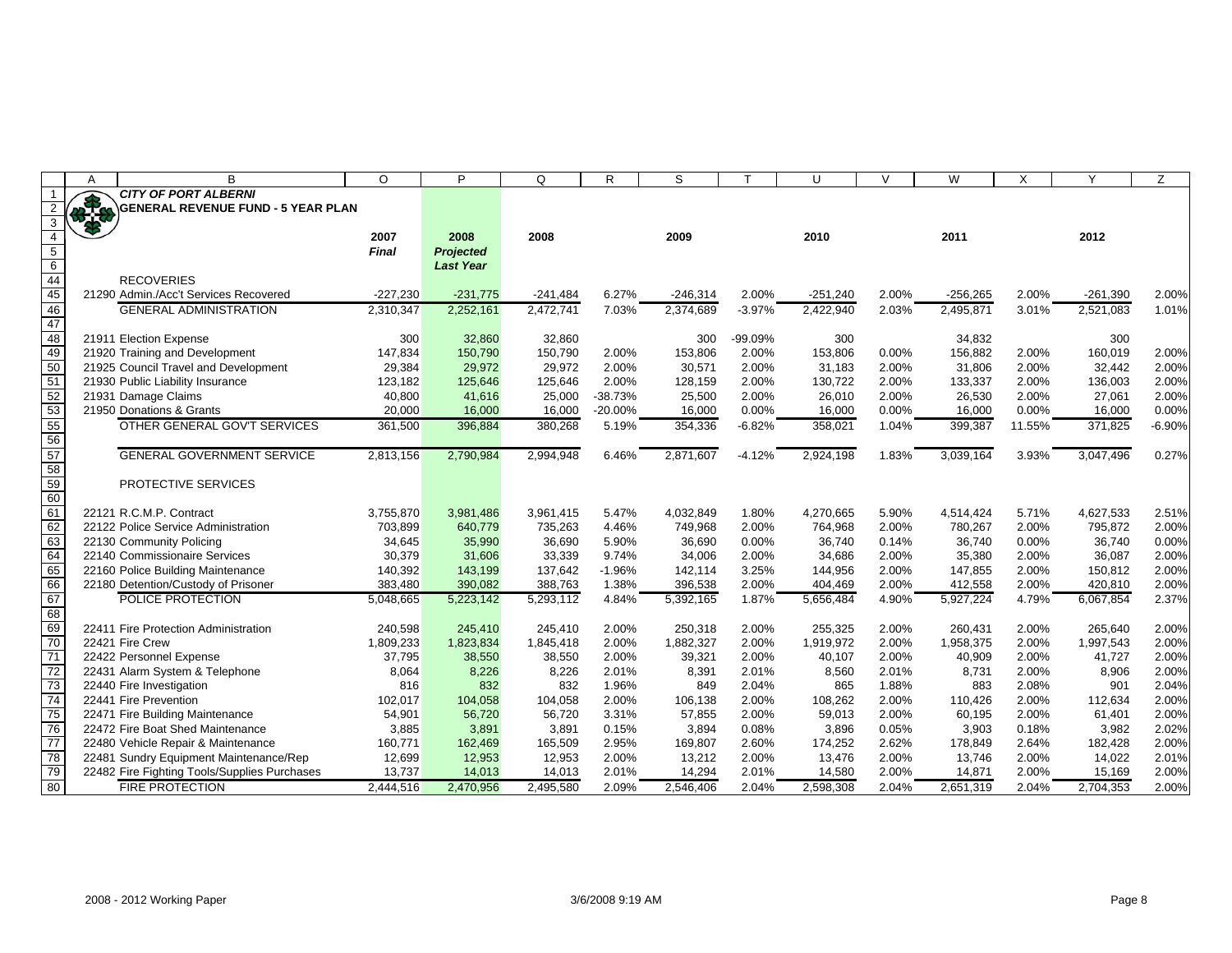|                                    |     | B                                         | $\circ$      | P                | Q         | R         | S         |       | U         |       | W         | Χ     | Y         | Z     |
|------------------------------------|-----|-------------------------------------------|--------------|------------------|-----------|-----------|-----------|-------|-----------|-------|-----------|-------|-----------|-------|
|                                    |     | <b>CITY OF PORT ALBERNI</b>               |              |                  |           |           |           |       |           |       |           |       |           |       |
|                                    | 3.8 | <b>GENERAL REVENUE FUND - 5 YEAR PLAN</b> |              |                  |           |           |           |       |           |       |           |       |           |       |
|                                    |     |                                           |              |                  |           |           |           |       |           |       |           |       |           |       |
|                                    |     |                                           | 2007         | 2008             | 2008      |           | 2009      |       | 2010      |       | 2011      |       | 2012      |       |
| $\overline{5}$                     |     |                                           | <b>Final</b> | <b>Projected</b> |           |           |           |       |           |       |           |       |           |       |
| 6                                  |     |                                           |              | <b>Last Year</b> |           |           |           |       |           |       |           |       |           |       |
| $\frac{81}{82}$                    |     |                                           |              |                  |           |           |           |       |           |       |           |       |           |       |
|                                    |     | 22512 Emergency Program                   | 2,625        | 2,678            | 2,678     | 2.02%     | 2,731     | 1.98% | 2,786     | 2.01% | 2,842     | 2.01% | 2,899     | 2.01% |
| $rac{1}{83}$<br>$rac{83}{85}$      |     | <b>EMERGENCY MEASURES</b>                 | 2,625        | 2,678            | 2,678     | 2.02%     | 2,731     | 1.98% | 2,786     | 2.01% | 2,842     | 2.01% | 2,899     | 2.01% |
|                                    |     |                                           |              |                  |           |           |           |       |           |       |           |       |           |       |
|                                    |     | 22921 Building/Plumbing Inspection        | 113,250      | 116,005          | 117,000   | 3.31%     | 119,340   | 2.00% | 121,727   | 2.00% | 124,161   | 2.00% | 126,645   | 2.00% |
| 86                                 |     | 22926 Building Inspector Vehicle          | 5,339        | 5,555            | 5,339     | 0.00%     | 5,446     | 2.00% | 5,555     | 2.00% | 5,666     | 2.00% | 5,779     | 2.00% |
| 87<br>88                           |     | 22931 Animal Pound Operation              | 113,599      | 113,725          | 113,935   | 0.30%     | 113,992   | 0.05% | 114,050   | 0.05% | 114,110   | 0.05% | 114,171   | 0.05% |
| $\overline{89}$                    |     | <b>OTHER PROTECTION</b>                   | 232,188      | 235,285          | 236,274   | 1.76%     | 238,778   | 1.06% | 241,331   | 1.07% | 243,937   | 1.08% | 246,595   | 1.09% |
| 90                                 |     |                                           |              |                  |           |           |           |       |           |       |           |       |           |       |
| $\overline{91}$                    |     | <b>PROTECTIVE SERVICES</b>                | 7,727,994    | 7,932,061        | 8,027,644 | 3.88%     | 8,180,080 | 1.90% | 8,498,909 | 3.90% | 8,825,322 | 3.84% | 9,021,701 | 2.23% |
|                                    |     | <b>TRANSPORTATION SERVICE</b>             |              |                  |           |           |           |       |           |       |           |       |           |       |
| $\frac{92}{93}$<br>$\frac{93}{94}$ |     |                                           |              |                  |           |           |           |       |           |       |           |       |           |       |
|                                    |     | <b>COMMON SERVICES</b>                    |              |                  |           |           |           |       |           |       |           |       |           |       |
| $\frac{1}{95}$                     |     | 23110 Engineering Administration          | 510,487      | 520,685          | 522,075   | 2.27%     | 532,517   | 2.00% | 543,167   | 2.00% | 554,030   | 2.00% | 565,111   | 2.00% |
| 96                                 |     | 23121 Engineering Consulting Services     | 10,000       | 10,000           | 10,000    | 0.00%     | 10,200    | 2.00% | 10,404    | 2.00% | 10,612    | 2.00% | 10,824    | 2.00% |
| 97                                 |     |                                           |              |                  |           |           |           |       |           |       |           |       |           |       |
| 98                                 |     | PUBLIC WORKS ADMINISTRATION               |              |                  |           |           |           |       |           |       |           |       |           |       |
| 99                                 |     | 23129 Clerical & Reception-Operation      | 99,398       | 101,386          | 102,898   | 3.52%     | 104,956   | 2.00% | 107,055   | 2.00% | 109,196   | 2.00% | 111,380   | 2.00% |
| $\overline{100}$                   |     | 23130 Supervision Operations              | 338,000      | 344,760          | 340,000   | 0.59%     | 346,800   | 2.00% | 353,736   | 2.00% | 360,811   | 2.00% | 368,027   | 2.00% |
| 101                                |     | 23134 Small Tools/Equipment/Supplies      | 54,201       | 55,285           | 32,201    | $-40.59%$ | 32,845    | 2.00% | 33,502    | 2.00% | 34,172    | 2.00% | 34.855    | 2.00% |
| 102                                |     | 23136 Works Yard Maintenance              | 48,000       | 48,960           | 51,000    | 6.25%     | 52,020    | 2.00% | 53,060    | 2.00% | 54,122    | 2.00% | 55,204    | 2.00% |
| 103                                |     | 23137 Main Building Maintenance           | 133,000      | 135,660          | 125,000   | $-6.02%$  | 127,500   | 2.00% | 130,050   | 2.00% | 132,651   | 2.00% | 135,304   | 2.00% |
| 104                                |     | 23138 Shop Overhead                       | 66,800       | 68,136           | 61,800    | $-7.49%$  | 63,036    | 2.00% | 64,297    | 2.00% | 65,583    | 2.00% | 66,894    | 2.00% |
| $\overline{105}$                   |     |                                           |              |                  |           |           |           |       |           |       |           |       |           |       |
| 106                                |     | <b>GENERAL EQUIPMENT</b>                  |              |                  |           |           |           |       |           |       |           |       |           |       |
| 107                                |     | 23160 General Equipment Maintenance       | 628,906      | 641,484          | 611,526   | $-2.76%$  | 623,757   | 2.00% | 636,232   | 2.00% | 648,956   | 2.00% | 661,935   | 2.00% |
| $\overline{108}$                   |     | 23161 Eng. Vehicle Maint. & Replacement   | 14,970       | 15,269           | 14,970    | 0.00%     | 15,269    | 2.00% | 15,575    | 2.00% | 15,886    | 2.00% | 16,204    | 2.00% |
| 109                                |     | 23162 Sup. Vehicle Maint. & Replacement   | 26,725       | 27,260           | 29,105    | 8.91%     | 29,687    | 2.00% | 30,281    | 2.00% | 30,886    | 2.00% | 31,504    | 2.00% |
| $\overline{110}$                   |     | <b>COMMON SERVICE</b>                     | 1,930,487    | 1,968,885        | 1,900,575 | $-1.55%$  | 1,938,587 | 2.00% | 1,977,358 | 2.00% | 2,016,905 | 2.00% | 2,057,244 | 2.00% |
| 111                                |     |                                           |              |                  |           |           |           |       |           |       |           |       |           |       |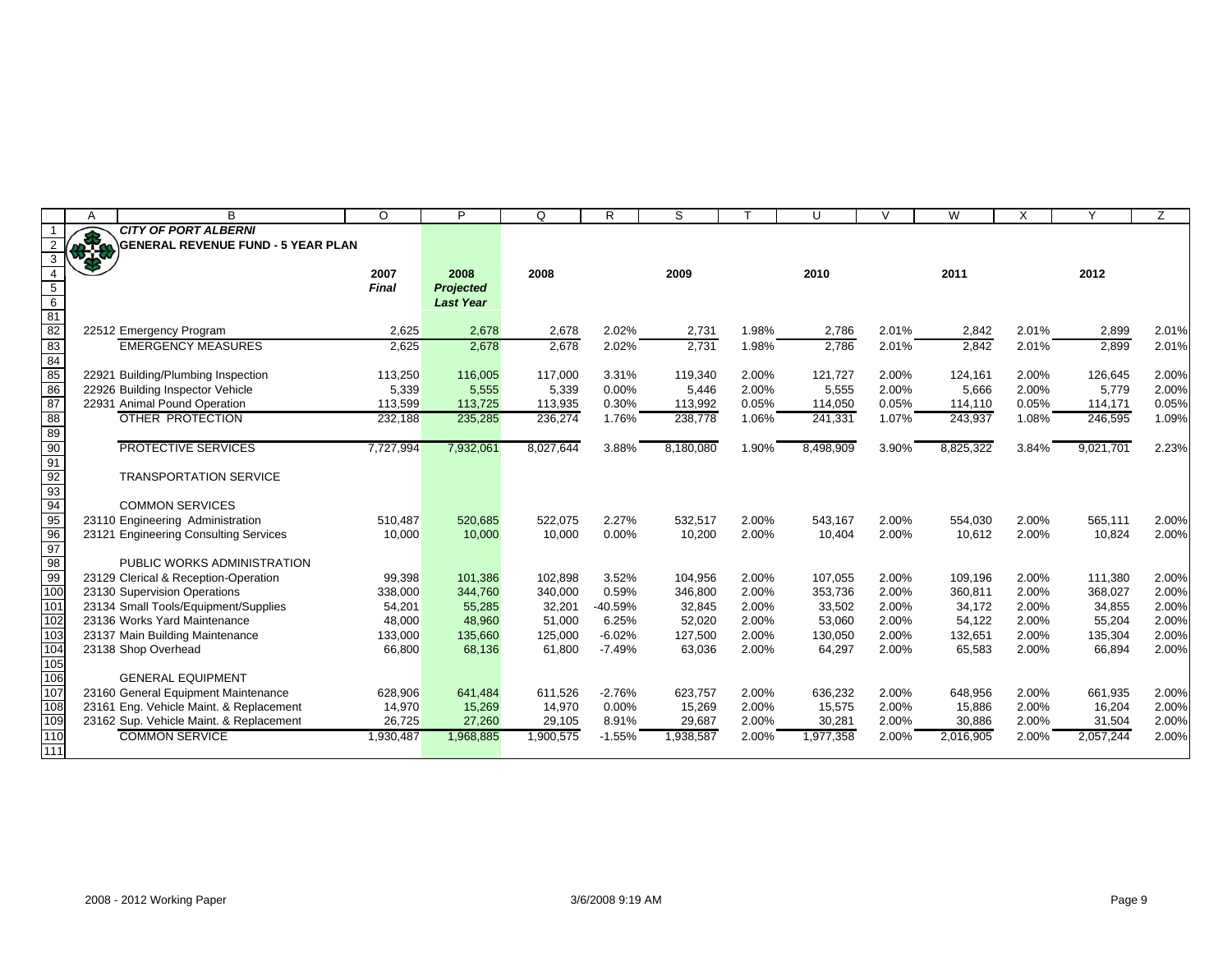|                                 |              | В                                         | $\circ$   | P                | Q         | R         | S         |        | U         |        | W         |       | $\checkmark$ | Z     |
|---------------------------------|--------------|-------------------------------------------|-----------|------------------|-----------|-----------|-----------|--------|-----------|--------|-----------|-------|--------------|-------|
|                                 |              | <b>CITY OF PORT ALBERNI</b>               |           |                  |           |           |           |        |           |        |           |       |              |       |
|                                 |              | <b>GENERAL REVENUE FUND - 5 YEAR PLAN</b> |           |                  |           |           |           |        |           |        |           |       |              |       |
|                                 |              |                                           |           |                  |           |           |           |        |           |        |           |       |              |       |
|                                 |              |                                           | 2007      | 2008             | 2008      |           | 2009      |        | 2010      |        | 2011      |       | 2012         |       |
| $\frac{5}{6}$                   |              |                                           | Final     | <b>Projected</b> |           |           |           |        |           |        |           |       |              |       |
|                                 |              |                                           |           | <b>Last Year</b> |           |           |           |        |           |        |           |       |              |       |
| $\frac{1}{112}$                 |              | <b>ROAD TRANSPORT</b>                     |           |                  |           |           |           |        |           |        |           |       |              |       |
| 113                             |              |                                           |           |                  |           |           |           |        |           |        |           |       |              |       |
| 114                             |              | ROADS AND STREETS                         |           |                  |           |           |           |        |           |        |           |       |              |       |
| 116                             |              | 23205 Customer Service Requests - Streets | 28,000    | 23,560           | 30,000    | 7.14%     | 30,600    | 2.00%  | 31,212    | 2.00%  | 31,836    | 2.00% | 32,473       | 2.00% |
| 117                             |              | 23210 Small Tools/Supplies - Streets      | 3,570     | 3,641            | 3,570     | 0.00%     | 3,641     | 2.00%  | 3.714     | 2.00%  | 3,789     | 2.00% | 3.864        | 2.00% |
| 118                             |              | 23220 Streets Inspections                 | 33,762    | 34,437           | 33,762    | 0.00%     | 34,437    | 2.00%  | 35,126    | 2.00%  | 35,829    | 2.00% | 36,545       | 2.00% |
| 119                             |              | 23231 Roadway Surfaces Maintenance        | 424,000   | 402,880          | 408,000   | $-3.77%$  | 416,160   | 2.00%  | 424,483   | 2.00%  | 432,973   | 2.00% | 441,632      | 2.00% |
| 120                             |              | 23233 Road Allowance Maintenance          | 270,000   | 265,400          | 222,000   | $-17.78%$ | 226,440   | 2.00%  | 230,969   | 2.00%  | 235,588   | 2.00% | 240,300      | 2.00% |
| 121                             |              | 23234 New Driveway Crossings              | 20,400    | 20,808           | 20,400    | 0.00%     | 20,808    | 2.00%  | 21,224    | 2.00%  | 21,649    | 2.00% | 22,082       | 2.00% |
| $\overline{122}$                |              | 23236 Street Sweeping                     | 146,500   | 139,430          | 130,000   | $-11.26%$ | 132,600   | 2.00%  | 135,252   | 2.00%  | 137,957   | 2.00% | 140,716      | 2.00% |
|                                 |              | 23237 Snow & Ice Removal                  | 163,600   | 137,272          | 163,600   | 0.00%     | 166,872   | 2.00%  | 170,209   | 2.00%  | 173,614   | 2.00% | 177,086      | 2.00% |
|                                 |              |                                           |           |                  |           |           |           |        |           |        |           |       |              |       |
|                                 |              | <b>BRIDGES AND TUNNELS</b>                |           |                  |           |           |           |        |           |        |           |       |              |       |
| 123<br>124<br>125<br>126<br>127 |              | 23241 Bridges and Retaining Walls         | 23,500    | 23,970           | 20,000    | $-14.89%$ | 20,400    | 2.00%  | 20,808    | 2.00%  | 21,224    | 2.00% | 21,649       | 2.00% |
|                                 |              |                                           |           |                  |           |           |           |        |           |        |           |       |              |       |
| 128                             |              | <b>STREET LIGHTING</b>                    |           |                  |           |           |           |        |           |        |           |       |              |       |
| $\frac{1}{129}$                 |              | 23250 Overhead & Decorative Lighting      | 234,400   | 239,088          | 234,400   | $0.00\%$  | 239,088   | 2.00%  | 243,870   | 2.00%  | 248,747   | 2.00% | 253,722      | 2.00% |
| 130                             |              | 23261 Signs & Traffic Marking             | 194,640   | 198,533          | 197,000   | 1.21%     | 200,940   | 2.00%  | 204,959   | 2.00%  | 209,058   | 2.00% | 213,239      | 2.00% |
| 131                             |              | 23264 Traffic & Railroad Signals          | 40,000    | 40,800           | 40,000    | 0.00%     | 40,800    | 2.00%  | 41,616    | 2.00%  | 42,448    | 2.00% | 43,297       | 2.00% |
| 132<br>133                      |              |                                           |           |                  |           |           |           |        |           |        |           |       |              |       |
|                                 |              | <b>PARKING</b>                            |           |                  |           |           |           |        |           |        |           |       |              |       |
|                                 |              | 23272 Off-Street Parking                  | 15,402    | 15,710           | 15,302    | $-0.65%$  | 15,608    | 2.00%  | 15,920    | 2.00%  | 16,239    | 2.00% | 16,563       | 2.00% |
|                                 |              |                                           |           |                  |           |           |           |        |           |        |           |       |              |       |
| <u>133</u><br>134<br>135<br>136 |              | OTHER TRANSPORTATION                      |           |                  |           |           |           |        |           |        |           |       |              |       |
| 137                             | 23291 Gravel |                                           | 229,500   | 234,090          | 167,000   | $-27.23%$ | 190,000   | 13.77% | 225,767   | 18.82% | 230,282   | 2.00% | 234,888      | 2.00% |
| 138                             |              | <b>ROADS &amp; STREETS</b>                | 1,827,274 | 1,779,619        | 1,685,034 | $-7.78%$  | 1,738,395 | 3.17%  | 1,805,130 | 3.84%  | 1,841,232 | 2.00% | 1,878,057    | 2.00% |
| 139                             |              |                                           |           |                  |           |           |           |        |           |        |           |       |              |       |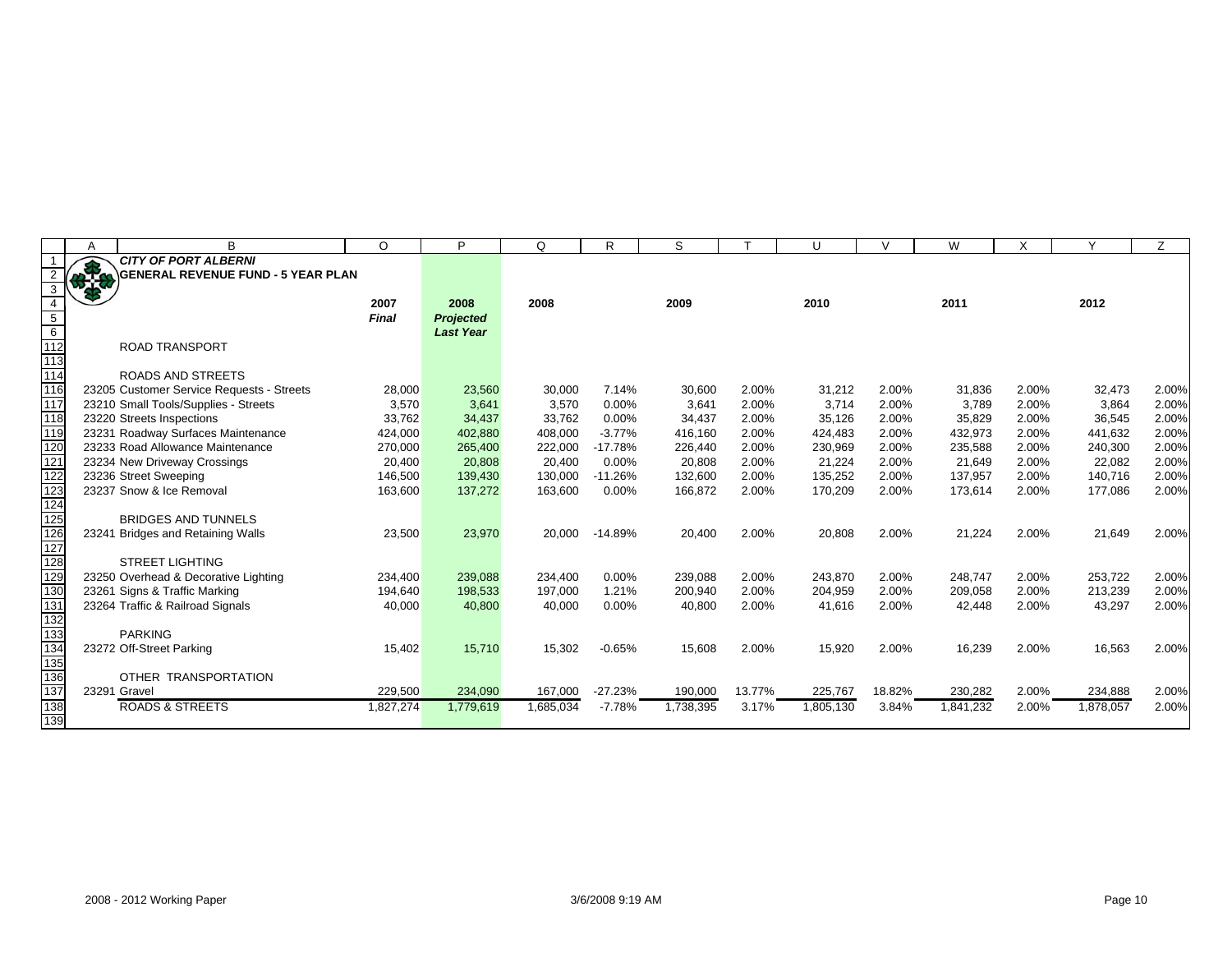|                   | A            | B                                                              | $\circ$                 | P                        | Q                        | R                 | S                      |                | U                        | $\mathcal{U}$  | W                      | X              | v                      | Ζ              |
|-------------------|--------------|----------------------------------------------------------------|-------------------------|--------------------------|--------------------------|-------------------|------------------------|----------------|--------------------------|----------------|------------------------|----------------|------------------------|----------------|
|                   |              | <b>CITY OF PORT ALBERNI</b>                                    |                         |                          |                          |                   |                        |                |                          |                |                        |                |                        |                |
|                   | 8.39         | <b>GENERAL REVENUE FUND - 5 YEAR PLAN</b>                      |                         |                          |                          |                   |                        |                |                          |                |                        |                |                        |                |
|                   |              |                                                                |                         | 2008                     |                          |                   |                        |                |                          |                |                        |                |                        |                |
| $\overline{5}$    |              |                                                                | 2007<br><b>Final</b>    | <b>Projected</b>         | 2008                     |                   | 2009                   |                | 2010                     |                | 2011                   |                | 2012                   |                |
| $6\overline{6}$   |              |                                                                |                         | <b>Last Year</b>         |                          |                   |                        |                |                          |                |                        |                |                        |                |
|                   |              | <b>STORM DRAINAGE</b>                                          |                         |                          |                          |                   |                        |                |                          |                |                        |                |                        |                |
| 140<br>141        |              |                                                                |                         |                          |                          |                   |                        |                |                          |                |                        |                |                        |                |
| 142               |              | <b>OPEN DRAINAGE</b>                                           |                         |                          |                          |                   |                        |                |                          |                |                        |                |                        |                |
| 143               |              | 23311 Ditch/Creek & Dyke Maintenance                           | 130,000                 | 132,600                  | 153.250                  | 17.88%            | 156,315                | 2.00%          | 159,441                  | 2.00%          | 162,630                | 2.00%          | 165,883                | 2.00%          |
|                   |              |                                                                |                         |                          |                          |                   |                        |                |                          |                |                        |                |                        |                |
| $\frac{114}{145}$ |              | <b>STORM SEWERS</b>                                            |                         |                          |                          |                   |                        |                |                          |                |                        |                |                        |                |
| 146               |              | 23331 Storm Sewer Maintenance                                  | 155,795                 | 158,503                  | 158,895                  | 1.99%             | 162,073                | 2.00%          | 165,314                  | 2.00%          | 168,621                | 2.00%          | 171,993                | 2.00%          |
| 147               |              | 23333 Storm Sewer Pump Station                                 | 10,300                  | 10,506                   | 10,300                   | 0.00%             | 10,506                 | 2.00%          | 10,716                   | 2.00%          | 10,930                 | 2.00%          | 11,149                 | 2.00%          |
| 148               |              | 23335 Storm Sewer Connections                                  | 53,500                  | 54,570                   | 57,500                   | 7.48%             | 58,650                 | 2.00%          | 59,823                   | 2.00%          | 61,019                 | 2.00%          | 62,240                 | 2.00%          |
| 149               |              | <b>STORM DRAINAGE</b>                                          | 349,595                 | 356,179                  | 379,945                  | 8.68%             | 387,544                | 2.00%          | 395,295                  | 2.00%          | 403,201                | 2.00%          | 411,265                | 2.00%          |
| $\overline{150}$  |              |                                                                |                         |                          |                          |                   |                        |                |                          |                |                        |                |                        |                |
| 151               |              | OTHER COMMON SERVICES                                          |                         |                          |                          |                   |                        |                |                          |                |                        |                |                        |                |
| 152               |              | 23880 Union Grievance/Negotiations                             |                         |                          | 500                      |                   | 510                    | 2.00%          | 520                      |                | 531                    |                | 541                    |                |
| 153               |              | 23881 Training Program                                         | 54,500                  | 55,590                   | 73,000                   | 33.94%            | 74.460                 | 2.00%          | 75,949                   | 2.00%          | 77.468                 | 2.00%          | 79,018                 | 2.00%          |
| 154               | 23882 Safety |                                                                | 24,033                  | 24,514                   | 28,000                   | 16.51%            | 28,560                 | 2.00%          | 29,131                   | 2.00%          | 29,714                 | 2.00%          | 30,308                 | 2.00%          |
| 155               |              | 23883 Week-End Standby                                         | 500                     | 510                      | 500                      | 0.00%             | 510                    | 2.00%          | 520                      | 2.00%          | 531                    | 2.00%          | 541                    | 2.00%          |
| 156               |              | 23884 Public Works Cost of Sales                               | 30,600                  | 31,212                   | 30,600                   | 0.00%             | 31,212                 | 2.00%          | 31,836                   | 2.00%          | 32,473                 | 2.00%          | 33,122                 | 2.00%          |
| $\frac{1}{157}$   |              | <b>OTHER COMMON SERVICES</b>                                   | 109,633                 | 111,826                  | 132,600                  | 20.95%            | 135,252                | 2.00%          | 137,957                  | 2.00%          | 140,716                | 2.00%          | 143,531                | 2.00%          |
| 158               |              |                                                                |                         |                          |                          |                   |                        |                |                          |                |                        |                |                        |                |
| 159               |              | <b>OTHER</b>                                                   |                         |                          |                          |                   |                        |                |                          |                |                        |                |                        |                |
| 160               |              | 23510 PUBLIC TRANSIT                                           | 485,000                 | 494,700                  | 635,350                  | 31.00%            | 648,057                | 2.00%          | 661,018                  | 2.00%          | 674,239                | 2.00%          | 687,723                | 2.00%          |
| 161               |              |                                                                |                         |                          |                          |                   |                        |                |                          |                |                        |                |                        |                |
| 162               |              | <b>RECOVERIES</b>                                              |                         |                          |                          |                   |                        |                |                          |                |                        |                |                        |                |
| 163<br>164        |              | 23951 General Overhead Recovery                                | $-727,592$              | $-742,144$               | $-737,441$               | 1.35%             | $-752,190$             | 2.00%          | $-767,234$               | 2.00%          | $-782,578$             | 2.00%          | -798,230               | 2.00%          |
| 165               |              | 23952 Main Building Expense Recovery                           | $-24,073$               | $-24,554$<br>$-67,994$   | $-24,073$                | 0.00%<br>$-0.29%$ | $-24,554$<br>$-67,797$ | 2.00%          | $-25,046$                | 2.00%<br>2.00% | $-25,546$<br>$-70,536$ | 2.00%          | $-26,057$<br>$-71,947$ | 2.00%<br>2.00% |
| 166               |              | 23953 Shop Overhead Recovery                                   | $-66,661$<br>$-614,000$ |                          | $-66,468$                | $-2.28%$          | $-612,000$             | 2.00%<br>2.00% | $-69,153$                | 2.00%          | $-636,725$             | 2.00%<br>2.00% | $-649,459$             | 2.00%          |
| 167               |              | 23958 Equipment Charges Recovery<br>23959 Gravel Cost Recovery | $-229,500$              | $-626,280$<br>$-234,090$ | $-600,000$<br>$-217,000$ | $-5.45%$          | $-221,340$             | 2.00%          | $-624,240$<br>$-225,767$ | 2.00%          | $-230,282$             | 2.00%          | $-234,888$             | 2.00%          |
| 168               |              | <b>RECOVERIES</b>                                              |                         | $-1,695,062$             | $-1,644,982$             | $-1.01%$          | $-1,677,882$           | 2.00%          | $-1,711,439$             | 2.00%          | $-1,745,668$           | 2.00%          | $-1,780,581$           | 2.00%          |
| 169               |              |                                                                | $-1,661,826$            |                          |                          |                   |                        |                |                          |                |                        |                |                        |                |
| 170               |              | <b>TRANSPORTATION SERVICE</b>                                  | 3,040,163               | 3,016,147                | 3,088,522                | 1.59%             | 3,169,952              | 2.64%          | 3,265,318                | 3.01%          | 3,330,625              | 2.00%          | 3,397,237              | 2.00%          |
| 171               |              |                                                                |                         |                          |                          |                   |                        |                |                          |                |                        |                |                        |                |
|                   |              |                                                                |                         |                          |                          |                   |                        |                |                          |                |                        |                |                        |                |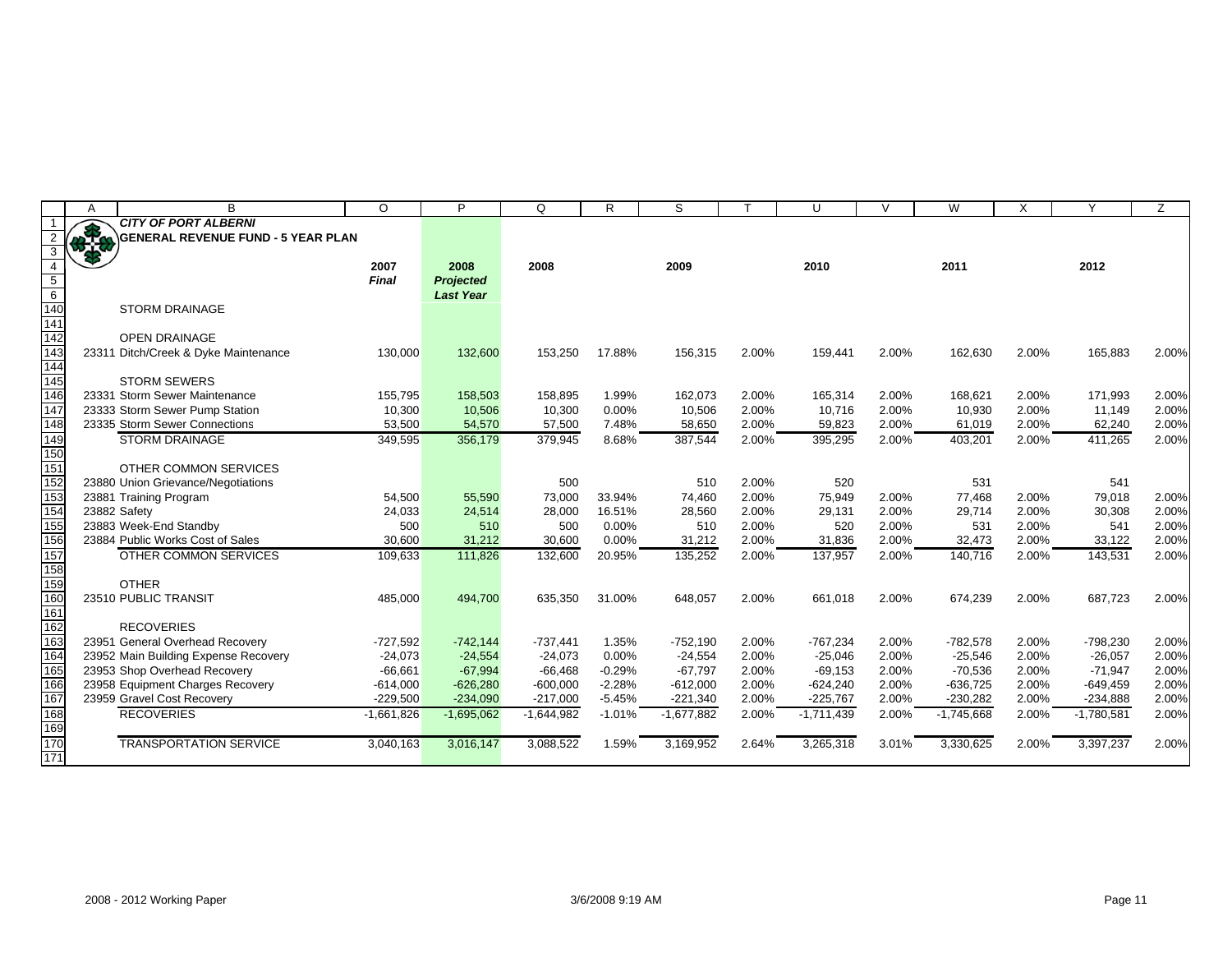|                        | A    | B                                              | $\Omega$     | P                | Q         | R         | S         |             | U         | $\mathcal{U}$ | W         | X      | Υ         | Z     |
|------------------------|------|------------------------------------------------|--------------|------------------|-----------|-----------|-----------|-------------|-----------|---------------|-----------|--------|-----------|-------|
|                        |      | <b>CITY OF PORT ALBERNI</b>                    |              |                  |           |           |           |             |           |               |           |        |           |       |
| 2                      | $+3$ | <b>GENERAL REVENUE FUND - 5 YEAR PLAN</b>      |              |                  |           |           |           |             |           |               |           |        |           |       |
| $\mathbf{3}$           |      |                                                |              |                  |           |           |           |             |           |               |           |        |           |       |
| $\overline{4}$         |      |                                                | 2007         | 2008             | 2008      |           | 2009      |             | 2010      |               | 2011      |        | 2012      |       |
|                        |      |                                                | <b>Final</b> |                  |           |           |           |             |           |               |           |        |           |       |
| $\overline{5}$         |      |                                                |              | Projected        |           |           |           |             |           |               |           |        |           |       |
| $6\overline{6}$        |      |                                                |              | <b>Last Year</b> |           |           |           |             |           |               |           |        |           |       |
| $\frac{1}{172}$<br>173 |      | ENVIRONMENTAL HEALTH SERVICES                  |              |                  |           |           |           |             |           |               |           |        |           |       |
|                        |      |                                                |              |                  |           |           |           |             |           |               |           |        |           |       |
| 174                    |      | <b>GARBAGE AND WASTE COLLECTION</b>            |              |                  |           |           |           |             |           |               |           |        |           |       |
| 175                    |      | 24320 Residential Waste Collection             | 415,500      | 423,810          | 397,000   | $-4.45%$  | 404,940   | 2.00%       | 413,039   | 2.00%         | 421,300   | 2.00%  | 429,726   | 2.00% |
| 176                    |      | 24321 Commercial Waste Collection              | 269,000      | 274,380          | 281,000   | 4.46%     | 286,620   | 2.00%       | 292,352   | 2.00%         | 298,199   | 2.00%  | 304,163   | 2.00% |
| $\overline{177}$       |      | 24322 Solid Waste Cont Purchase/Maintenance    | 33,520       | 34,190           | 45,000    | 34.25%    | 45,900    | 2.00%       | 46,818    | 2.00%         | 47,754    | 2.00%  | 48,709    | 2.00% |
| 178                    |      | 24323 Solid Waste Disposal                     | 422,000      | 430,440          | 475,000   | 12.56%    | 593,283   | 24.90%      | 605,149   | 2.00%         | 617,251   | 2.00%  | 629,596   | 2.00% |
| 179                    |      | 24324 Special Solid Waste-Recycling            | 65,000       | 66,300           | 85,000    | 30.77%    | 10,000    | $-88.24%$   | 10,000    | 0.00%         | 10,000    | 0.00%  | 10,000    | 0.00% |
| 180                    |      | ENVIRONMENTAL HEALTH                           | 1,205,020    | 1,229,120        | 1,283,000 | 6.47%     | 1,340,743 | 4.50%       | 1,367,358 | 1.99%         | 1,394,504 | 1.99%  | 1,422,194 | 1.99% |
| 181                    |      |                                                |              |                  |           |           |           |             |           |               |           |        |           |       |
| 182                    |      | PUBLIC HEALTH AND WELFARE                      |              |                  |           |           |           |             |           |               |           |        |           |       |
| 183                    |      |                                                |              |                  |           |           |           |             |           |               |           |        |           |       |
| 184                    |      | 25161 Cemetery Maintenance                     | 16,368       | 16,458           | 13,331    | $-18.55%$ | 13,118    | $-1.60%$    | 12,265    | $-6.50%$      | 13,876    | 13.13% | 14,153    | 2.00% |
| 185                    |      | 25162 Interments                               | 23,600       | 24,072           | 26,100    | 10.59%    | 26,622    | 2.00%       | 27,154    | 2.00%         | 27,698    | 2.00%  | 28,251    | 2.00% |
| 186                    |      | 25163 Memorial Marker Installation             | 5,500        | 5,610            | 5,500     | 0.00%     | 5,610     | 2.00%       | 5,722     | 2.00%         | 5,837     | 2.00%  | 5,953     | 2.00% |
| 187                    |      | <b>CEMETERIES &amp; CREMATORIUMS</b>           |              |                  |           |           |           | 0.93%       | 45.142    |               |           |        |           |       |
|                        |      |                                                | 45,468       | 46,140           | 44,931    | $-1.18%$  | 45,350    |             |           | $-0.46%$      | 47,410    | 5.03%  | 48,358    | 2.00% |
| 188                    |      |                                                |              |                  |           |           |           |             |           |               |           |        |           |       |
| 189                    |      | 25281 Gov't Agents Building Maintenance/Repair | 30,271       | 30,734           | 30,128    | $-0.47%$  | 30,725    | 1.98%       | 31,339    | 2.00%         | 31,945    | 1.93%  | 32,584    | 2.00% |
| 190                    |      | <b>GENERAL PUBLIC HEALTH</b>                   | 30,271       | 30,734           | 30,128    | $-0.47%$  | 30,725    | 1.98%       | 31,339    | 2.00%         | 31,945    | 1.93%  | 32,584    | 2.00% |
| 191                    |      |                                                |              |                  |           |           |           |             |           |               |           |        |           |       |
| 192                    |      | PUBLIC HEALTH & WELFARE                        | 75,739       | 76,874           | 75,059    | $-0.90%$  | 76,075    | 1.35%       | 76,481    | 0.53%         | 79,355    | 3.76%  | 80,942    | 2.00% |
| 193                    |      |                                                |              |                  |           |           |           |             |           |               |           |        |           |       |
| 194                    |      | ENVIRONMENTAL DEVELOPMENT                      |              |                  |           |           |           |             |           |               |           |        |           |       |
| 195                    |      |                                                |              |                  |           |           |           |             |           |               |           |        |           |       |
| 196                    |      | 26129 Planning Administration                  | 182,934      | 186,592          | 187.150   | 2.30%     | 190,872   | 1.99%       | 194,665   | 1.99%         | 198,529   | 1.98%  | 202,468   | 1.98% |
| 197                    |      | 26132 Consulting Services                      |              |                  |           |           |           |             |           |               |           |        |           |       |
| 198                    |      | <b>RESEARCH AND PLANNING</b>                   | 182,934      | 186,592          | 187,150   | 2.30%     | 190,872   | 1.99%       | 194,665   | 1.99%         | 198,529   | 1.98%  | 202,468   | 1.98% |
| 199                    |      |                                                |              |                  |           |           |           |             |           |               |           |        |           |       |
| 200                    |      | 26234 Business Development                     | 10,000       | 10,000           |           |           |           |             |           |               |           |        |           |       |
| 201                    |      | 26235 Economic Development                     | 100,000      | 102,000          | 154,429   | 54.43%    | 157,518   | 2.00%       | 160,668   | 2.00%         | 163,882   | 2.00%  | 167,159   | 2.00% |
| 203                    |      | 26450 Community Forest                         |              |                  | 64,536    |           |           | $-100.00\%$ |           |               |           |        |           |       |
| 204                    |      | <b>COMMUNITY DEVELOPMENT</b>                   | 110,000      | 112,000          | 218,965   | 99.06%    | 157,518   | $-28.06%$   | 160,668   | 2.00%         | 163,882   | 2.00%  | 167,159   | 2.00% |
|                        |      |                                                |              |                  |           |           |           |             |           |               |           |        |           |       |
| 205<br>206             |      | 26701 A.H.Q. Overhead                          | 46,619       | 27,355           | 24,561    | $-47.32%$ | 25,472    | 3.71%       | 26,423    | 3.73%         | 27,414    | 3.75%  | 28,449    | 3.78% |
| 207                    |      | 26770 Harbour Quay - Buildings Maintenance     | 78,332       | 79,899           | 78,824    | 0.63%     | 82,495    | 4.66%       | 84,318    | 2.21%         | 86,187    | 2.22%  | 88,101    | 2.22% |
| 208                    |      | ALBERNI HARBOUR QUAY                           |              |                  |           |           |           |             | 110.741   |               |           |        |           |       |
| 209                    |      |                                                | 124,951      | 107,254          | 103,385   | $-17.26%$ | 107,967   | 4.43%       |           | 2.57%         | 113,601   | 2.58%  | 116,550   | 2.60% |
|                        |      |                                                |              |                  |           |           |           |             |           |               |           |        |           |       |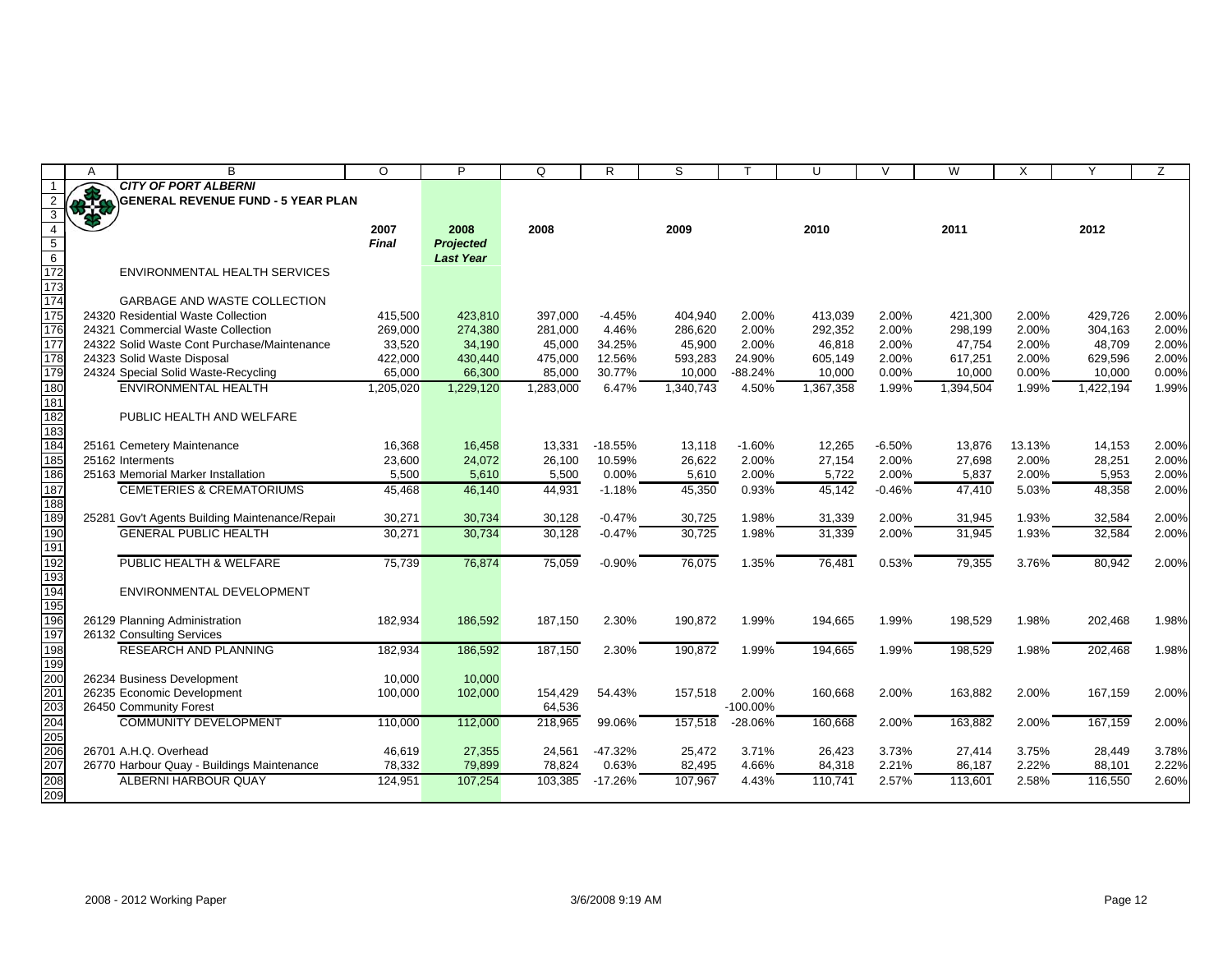|                  | A | B                                                               | $\circ$              | P                        | Q                 | R                 | S                 |                | U                 | $\vee$         | W                 | X              | Y                  | Ζ              |
|------------------|---|-----------------------------------------------------------------|----------------------|--------------------------|-------------------|-------------------|-------------------|----------------|-------------------|----------------|-------------------|----------------|--------------------|----------------|
|                  |   | <b>CITY OF PORT ALBERNI</b>                                     |                      |                          |                   |                   |                   |                |                   |                |                   |                |                    |                |
|                  |   | <b>GENERAL REVENUE FUND - 5 YEAR PLAN</b>                       |                      |                          |                   |                   |                   |                |                   |                |                   |                |                    |                |
| 3                |   |                                                                 |                      |                          |                   |                   |                   |                |                   |                |                   |                |                    |                |
| $\overline{5}$   |   |                                                                 | 2007<br><b>Final</b> | 2008<br><b>Projected</b> | 2008              |                   | 2009              |                | 2010              |                | 2011              |                | 2012               |                |
| $\overline{6}$   |   |                                                                 |                      | <b>Last Year</b>         |                   |                   |                   |                |                   |                |                   |                |                    |                |
| $\overline{210}$ |   | OTHER ENVIRONMENTAL DEVELOPMENT                                 |                      |                          |                   |                   |                   |                |                   |                |                   |                |                    |                |
| $\overline{211}$ |   |                                                                 |                      |                          |                   |                   |                   |                |                   |                |                   |                |                    |                |
| 212              |   | 26911 Travel Bureau                                             | 95,200               | 95,200                   | 84,000            | $-11.76%$         | 84,000            | 0.00%          | 84,000            | 0.00%          | 84,000            | 0.00%          | 84,000             | 0.00%          |
| 213              |   | 26917 Promotion of Tourism                                      | 21,877               | 9,170                    | 2,300             | $-89.49%$         | 2,346             | 2.00%          | 2,393             | 2.00%          | 2,441             | 2.01%          | 2,490              | 2.01%          |
| 214              |   | <b>TOURISM</b>                                                  | 117,077              | 104,370                  | 86,300            | $-26.29%$         | 86,346            | 0.05%          | 86,393            | 0.05%          | 86,441            | 0.06%          | 86,490             | 0.06%          |
| 215              |   |                                                                 |                      |                          |                   |                   |                   |                |                   |                |                   |                |                    |                |
| 216              |   | ENVIRONMENTAL DEVELOPMENT                                       | 534,962              | 510,216                  | 595,800           | 11.37%            | 542,703           | $-8.91%$       | 552,467           | 1.80%          | 562,453           | 1.81%          | 572,667            | 1.82%          |
| 217<br>218       |   |                                                                 |                      |                          |                   |                   |                   |                |                   |                |                   |                |                    |                |
|                  |   | <b>RECREATION &amp; CULTURAL SERVICE</b>                        |                      |                          |                   |                   |                   |                |                   |                |                   |                |                    |                |
| 219              |   |                                                                 |                      |                          |                   |                   |                   |                |                   |                |                   |                |                    |                |
| 220              |   | <b>RECREATION FACILITIES</b>                                    |                      |                          |                   |                   |                   |                |                   |                |                   |                |                    |                |
|                  |   | <b>ADMINISTRATION</b>                                           |                      |                          |                   |                   |                   |                |                   |                |                   |                |                    |                |
|                  |   | 27110 Parks & Rec Management Services                           | 516,965              | 526,793                  | 484.561           | $-6.27%$          | 499,383           | 3.06%          | 510,953           | 2.32%          | 522,834           | 2.33%          | 535,035            | 2.33%          |
|                  |   |                                                                 |                      |                          |                   |                   |                   |                |                   |                |                   |                |                    |                |
|                  |   | <b>COMMUNITY CENTRES AND HALLS</b>                              |                      |                          |                   |                   |                   |                |                   |                |                   |                |                    |                |
|                  |   | 27120 Gyro Youth Centre Maintenance                             | 30,630               | 31,243                   | 31,153            | 1.71%             | 32,553            | 4.49%          | 33,492            | 2.88%          | 33,960            | 1.40%          | 34,942             | 2.89%          |
|                  |   | 27124 Glenwood Concessions                                      | 8,500                | 8,670                    | 11,200            | 31.76%            | 11,393            | 1.72%          | 11,621            | 2.00%          | 11,853            | 2.00%          | 12,090             | 2.00%          |
|                  |   | 27126 Glenwood Skate Shop                                       | 4,500                | 4,590                    | 4,700             | 4.44%             | 4,783             | 1.77%          | 4,879             | 2.01%          | 4,976             | 1.99%          | 5,076              | 2.01%          |
|                  |   | 27128 Glenwood Centre Maintenance                               | 50,708               | 51,722                   | 49,819            | $-1.75%$          | 52,445            | 5.27%          | 54,030            | 3.02%          | 54,380            | 0.65%          | 56,030             | 3.03%          |
|                  |   | 27129 Bob Dailey Stadium                                        | 15,316               | 15,623                   | 15,720            | 2.64%             | 16,293            | 3.65%          | 16,851            | 3.42%          | 17,431            | 3.44%          | 18,035             | 3.47%          |
|                  |   | 27130 Echo Activity Centre Maintenance                          | 212,146              | 222,489                  | 226,098           | 6.58%             | 243,465           | 7.68%          | 250,035           | 2.70%          | 253,845           | 1.52%          | 260,708            | 2.70%          |
|                  |   | 27132 Echo Aquatic Concessions                                  | 4,000                | 4,080                    | 4,000             | 0.00%             | 4,380             | 9.50%          | 4,468             | 2.01%          | 4,557             | 1.99%          | 4,648              | 2.00%          |
|                  |   | 27134 Echo Aquatic Maintenance                                  | 426,992              | 434.512                  | 424,421           | $-0.60%$<br>1.24% | 388,215           | $-8.53%$       | 395,979           | 2.00%<br>2.00% | 406,898           | 2.76%<br>2.00% | 418,185<br>238,331 | 2.77%          |
|                  |   | 27140 AV Multiplex Concessions<br>27142 AV Multiplex Skate Shop | 217,800<br>9,700     | 222,156<br>9,894         | 220,500<br>10,200 | 5.15%             | 224,585<br>10,368 | 1.85%<br>1.65% | 229,077<br>10,575 | 2.00%          | 233,658<br>10,787 | 2.00%          | 11,003             | 2.00%<br>2.00% |
|                  |   | 27144 AV Multiplex Maintenance                                  | 636,954              | 649,693                  | 701,906           | 10.20%            | 729,637           | 3.95%          | 749,382           | 2.71%          | 760,525           | 1.49%          | 781,153            | 2.71%          |
|                  |   | 27146 Parks Building & Fieldhouses                              | 88,280               | 90,047                   | 91,377            | 3.51%             | 94,306            | 3.21%          | 97,218            | 3.09%          | 100,241           | 3.11%          | 103,377            | 3.13%          |
|                  |   | 27148 Echo Park Complex                                         | 47,064               | 48,006                   | 45,475            | $-3.38%$          | 47,627            | 4.73%          | 49,083            | 3.06%          | 50,594            | 3.08%          | 52,162             | 3.10%          |
|                  |   |                                                                 |                      |                          |                   |                   |                   |                |                   |                |                   |                |                    |                |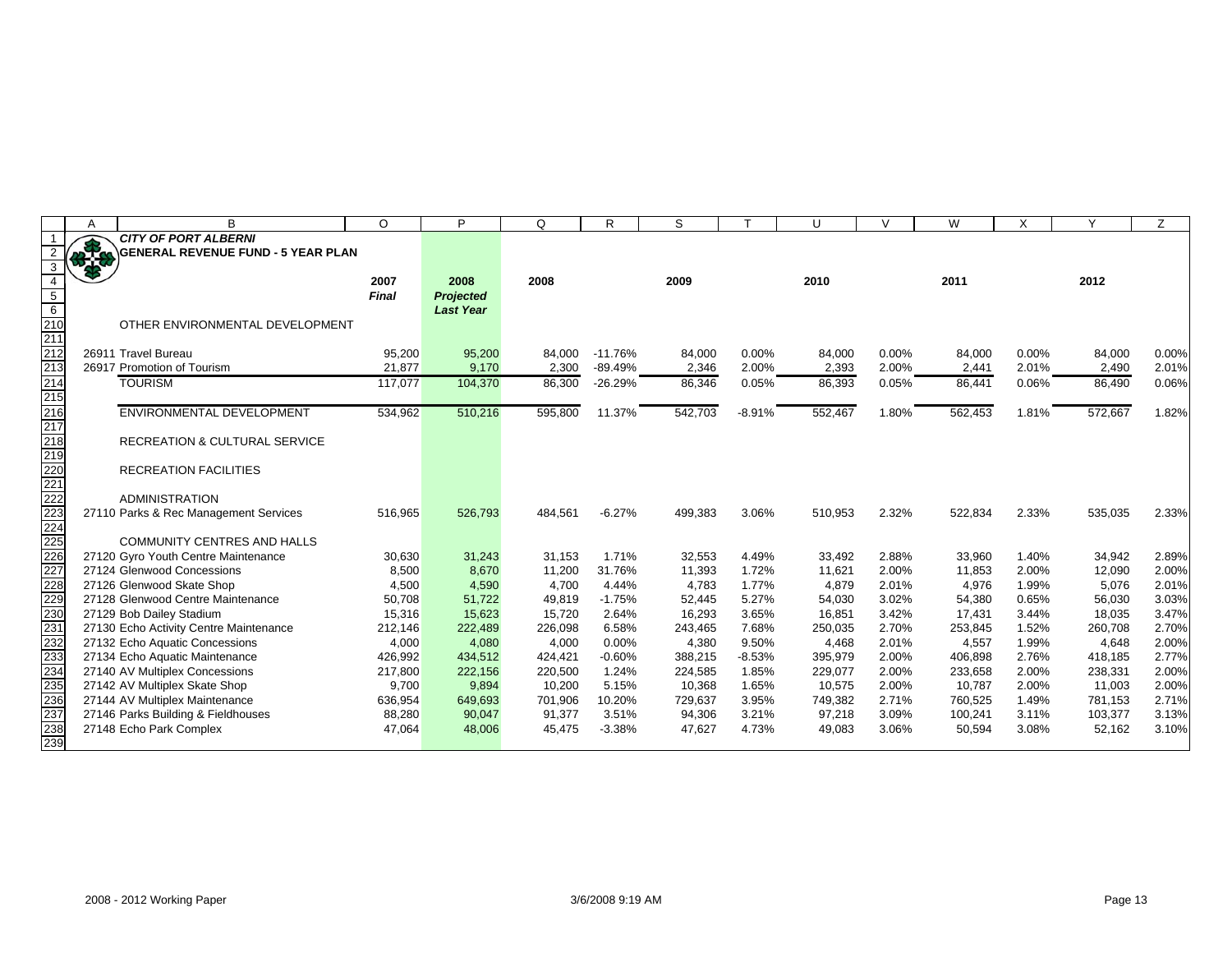|                   | Α | B                                             | $\circ$      | P                | Q         | R         | S         |           | U         | $\mathcal{U}$ | W         | х         | Υ         | Z     |
|-------------------|---|-----------------------------------------------|--------------|------------------|-----------|-----------|-----------|-----------|-----------|---------------|-----------|-----------|-----------|-------|
|                   |   | <b>CITY OF PORT ALBERNI</b>                   |              |                  |           |           |           |           |           |               |           |           |           |       |
| $\overline{2}$    |   | <b>GENERAL REVENUE FUND - 5 YEAR PLAN</b>     |              |                  |           |           |           |           |           |               |           |           |           |       |
| 3                 |   |                                               |              |                  |           |           |           |           |           |               |           |           |           |       |
|                   |   |                                               | 2007         | 2008             | 2008      |           | 2009      |           | 2010      |               | 2011      |           | 2012      |       |
| 5                 |   |                                               | <b>Final</b> | <b>Projected</b> |           |           |           |           |           |               |           |           |           |       |
| $6\overline{6}$   |   |                                               |              | <b>Last Year</b> |           |           |           |           |           |               |           |           |           |       |
|                   |   | <b>RECREATION PROGRAMS</b>                    |              |                  |           |           |           |           |           |               |           |           |           |       |
|                   |   |                                               |              |                  |           |           |           |           |           |               |           |           |           |       |
| $\frac{240}{241}$ |   | <b>SPORT DIVISION PROGRAMS</b>                |              |                  |           |           |           |           |           |               |           |           |           |       |
| 245               |   | 27156 Glenwood Centre Programs                | 9,600        | 9,792            | 10,800    | 12.50%    | 10,962    | 1.50%     | 11,181    | 2.00%         | 11,405    | 2.00%     | 11,633    | 2.00% |
| 246               |   | 27160 Echo Aquatic Programs                   | 527,145      | 537,688          | 555,162   | 5.31%     | 488.724   | $-11.97%$ | 498,499   | 2.00%         | 507,307   | 1.77%     | 517,393   | 1.99% |
| 247               |   | 27163 AV Multiplex Programs                   | 196,638      | 200,570          | 240,263   | 22.19%    | 205,900   | $-14.30%$ | 210,018   | 2.00%         | 214,218   | 2.00%     | 218,503   | 2.00% |
| 248<br>249        |   |                                               |              |                  |           |           |           |           |           |               |           |           |           |       |
|                   |   | LEISURE DIVISION PROGRAMS                     |              |                  |           |           |           |           |           |               |           |           |           |       |
| 250               |   | 27166 Leisure Service Programs                | 144,046      | 146,926          | 146,866   | 1.96%     | 149,084   | 1.51%     | 152,066   | 2.00%         | 155,107   | 2.00%     | 158,209   | 2.00% |
| 251               |   | 27170 Youth Services and Programs             | 83,192       | 84,856           | 76,950    | $-7.50%$  | 78,143    | 1.55%     | 79,706    | 2.00%         | 81,300    | 2.00%     | 82,926    | 2.00% |
| 252               |   | 27173 Children's Programs                     | 168,631      | 172,003          | 172,983   | 2.58%     | 173,763   | 0.45%     | 177,238   | 2.00%         | 153,622   | $-13.32%$ | 156,695   | 2.00% |
| 253               |   | 27180 Adult Programs                          | 45,000       | 45,900           | 45,500    | 1.11%     | 46,400    | 1.98%     | 47,328    | 2.00%         | 48,275    | 2.00%     | 49,240    | 2.00% |
| 254               |   |                                               |              |                  |           |           |           |           |           |               |           |           |           |       |
| 255               |   | <b>SPECIAL EVENTS</b>                         |              |                  |           |           |           |           |           |               |           |           |           |       |
| 256<br>258        |   | 27190 Special Events                          | 1,400        | 1,500            | 2,100     | 50.00%    | 1,933     | $-7.95%$  | 1,972     | 2.02%         | 2,011     | 1.98%     | 2,051     | 1.99% |
|                   |   | 27198 Vans Maintenance & Repair               | 16,196       | 16,520           | 16,735    | 3.33%     | 17,059    | 1.94%     | 17,400    | 2.00%         | 17,748    | 2.00%     | 18,103    | 2.00% |
| 259               |   | <b>RECREATION FACILITIES &amp; PROGRAMS</b>   | 3,461,403    | 3,535,273        | 3,588,489 | 3.67%     | 3,531,401 | $-1.59%$  | 3,613,051 | 2.31%         | 3,657,532 | 1.23%     | 3,745,528 | 2.41% |
| 260               |   |                                               |              |                  |           |           |           |           |           |               |           |           |           |       |
| 261               |   | <b>PARKS AND PLAYGROUNDS</b>                  |              |                  |           |           |           |           |           |               |           |           |           |       |
| 262               |   |                                               |              |                  |           |           |           |           |           |               |           |           |           |       |
| 263               |   | 27210 Parks & Facility Management Services    | 200,614      | 204,375          | 186,090   | $-7.24%$  | 188,714   | 1.41%     | 192,238   | 1.87%         | 195,833   | 1.87%     | 199,499   | 1.87% |
| 264               |   | 27215 Parks Maintenance                       | 500,474      | 501,338          | 494,708   | $-1.15%$  | 501,690   | 1.41%     | 513,403   | 2.33%         | 511,146   | $-0.44%$  | 521,372   | 2.00% |
| 265               |   | 27220 Horticultural Services                  | 266,237      | 266,850          | 284,382   | 6.82%     | 270.396   | $-4.92%$  | 276.449   | 2.24%         | 272,643   | $-1.38%$  | 276.819   | 1.53% |
| 266               |   | 27225 Parks Vehicles & Equip. Mtce. & Repairs | 133,110      | 135,772          | 129,939   | $-2.38%$  | 131,888   | 1.50%     | 134,526   | 2.00%         | 137,216   | 2.00%     | 139,961   | 2.00% |
| 267               |   | 27230 Parks Upgrading                         | 147,994      | 148,070          | 117,568   | $-20.56%$ | 105,896   | $-9.93%$  | 106,898   | 0.95%         | 105,621   | $-1.19%$  | 107,733   | 2.00% |
| 268               |   | 27499 Equipment Recovery                      | $-90,000$    | $-90,000$        | $-85,000$ | $-5.56%$  | $-85,000$ | 0.00%     | $-85,000$ | 0.00%         | $-85,000$ | $0.00\%$  | $-85,000$ | 0.00% |
| 269               |   | <b>PARKS &amp; PLAYGROUNDS</b>                | 1,158,429    | 1,166,405        | 1,127,687 | $-2.65%$  | 1,113,584 | $-1.25%$  | 1,138,514 | 2.24%         | 1,137,459 | $-0.09%$  | 1,160,384 | 2.02% |
| 270               |   |                                               |              |                  |           |           |           |           |           |               |           |           |           |       |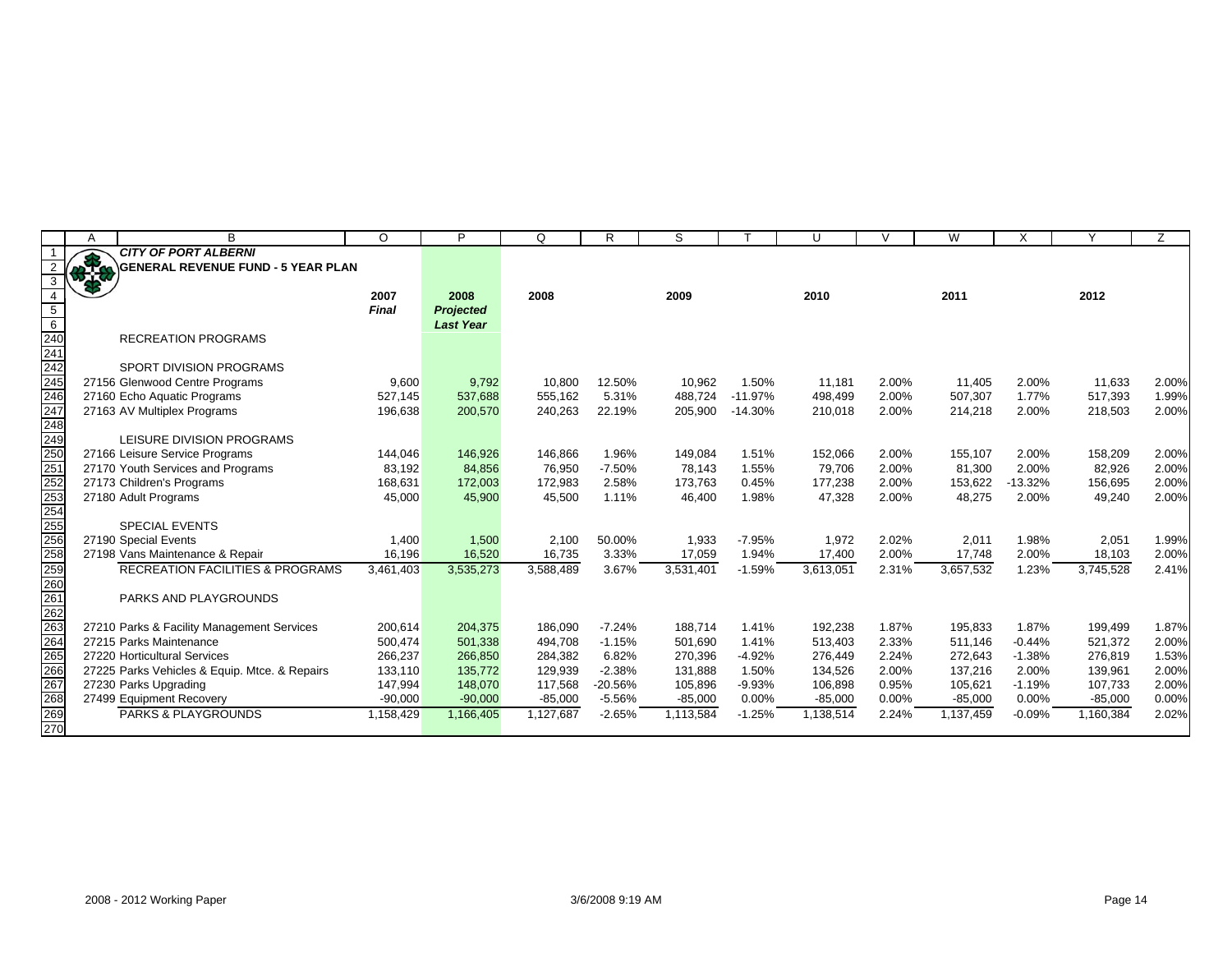|                   | A                   | B                                           | O            | P                | Q         | R         | S         |           | U         | $\vee$    | W         | X         | Y         | Ζ      |
|-------------------|---------------------|---------------------------------------------|--------------|------------------|-----------|-----------|-----------|-----------|-----------|-----------|-----------|-----------|-----------|--------|
|                   |                     | <b>CITY OF PORT ALBERNI</b>                 |              |                  |           |           |           |           |           |           |           |           |           |        |
|                   | $\bigoplus_{i=1}^n$ | <b>GENERAL REVENUE FUND - 5 YEAR PLAN</b>   |              |                  |           |           |           |           |           |           |           |           |           |        |
| 3                 |                     |                                             |              |                  |           |           |           |           |           |           |           |           |           |        |
| $\overline{4}$    |                     |                                             | 2007         | 2008             | 2008      |           | 2009      |           | 2010      |           | 2011      |           | 2012      |        |
| $\overline{5}$    |                     |                                             | <b>Final</b> | <b>Projected</b> |           |           |           |           |           |           |           |           |           |        |
| $6\overline{6}$   |                     |                                             |              | <b>Last Year</b> |           |           |           |           |           |           |           |           |           |        |
| 271               |                     | <b>CULTURAL SERVICES</b>                    |              |                  |           |           |           |           |           |           |           |           |           |        |
| 272               |                     |                                             |              |                  |           |           |           |           |           |           |           |           |           |        |
| 273               |                     | <b>MUSEUM SERVICES</b>                      |              |                  |           |           |           |           |           |           |           |           |           |        |
| 274               |                     | 27510 Museum Services                       | 367,171      | 361,114          | 377,132   | 2.71%     | 370,528   | $-1.75%$  | 361,347   | $-2.48%$  | 357.176   | $-1.15%$  | 364,319   | 2.00%  |
| 275               |                     | 27515 Museum Programs - Curatorial          | 15,690       | 16,004           | 15,314    | $-2.40%$  | 13,550    | $-11.52%$ | 13,821    | 2.00%     | 13,000    | $-5.94%$  | 13,260    | 2.00%  |
| 276               |                     | 27516 Museum Programs Permanent Exhibition  | 19,500       | 12,890           | 9,050     | $-53.59%$ | 8,000     | $-11.60%$ | 8,000     | 0.00%     | 5,000     | $-37.50%$ | 5,100     | 2.00%  |
| 277               |                     | 27517 Museum Programs Temp. Exhibits        | 44,010       | 44,890           | 45,690    | 3.82%     | 46,604    | 2.00%     | 46.000    | $-1.30%$  | 25,000    | $-45.65%$ | 25,500    | 2.00%  |
| 278               |                     | 27530 Industrial Collections                | 28,800       | 29,376           | 35,300    | 22.57%    | 35,000    | $-0.85%$  | 35,700    | 2.00%     | 27,600    | $-22.69%$ | 28,152    | 2.00%  |
| 279               |                     | 27550 Museum Maintenance                    | 62,103       | 63,345           | 62,195    | 0.15%     | 63,400    | 1.94%     | 65,904    | 3.95%     | 62,000    | $-5.92%$  | 63,240    | 2.00%  |
| 280               |                     | 27555 McLean Mill                           | 682,540      | 691,391          | 541,100   | $-20.72%$ | 548,400   | 1.35%     | 555,800   | 1.35%     | 563,300   | 1.35%     | 570,900   | 1.35%  |
| 281               |                     | 27600 Library Services                      | 495,214      | 509,328          | 508,749   | 2.73%     | 523,793   | 2.96%     | 539,873   | 3.07%     | 556,285   | 3.04%     | 572,974   | 3.00%  |
| 282               |                     | <b>CULTURAL SERVICES</b>                    | 1,715,028    | 1,728,338        | 1,594,530 | $-7.03%$  | 1,609,275 | 0.92%     | 1,626,445 | 1.07%     | 1,609,361 | $-1.05%$  | 1,643,445 | 2.12%  |
| 283               |                     |                                             |              |                  |           |           |           |           |           |           |           |           |           |        |
| 284               |                     | <b>RECREATION &amp; CULTURAL</b>            | 6,334,860    | 6,430,016        | 6,310,706 | $-0.38%$  | 6,254,260 | $-0.89%$  | 6,378,010 | 1.98%     | 6,404,352 | 0.41%     | 6,549,357 | 2.26%  |
|                   |                     |                                             |              |                  |           |           |           |           |           |           |           |           |           |        |
|                   |                     |                                             |              |                  |           |           |           |           |           |           |           |           |           |        |
| 285<br>286<br>287 |                     | <b>FISCAL SERVICES</b>                      |              |                  |           |           |           |           |           |           |           |           |           |        |
| 288               |                     |                                             |              |                  |           |           |           |           |           |           |           |           |           |        |
| 289               |                     | <b>DEBT CHARGES</b>                         |              |                  |           |           |           |           |           |           |           |           |           |        |
| 290               |                     | 28111 Chartered Banks                       | 10,000       | 15,000           | 5,000     | $-50.00%$ | 5,000     | 0.00%     | 5,000     | 0.00%     | 5,000     | 0.00%     | 5,000     | 0.00%  |
| 291               |                     | 28115 Interest on Prepaid Taxes             | 10,000       | 10,000           | 15,000    | 50.00%    | 15,000    | 0.00%     | 15,000    | 0.00%     | 15,000    | 0.00%     | 15,000    | 0.00%  |
| 292               |                     | 28121 Interest on Own Debentures            | 164,560      | 164,560          | 161,625   | $-1.78%$  | 161,625   | 0.00%     | 161,625   | 0.00%     | 161,625   | 0.00%     | 161,625   | 0.00%  |
| 293               |                     | 28131 Principal Instalment on Own Debenture | 84,009       | 84,009           | 84,009    | 0.00%     | 84,009    | 0.00%     | 84,009    | 0.00%     | 84,009    | 0.00%     | 84,009    | 0.00%  |
| 294               |                     | 28193 Banking Service Charges               | 1,800        | 1,836            | 1,800     | 0.00%     | 1,836     | 2.00%     | 1,873     | 2.02%     | 1,910     | 1.98%     | 1,948     | 1.99%  |
| 295               |                     | <b>DEBT CHARGES</b>                         | 270,369      | 275,405          | 267,434   | $-1.09%$  | 267,470   | 0.01%     | 267,507   | 0.01%     | 267,544   | 0.01%     | 267,582   | 0.01%  |
| 296<br>297        |                     |                                             |              |                  |           |           |           |           |           |           |           |           |           |        |
|                   |                     | TRANSFER TO RESERVE AND FUNDS               |              |                  |           |           |           |           |           |           |           |           |           |        |
| 298               |                     |                                             |              |                  |           |           |           |           |           |           |           |           |           |        |
| 299               |                     | TRANSFER TO RESERVE ACCOUNTS                |              |                  |           |           |           |           |           |           |           |           |           |        |
| 300               |                     | 28211 Transfers to Reserve & Allowance      |              |                  |           |           |           |           |           |           |           |           |           |        |
| 301               |                     | <b>TRANSFERS TO OWN FUNDS</b>               |              |                  |           |           |           |           |           |           |           |           |           |        |
| 302               |                     | 28220 Transfer to General Capital Fund      | 1,530,901    | 1,333,657        | 1,743,531 | 13.89%    | 1,407,868 | $-19.25%$ | 1,210,311 | $-14.03%$ | 1,012,851 | $-16.31%$ | 1,827,034 | 80.39% |
| 304               |                     | <b>TRANSFER TO RESERVE &amp; FUNDS</b>      | 1,530,901    | 1,333,657        | 1,743,531 | 13.89%    | 1.407.868 | $-19.25%$ | 1.210.311 | $-14.03%$ | 1,012,851 | $-16.31%$ | 1,827,034 | 80.39% |
| 305               |                     |                                             |              |                  |           |           |           |           |           |           |           |           |           |        |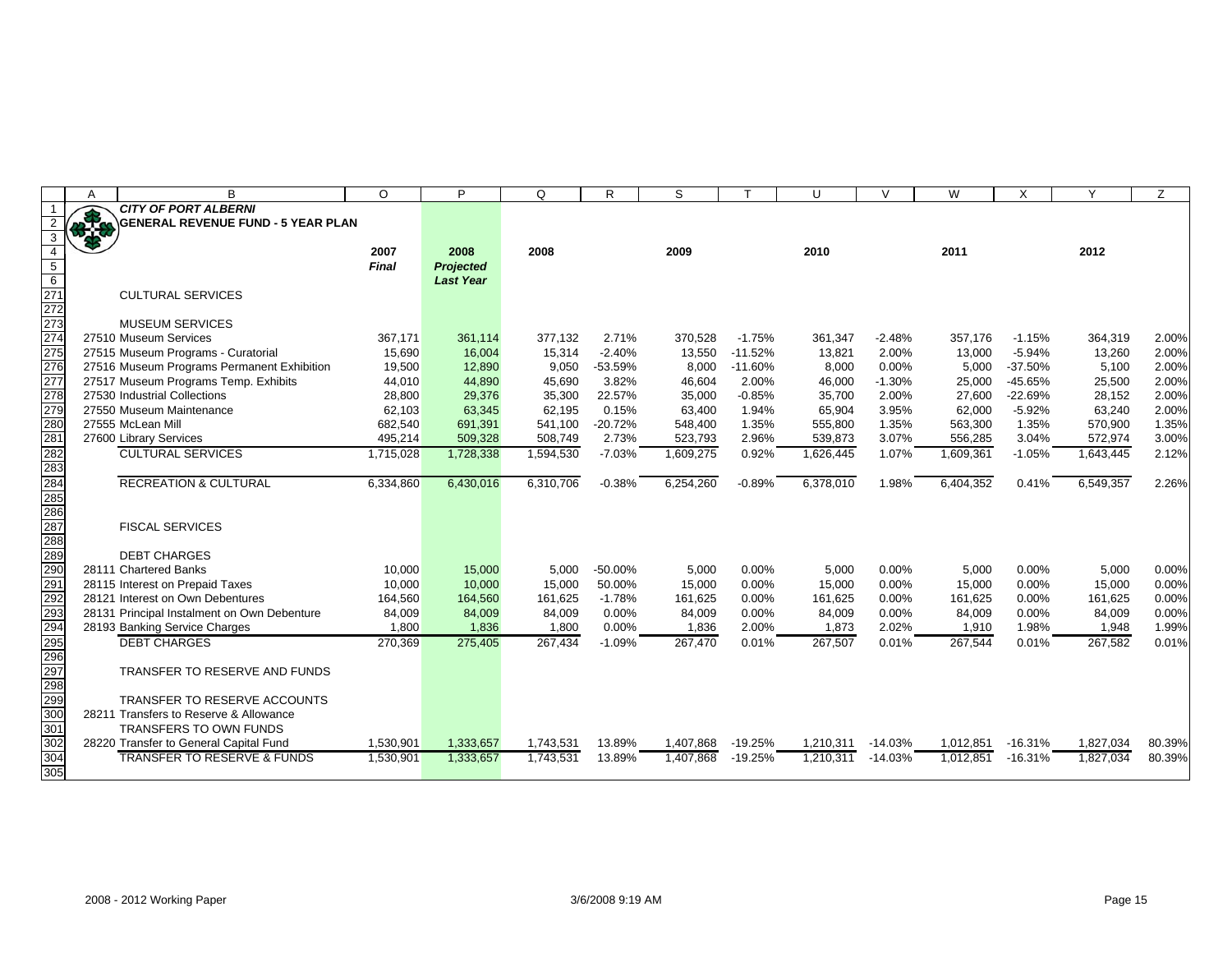|                                       | A             | B                                         | O            | P                | Q          | R        | S          |          | $\cup$     |                | W          | X              | Y          | Z     |
|---------------------------------------|---------------|-------------------------------------------|--------------|------------------|------------|----------|------------|----------|------------|----------------|------------|----------------|------------|-------|
|                                       |               | <b>CITY OF PORT ALBERNI</b>               |              |                  |            |          |            |          |            |                |            |                |            |       |
| 2                                     | $\frac{1}{2}$ | <b>GENERAL REVENUE FUND - 5 YEAR PLAN</b> |              |                  |            |          |            |          |            |                |            |                |            |       |
| 3                                     |               |                                           |              |                  |            |          |            |          |            |                |            |                |            |       |
|                                       |               |                                           | 2007         | 2008             | 2008       |          | 2009       |          | 2010       |                | 2011       |                | 2012       |       |
| $5\overline{)}$                       |               |                                           | <b>Final</b> | <b>Projected</b> |            |          |            |          |            |                |            |                |            |       |
| $rac{6}{306}$                         |               |                                           |              | <b>Last Year</b> |            |          |            |          |            |                |            |                |            |       |
|                                       |               | <b>COND TRANSFERS REG &amp; OTHER</b>     |              |                  |            |          |            |          |            |                |            |                |            |       |
| 307                                   |               |                                           |              |                  |            |          |            |          |            |                |            |                |            |       |
| 308                                   |               | <b>REGIONAL DISTRICTS</b>                 |              |                  |            |          |            |          |            |                |            |                |            |       |
| 309                                   |               | 28410 R.D.A.C.                            | 981,554      | 971,554          | 905,377    | $-7.76%$ | 905,377    | 0.00%    | 905,377    | 0.00%          | 905,377    | 0.00%          | 905,377    | 0.00% |
| $\frac{1}{310}$                       |               |                                           |              |                  |            |          |            |          |            |                |            |                |            |       |
| $\overline{311}$                      |               | TRANSMISSION OF TAX COLLECTED             |              |                  |            |          |            |          |            |                |            |                |            |       |
| $\overline{312}$                      |               |                                           |              |                  |            |          |            |          |            |                |            |                |            |       |
| 313                                   |               | <b>SCHOOL DISTRICTS</b>                   |              |                  |            |          |            |          |            |                |            |                |            |       |
| 314                                   |               | 28811 Non-Residential School Levy         | 2,794,878    | 2,794,878        | 2,873,985  | 2.83%    | 2,873,985  | 0.00%    | 2,873,985  | 0.00%          | 2,873,985  | 0.00%          | 2,873,985  | 0.00% |
| $\overline{315}$                      |               | 28812 Residential School Levy             | 3,201,743    | 3,201,743        | 3,305,689  | 3.25%    | 3,305,689  | 0.00%    | 3,305,689  | 0.00%          | 3,305,689  | 0.00%          | 3,305,689  | 0.00% |
| 316<br>317                            |               |                                           |              |                  |            |          |            |          |            |                |            |                |            |       |
|                                       |               | <b>REGIONAL GOVERNMENTS</b>               |              |                  |            | 0.11%    |            |          |            |                |            |                |            |       |
| 318                                   |               | 28820 Hospital District                   | 954,690      | 954,690          | 955,726    |          | 955,726    | 0.00%    | 955,726    | 0.00%          | 955,726    | 0.00%          | 955,726    | 0.00% |
| 319                                   |               | JOINT BOARDS AND COMMISSIONS              |              |                  |            |          |            |          |            |                |            |                |            |       |
|                                       |               | 28830 Municipal Finance Authority         | 351          | 351              | 435        | 23.93%   | 435        | 0.00%    | 435        |                | 435        |                | 435        | 0.00% |
| 320<br>321<br>322                     |               | 28831 B.C. Assessment Authority           | 167,821      | 167.821          | 171,914    | 2.44%    | 171,914    | 0.00%    | 171,914    | 0.00%<br>0.00% | 171,914    | 0.00%<br>0.00% | 171,914    | 0.00% |
|                                       |               | <b>TAXES COLLECTED FOR OTHERS</b>         |              |                  |            |          |            |          |            |                |            |                |            |       |
| 323<br>324                            |               |                                           | 7,119,483    | 7,119,483        | 7,307,749  | 2.64%    | 7,307,749  | 0.00%    | 7,307,749  | 0.00%          | 7,307,749  | 0.00%          | 7,307,749  | 0.00% |
|                                       |               | OTHER FISCAL SERVICES                     |              |                  |            |          |            |          |            |                |            |                |            |       |
|                                       |               |                                           |              |                  |            |          |            |          |            |                |            |                |            |       |
| $\frac{22}{325}$<br>$\frac{326}{327}$ |               | 28910 Debt Reserve Transfer               | 9,000        | 9,000            | 9,000      | 0.00%    | 9,000      | $0.00\%$ | 9,000      | 0.00%          | 9,000      | 0.00%          | 9,000      | 0.00% |
| 328                                   |               | <b>OTHER FISCAL SERVICES</b>              | 9,000        | 9,000            | 9,000      | 0.00%    | 9,000      | 0.00%    | 9,000      | 0.00%          | 9,000      | 0.00%          | 9,000      | 0.00% |
| 329                                   |               |                                           |              |                  |            |          |            |          |            |                |            |                |            |       |
| 330                                   |               | <b>FISCAL SERVICES</b>                    | 9,911,307    | 9,709,099        | 10,233,091 | 3.25%    | 9,897,464  | $-3.28%$ | 9,699,944  | $-2.00%$       | 9,502,521  | $-2.04%$       | 10,316,742 | 8.57% |
| 331                                   |               |                                           |              |                  |            |          |            |          |            |                |            |                |            |       |
| 332                                   |               | <b>OTHER SERVICES</b>                     |              |                  |            |          |            |          |            |                |            |                |            |       |
| 333                                   |               |                                           |              |                  |            |          |            |          |            |                |            |                |            |       |
|                                       |               | OTHER BUDGET CONSIDERATIONS               |              |                  |            |          |            |          |            |                |            |                |            |       |
| 334<br>335                            |               | 29911 Contingency Funds                   | 170,000      | 162,538          | 212,538    | 25.02%   | 206,234    | $-2.97%$ | 175.000    | $-15.14%$      | 180,000    | 2.86%          | 180,000    | 0.00% |
| 336                                   |               | OTHER BUDGET CONSIDERATIONS               | 170,000      | 162,538          | 212,538    | 25.02%   | 206,234    | $-2.97%$ | 175.000    | $-15.14%$      | 180,000    | 2.86%          | 180,000    | 0.00% |
| 337                                   |               |                                           |              |                  |            |          |            |          |            |                |            |                |            |       |
| 338                                   |               | <b>GENERAL FUND EXPENDITURE</b>           | 31,813,201   | 31,857,055       | 32,821,308 | 3.17%    | 32,539,119 | $-0.86%$ | 32,937,685 | 1.22%          | 33,318,296 | 1.16%          | 34,588,336 | 3.81% |
| 339                                   |               |                                           |              |                  |            |          |            |          |            |                |            |                |            |       |
|                                       |               |                                           |              |                  |            |          |            |          |            |                |            |                |            |       |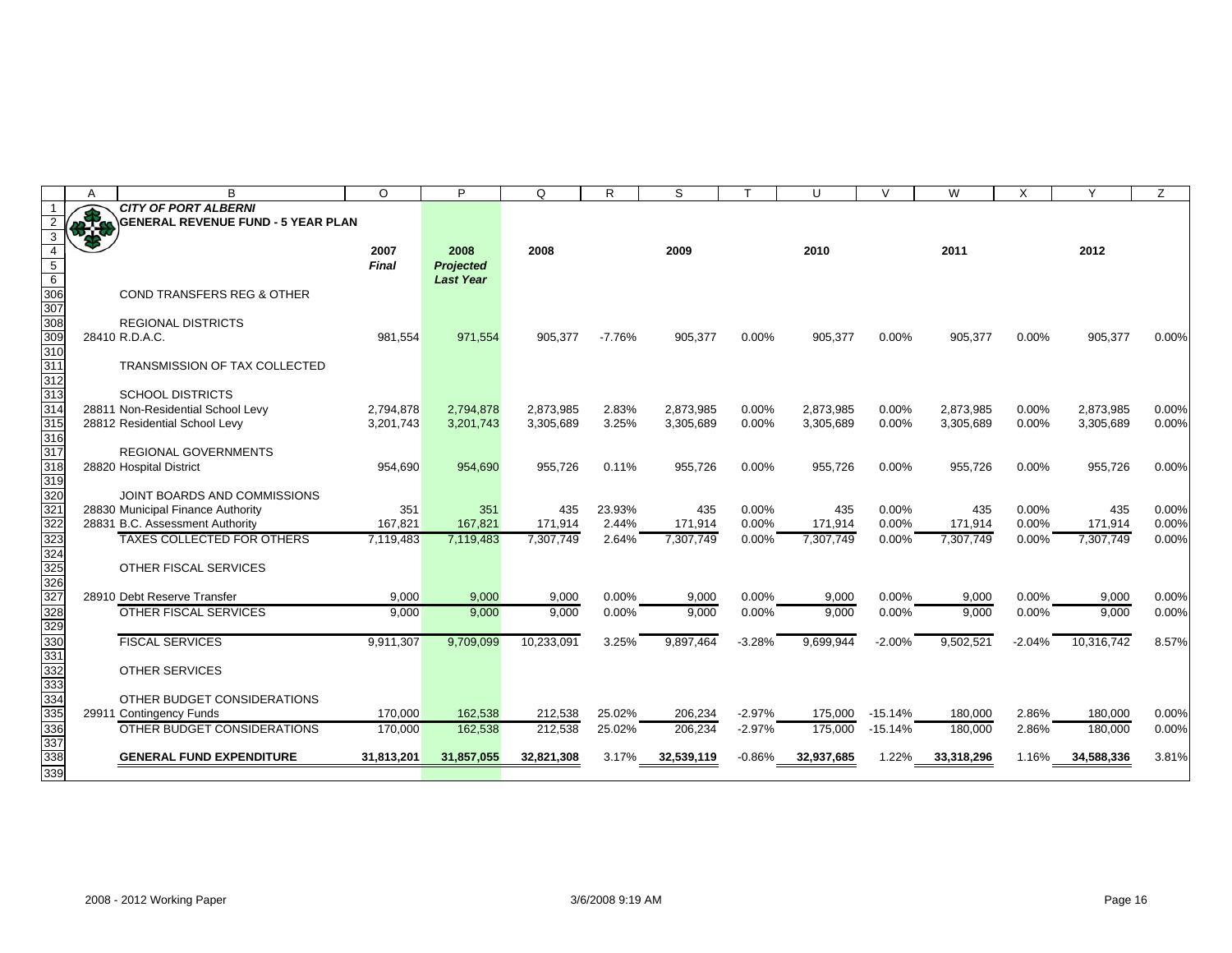|                                                                                 | A | В                                        | $\circ$      | P                | Q                    | R                  | S         |                            | U           | $\vee$ | W         | X     | Υ         | Z     |
|---------------------------------------------------------------------------------|---|------------------------------------------|--------------|------------------|----------------------|--------------------|-----------|----------------------------|-------------|--------|-----------|-------|-----------|-------|
|                                                                                 |   | <b>CITY OF PORT ALBERNI</b>              |              |                  |                      |                    |           |                            |             |        |           |       |           |       |
|                                                                                 |   | <b>WATER REVENUE FUND-5 YEAR PLAN</b>    |              |                  |                      |                    |           |                            |             |        |           |       |           |       |
|                                                                                 |   |                                          | 2007         | 2008             | 2008                 |                    | 2009      |                            | 2010        |        | 2011      |       | 2012      |       |
|                                                                                 |   |                                          | <b>Final</b> | <b>Projected</b> |                      |                    |           |                            |             |        |           |       |           |       |
| 5                                                                               |   |                                          |              | <b>Last Year</b> |                      |                    |           |                            |             |        |           |       |           |       |
| $\frac{6}{7}$                                                                   |   |                                          |              |                  |                      |                    |           |                            |             |        |           |       |           |       |
|                                                                                 |   | <b>SALES OF SERVICE</b>                  |              |                  |                      |                    |           |                            |             |        |           |       |           |       |
| 8                                                                               |   | 54421 Metered Sales                      | 2,070,151    | 2,111,554        | 2,070,151            | 0.00%              | 2,080,502 | 0.50%                      | 2,090,904   | 0.50%  | 2,101,359 | 0.50% | 2,111,866 | 0.50% |
| 9                                                                               |   | 54431 Connections                        | 25,000       | 25,500           | 25,000               | $0.00\%$           | 25,500    | 2.00%                      | 26,010      | 2.00%  | 26,530    | 2.00% | 27,061    | 2.00% |
| $\overline{10}$                                                                 |   | 54432 Turn-On Charges                    | 300          | 306              | 300                  | 0.00%              | 306       | 2.00%                      | 312         | 1.96%  | 318       | 1.92% | 324       | 1.89% |
| 11                                                                              |   | 54433 Service Charges Sundry             | 10,000       | 10,200           | 7,500                | $-25.00%$          | 7,650     | 2.00%                      | 7,803       | 2.00%  | 7,960     | 2.01% | 8,118     | 1.98% |
| $\overline{12}$                                                                 |   | <b>SALES OF SERVICE</b>                  | 2,105,451    | 2,147,560        | 2,102,951            | $-0.12%$           | 2,113,958 | 0.52%                      | 2,125,029   | 0.52%  | 2,136,167 | 0.52% | 2,147,369 | 0.52% |
| $\overline{13}$                                                                 |   |                                          |              |                  |                      |                    |           |                            |             |        |           |       |           |       |
| $\overline{14}$                                                                 |   | OTHER REVENUE FROM OWN SOURCE            |              |                  |                      |                    |           |                            |             |        |           |       |           |       |
| $\overline{15}$                                                                 |   |                                          |              |                  |                      |                    |           |                            |             |        |           |       |           |       |
| 16                                                                              |   | 55590 Other Interest                     | 5,475        | 5,475            | 5,475                | 0.00%              | 5.475     | 0.00%                      | 5,475       | 0.00%  | 5,475     | 0.00% | 5,475     | 0.00% |
| $\overline{17}$                                                                 |   | 55611 Water Penalty                      | 18.727       | 19,102           | 20,000               | 6.80%              | 20,000    | 0.00%                      | 20,000      | 0.00%  | 20,000    | 0.00% | 20,000    | 0.00% |
| 18                                                                              |   | <b>OTHER REVENUE</b>                     | 24,202       | 24,577           | 25,475               | 5.26%              | 25,475    | 0.00%                      | 25,475      | 0.00%  | 25,475    | 0.00% | 25,475    | 0.00% |
| 19                                                                              |   |                                          |              |                  |                      |                    |           |                            |             |        |           |       |           |       |
|                                                                                 |   | CONDITIONAL TRANSFERS OTHER GOV'T        |              |                  |                      |                    |           |                            |             |        |           |       |           |       |
|                                                                                 |   |                                          |              |                  |                      |                    |           |                            |             |        |           |       |           |       |
|                                                                                 |   | PROVINCIAL GOVERNMENT                    |              |                  |                      |                    |           |                            |             |        |           |       |           |       |
|                                                                                 |   |                                          | $\Omega$     |                  | $\mathbf 0$          |                    | $\Omega$  |                            | $\mathbf 0$ |        | $\Omega$  |       | $\Omega$  |       |
|                                                                                 |   |                                          |              |                  |                      |                    |           |                            |             |        |           |       |           |       |
|                                                                                 |   |                                          |              |                  |                      |                    |           |                            |             |        |           |       |           |       |
|                                                                                 |   | <b>OTHER TRANSFERS</b>                   |              |                  |                      |                    |           |                            |             |        |           |       |           |       |
| $\frac{20}{21}$ $\frac{22}{24}$ $\frac{24}{25}$ $\frac{26}{27}$ $\frac{28}{29}$ |   | 59111 Reserve For Projects/Purchase      | 274,467      |                  | 413,344<br>1,166,668 | 50.60%<br>$0.00\%$ |           | $-100.00\%$<br>$-100.00\%$ |             |        |           |       |           |       |
|                                                                                 |   | 59112 Operating Surplus From Prior Years | 1,166,668    |                  |                      |                    |           |                            |             |        |           |       |           |       |
| 30                                                                              |   | <b>OTHER TRANSFERS</b>                   | 1,441,135    | $\Omega$         | 1,580,012            | 9.64%              | $\Omega$  | $-100.00\%$                | 0           |        |           |       | $\Omega$  |       |
| 31<br>32<br>33                                                                  |   | <b>WATER FUND REVENUE</b>                | 3,570,788    | 2,172,137        |                      | 3.85%              |           | $-42.31%$                  |             | 0.52%  |           | 0.52% |           | 0.52% |
|                                                                                 |   |                                          |              |                  | 3,708,438            |                    | 2,139,433 |                            | 2,150,504   |        | 2,161,642 |       | 2,172,844 |       |
|                                                                                 |   |                                          |              |                  |                      |                    |           |                            |             |        |           |       |           |       |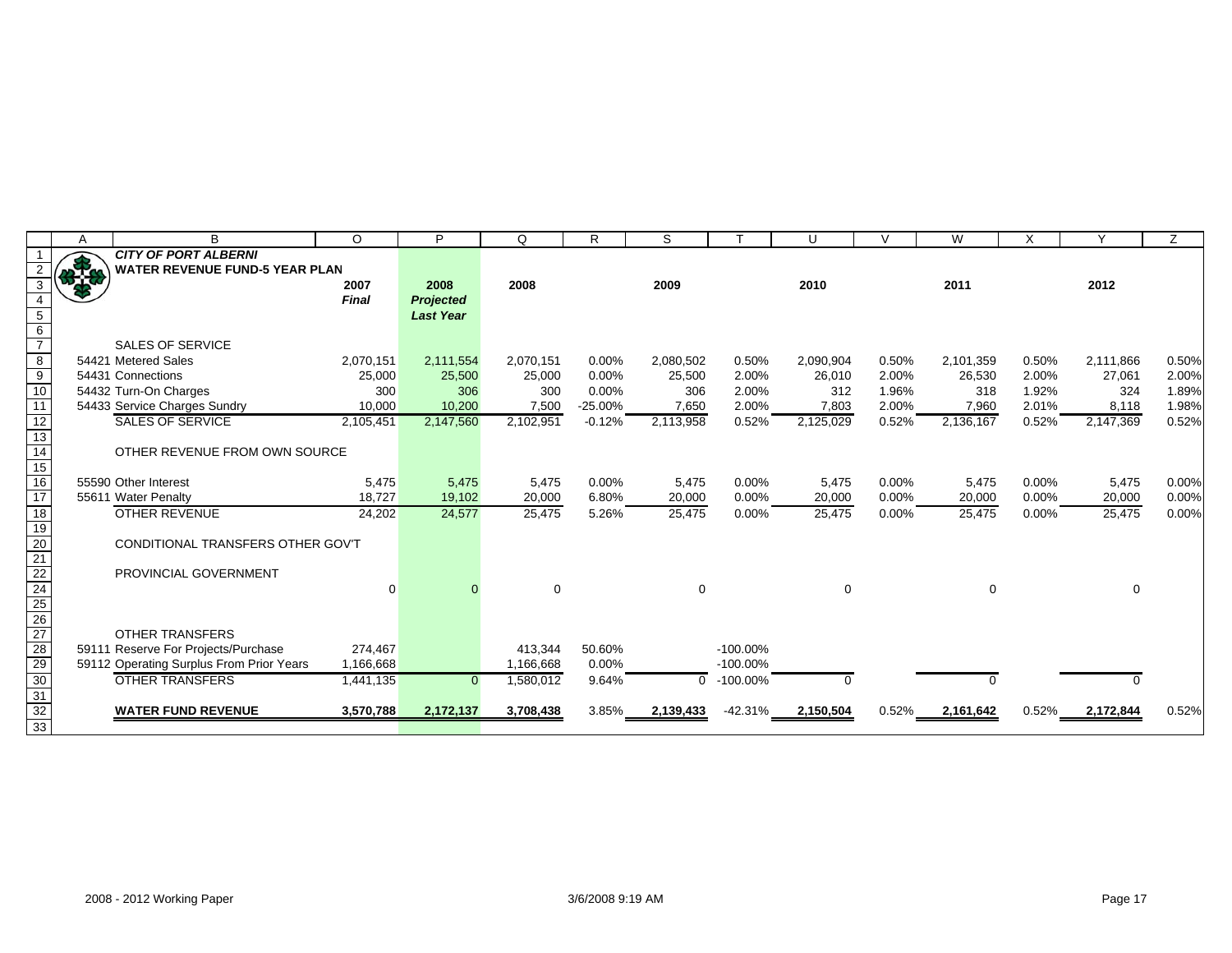|                                                                                                                                       | A | B                                      | $\circ$      | P                | Q         | R.        | S         |       | U         | $\vee$ | W         | X     | Y         | Z.    |
|---------------------------------------------------------------------------------------------------------------------------------------|---|----------------------------------------|--------------|------------------|-----------|-----------|-----------|-------|-----------|--------|-----------|-------|-----------|-------|
|                                                                                                                                       |   | <b>CITY OF PORT ALBERNI</b>            |              |                  |           |           |           |       |           |        |           |       |           |       |
|                                                                                                                                       |   | <b>WATER REVENUE FUND-5 YEAR PLAN</b>  |              |                  |           |           |           |       |           |        |           |       |           |       |
| 3                                                                                                                                     |   |                                        | 2007         | 2008             | 2008      |           | 2009      |       | 2010      |        | 2011      |       | 2012      |       |
| $\overline{4}$                                                                                                                        |   |                                        | <b>Final</b> | Projected        |           |           |           |       |           |        |           |       |           |       |
| $\overline{5}$                                                                                                                        |   |                                        |              | <b>Last Year</b> |           |           |           |       |           |        |           |       |           |       |
|                                                                                                                                       |   |                                        |              |                  |           |           |           |       |           |        |           |       |           |       |
|                                                                                                                                       |   |                                        |              |                  |           |           |           |       |           |        |           |       |           |       |
| $\begin{array}{r} 6 \\ \hline 34 \\ \hline 35 \\ \hline 36 \\ \hline 37 \\ \hline 38 \\ \hline 39 \\ \hline 40 \\ \hline \end{array}$ |   |                                        |              |                  |           |           |           |       |           |        |           |       |           |       |
|                                                                                                                                       |   | <b>WATER SUPPLY SYSTEM</b>             |              |                  |           |           |           |       |           |        |           |       |           |       |
|                                                                                                                                       |   |                                        |              |                  |           |           |           |       |           |        |           |       |           |       |
|                                                                                                                                       |   | ADMINISTRATION                         |              |                  |           |           |           |       |           |        |           |       |           |       |
|                                                                                                                                       |   | 64110 Water Administration & Other     | 186,500      | 190,230          | 186,500   | 0.00%     | 190,230   | 2.00% | 194,035   | 2.00%  | 197,915   | 2.00% | 201,874   | 2.00% |
| 41                                                                                                                                    |   | <b>ENGINEERING SERVICES</b>            |              |                  |           |           |           |       |           |        |           |       |           |       |
|                                                                                                                                       |   |                                        | 20,000       | 20,400           | 20,000    | 0.00%     | 20,400    | 2.00% | 20,808    | 2.00%  |           | 2.00% |           | 2.00% |
| $\frac{42}{43}$                                                                                                                       |   | 64121 Engineering Consulting Services  |              |                  |           |           |           |       |           |        | 21,224    |       | 21,649    |       |
| 44                                                                                                                                    |   | WATER SYSTEM ADMINISTRATION            |              |                  |           |           |           |       |           |        |           |       |           |       |
| 45                                                                                                                                    |   | 64133 Customer Service Requests        | 72,000       | 73,440           | 75,000    | 4.17%     | 76,500    | 2.00% | 78,030    | 2.00%  | 79,591    | 2.00% | 81,182    | 2.00% |
| 46                                                                                                                                    |   | 64136 Small Tools/Equipment/Supplies   | 8,000        | 8,489            | 8,000     | 0.00%     | 8,160     | 2.00% | 8,323     | 2.00%  | 8,490     | 2.00% | 8,659     | 2.00% |
| 47                                                                                                                                    |   |                                        |              |                  |           |           |           |       |           |        |           |       |           |       |
|                                                                                                                                       |   | SERVICE OF SUPPLY                      |              |                  |           |           |           |       |           |        |           |       |           |       |
|                                                                                                                                       |   | 64141 Supply Inspection & Operation    | 211,250      | 210,375          | 198,750   | $-5.92%$  | 202,725   | 2.00% | 206,780   | 2.00%  | 210,915   | 2.00% | 215,133   | 2.00% |
|                                                                                                                                       |   |                                        |              |                  |           |           |           |       |           |        |           |       |           |       |
|                                                                                                                                       |   | <b>PUMPING</b>                         |              |                  |           |           |           |       |           |        |           |       |           |       |
| $\frac{48}{49}$ $\frac{49}{50}$ $\frac{51}{52}$ $\frac{52}{53}$ $\frac{54}{55}$                                                       |   | 64161 Pumping Inspection & Operation   | 185,500      | 189,210          | 185,500   | 0.00%     | 189,210   | 2.00% | 192,994   | 2.00%  | 196,854   | 2.00% | 200,791   | 2.00% |
|                                                                                                                                       |   |                                        |              |                  |           |           |           |       |           |        |           |       |           |       |
|                                                                                                                                       |   | <b>TRANSMISSION &amp; DISTRIBUTION</b> |              |                  |           |           |           |       |           |        |           |       |           |       |
|                                                                                                                                       |   | 64181 Transmission/Distribution System | 279,450      | 285,039          | 289,000   | 3.42%     | 294,780   | 2.00% | 300,676   | 2.00%  | 306,689   | 2.00% | 312,823   | 2.00% |
| 56                                                                                                                                    |   | 64183 Connections                      | 89,000       | 90,780           | 89,000    | 0.00%     | 90,780    | 2.00% | 92,596    | 2.00%  | 94,448    | 2.00% | 96,336    | 2.00% |
| 57                                                                                                                                    |   | 64185 Meters                           | 129,000      | 131,580          | 153,000   | 18.60%    | 156,060   | 2.00% | 159,181   | 2.00%  | 162,365   | 2.00% | 165,612   | 2.00% |
|                                                                                                                                       |   | 64187 Hydrants                         | 47,550       | 48,501           | 50,550    | 6.31%     | 51,561    | 2.00% | 52,592    | 2.00%  | 53,644    | 2.00% | 54,717    | 2.00% |
| $\frac{58}{59}$ $\frac{60}{\sqrt{10}}$                                                                                                |   |                                        |              |                  |           |           |           |       |           |        |           |       |           |       |
|                                                                                                                                       |   | OTHER COMMON SERVICES                  |              |                  |           |           |           |       |           |        |           |       |           |       |
| 61                                                                                                                                    |   | 64194 Cost Of Sales - Water            | 10,000       | 10,200           | 7,500     | $-25.00%$ | 7,650     | 2.00% | 7,803     | 2.00%  | 7,959     | 2.00% | 8,118     | 2.00% |
| 62                                                                                                                                    |   |                                        |              |                  |           |           |           |       |           |        |           |       |           |       |
| 63                                                                                                                                    |   | <b>WATER SUPPLY SYSTEM</b>             | 1,238,250    | 1,258,244        | 1,262,800 | 1.98%     | 1,288,056 | 2.00% | 1,313,817 | 2.00%  | 1,340,093 | 2.00% | 1,366,895 | 2.00% |
| 64                                                                                                                                    |   |                                        |              |                  |           |           |           |       |           |        |           |       |           |       |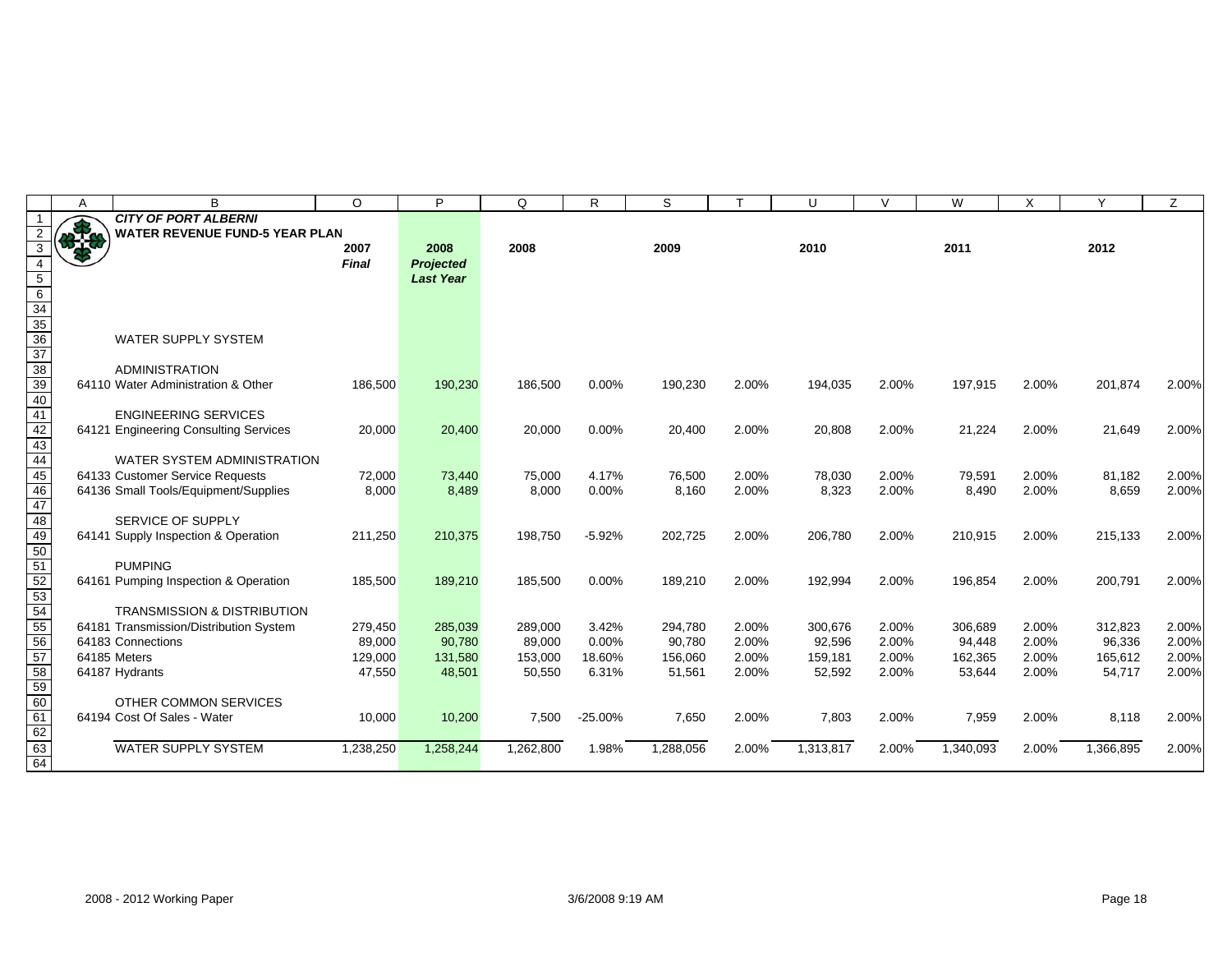|                                                                                               | A | B                                     | O            | P                | Q         | R        | S         |          | U         | V         | W         | X        |           | Ζ         |
|-----------------------------------------------------------------------------------------------|---|---------------------------------------|--------------|------------------|-----------|----------|-----------|----------|-----------|-----------|-----------|----------|-----------|-----------|
|                                                                                               |   | <b>CITY OF PORT ALBERNI</b>           |              |                  |           |          |           |          |           |           |           |          |           |           |
|                                                                                               |   | <b>WATER REVENUE FUND-5 YEAR PLAN</b> |              |                  |           |          |           |          |           |           |           |          |           |           |
|                                                                                               |   |                                       | 2007         | 2008             | 2008      |          | 2009      |          | 2010      |           | 2011      |          | 2012      |           |
|                                                                                               |   |                                       | <b>Final</b> | <b>Projected</b> |           |          |           |          |           |           |           |          |           |           |
| $5\overline{)}$                                                                               |   |                                       |              | <b>Last Year</b> |           |          |           |          |           |           |           |          |           |           |
| $\frac{6}{65}$<br>$\frac{65}{66}$<br>$\frac{67}{68}$                                          |   |                                       |              |                  |           |          |           |          |           |           |           |          |           |           |
|                                                                                               |   | <b>FISCAL SERVICES</b>                |              |                  |           |          |           |          |           |           |           |          |           |           |
|                                                                                               |   |                                       |              |                  |           |          |           |          |           |           |           |          |           |           |
|                                                                                               |   | <b>DEBT</b>                           |              |                  |           |          |           |          |           |           |           |          |           |           |
|                                                                                               |   | 68120 Interest On Own Debentures      |              |                  |           |          |           |          |           |           |           |          |           |           |
|                                                                                               |   | 68130 Principal Install. On Own Deb   |              |                  |           |          |           |          |           |           |           |          |           |           |
| $\overline{70}$                                                                               |   | <b>DEBT</b>                           |              |                  | 0         |          | 0         |          |           |           |           |          |           |           |
|                                                                                               |   |                                       |              |                  |           |          |           |          |           |           |           |          |           |           |
|                                                                                               |   | TRANSFERS TO FUNDS AND RESERVES       |              |                  |           |          |           |          |           |           |           |          |           |           |
|                                                                                               |   | 68211 Transfer To Reserves            |              |                  |           |          |           |          |           |           |           |          |           |           |
| 72<br>73<br>74<br>75                                                                          |   | 68220 Transfers To Water Cap. Fund    | 1,852,689    | 357,458          | 1,892,112 | 2.13%    | 459,117   | -75.74%  | 398,633   | $-13.17%$ | 421,026   | 5.62%    | 247,514   | $-41.21%$ |
|                                                                                               |   | 68910 Debt Reserve Transfer           | 5,475        | 5,475            | 5,475     | $0.00\%$ | 5,475     | $0.00\%$ | 5,475     | $0.00\%$  | 5,475     | 0.00%    | 5,475     | 0.00%     |
|                                                                                               |   | <b>TRANSFERS</b>                      | 1,858,164    | 362,933          | 1,897,587 | 2.12%    | 464,592   | -75.52%  | 404,108   | $-13.02%$ | 426,501   | 5.54%    | 252,989   | -40.68%   |
|                                                                                               |   |                                       |              |                  |           |          |           |          |           |           |           |          |           |           |
|                                                                                               |   | <b>FISCAL SERVICES</b>                | 1,858,164    | 362,933          | 1,897,587 | 2.12%    | 464,592   | -75.52%  | 404,108   | -13.02%   | 426,501   | 5.54%    | 252,989   | -40.68%   |
|                                                                                               |   |                                       |              |                  |           |          |           |          |           |           |           |          |           |           |
|                                                                                               |   | EXCESS OF REVENUE OVER EXPI           | 474,374      | 550,960          | 548,051   | 15.53%   | 386,785   | -29.43%  | 432,579   | 11.84%    | 395,048   | $-8.68%$ | 552,960   | 39.97%    |
|                                                                                               |   |                                       |              |                  |           |          |           |          |           |           |           |          |           |           |
| $\frac{76}{77} \cdot \frac{78}{79} \cdot \frac{1}{80} \cdot \frac{81}{82} \cdot \frac{1}{83}$ |   | <b>WATER FUND EXPENDITURE</b>         | 3,570,788    | 2,172,137        | 3,708,438 | 3.85%    | 2,139,433 | -42.31%  | 2,150,504 | 0.52%     | 2,161,642 | 0.52%    | 2,172,844 | 0.52%     |
|                                                                                               |   |                                       |              |                  |           |          |           |          |           |           |           |          |           |           |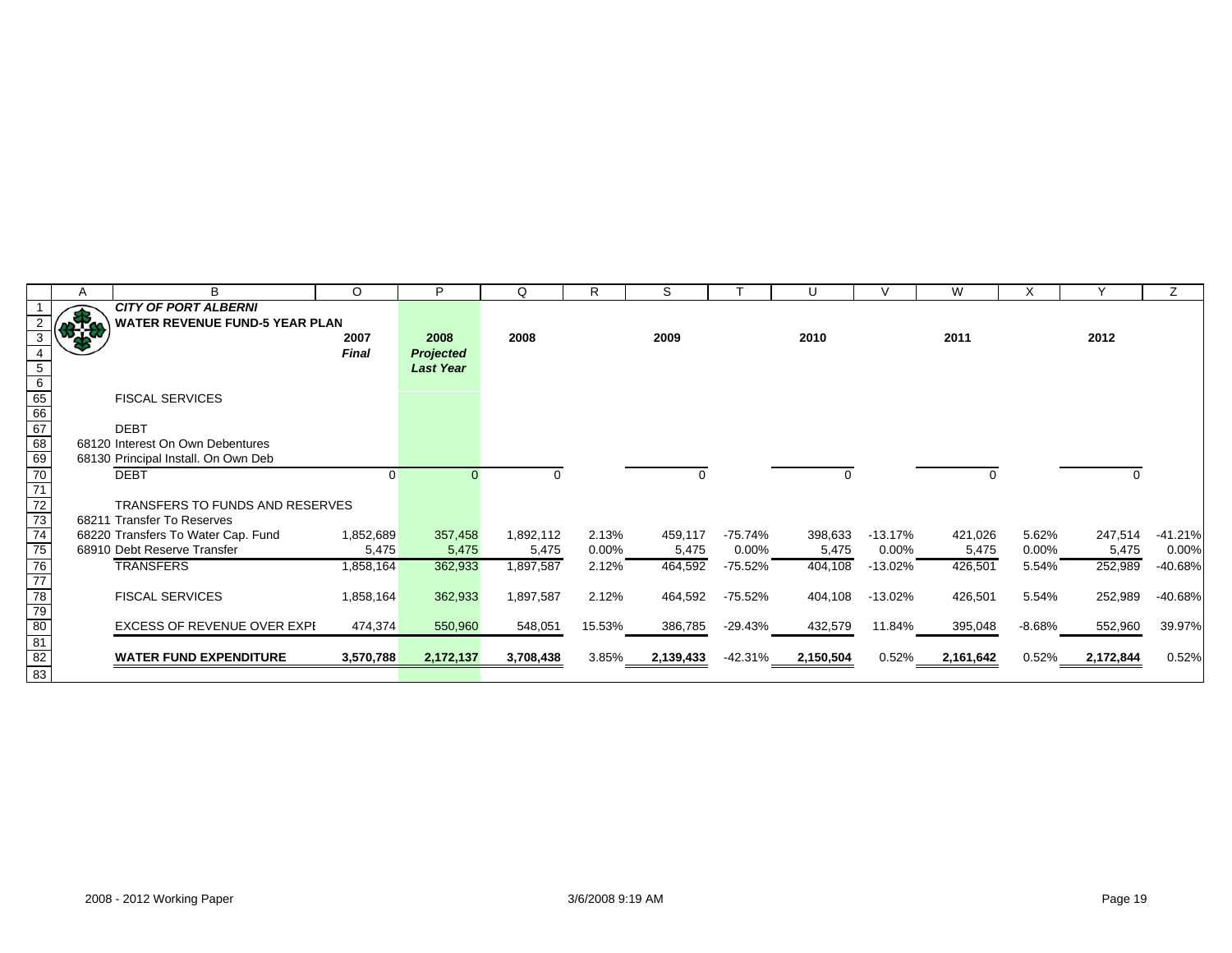|                                                            | Α | B                                           | $\circ$      | Þ                | Q         | R              | S         |        | U         |       | W         |        |           | Z     |
|------------------------------------------------------------|---|---------------------------------------------|--------------|------------------|-----------|----------------|-----------|--------|-----------|-------|-----------|--------|-----------|-------|
|                                                            |   | <b>CITY OF PORT ALBERNI</b>                 |              |                  |           |                |           |        |           |       |           |        |           |       |
|                                                            |   | <b>SEWER REVENUE FUND-5 YEAR PLAN</b>       |              |                  |           |                |           |        |           |       |           |        |           |       |
| 3                                                          |   |                                             | 2007         | 2008             | 2008      |                | 2009      |        | 2010      |       | 2011      |        | 2012      |       |
| 4                                                          |   |                                             | <b>Final</b> | <b>Projected</b> |           |                |           |        |           |       |           |        |           |       |
|                                                            |   |                                             |              | <b>Last Year</b> |           |                |           |        |           |       |           |        |           |       |
| $\begin{array}{c} 5 \\ 6 \\ 7 \end{array}$                 |   |                                             |              |                  |           |                |           |        |           |       |           |        |           |       |
|                                                            |   | <b>SALES OF SERVICE</b>                     |              |                  |           |                |           |        |           |       |           |        |           |       |
|                                                            |   |                                             |              |                  |           |                |           |        |           |       |           |        |           |       |
| $\begin{array}{c}\n 8 \\  9 \\  \hline\n 10\n \end{array}$ |   | 94421 Sewer Fees                            | 1,100,000    | 1,122,000        | 1,100,000 | 0.00%          | 1,243,000 | 13.00% | 1,249,215 | 0.50% | 1,374,137 | 10.00% | 1,381,007 | 0.50% |
|                                                            |   | 94431 Sewer Connections                     | 24,000       | 24,480           | 25,140    | 4.75%          | 25,643    | 2.00%  | 26,156    | 2.00% | 26,679    | 2.00%  | 27,212    | 2.00% |
| $\overline{11}$                                            |   | 94432 Service Charges Sundry                | 2,500        | 2,550            | 2,500     | 0.00%          | 2,550     | 2.00%  | 2,601     | 2.00% | 2,653     | 2.00%  | 2,706     | 2.00% |
| $\overline{12}$                                            |   | 94433 User Charges                          | 10,600       | 10,812           | 10,600    | 0.00%          | 10,812    | 2.00%  | 11,028    | 2.00% | 11,249    | 2.00%  | 11,474    | 2.00% |
|                                                            |   |                                             |              |                  |           |                |           |        |           |       |           |        |           |       |
|                                                            |   | <b>OTHER SERVICES</b>                       |              |                  |           |                |           |        |           |       |           |        |           |       |
| $\frac{11}{13}$<br>$\frac{14}{15}$                         |   | 94441 Sewage Disposal Fees                  | 4,000        | 4,080            | 8,000     | 100.00%        | 8,160     | 2.00%  | 8,323     | 2.00% | 8,490     | 2.01%  | 8,659     | 1.99% |
| $\overline{16}$                                            |   | <b>SALES OF SERVICE</b>                     | 1,141,100    | 1,163,922        | 1,146,240 | 0.45%          | 1,290,165 | 12.56% | 1,297,323 | 0.55% | 1,423,208 | 9.70%  | 1,431,058 | 0.55% |
| 17                                                         |   |                                             |              |                  |           |                |           |        |           |       |           |        |           |       |
| 18                                                         |   | OTHER REVENUE FROM OWN SOURCE               |              |                  |           |                |           |        |           |       |           |        |           |       |
| 19                                                         |   |                                             |              |                  |           |                |           |        |           |       |           |        |           |       |
| $\overline{20}$                                            |   | 95590 M.F.A. Debt Reserve Income            | 13,705       | 13,705           | 13,705    | 0.00%          | 13,705    | 0.00%  | 13,705    | 0.00% | 13,705    | 0.00%  | 13,705    | 0.00% |
|                                                            |   | 95611 Water Penalty                         |              |                  | 7,000     |                | 7,000     | 0.00%  | 7,000     | 0.00% | 7,000     | 0.00%  | 7,000     | 0.00% |
|                                                            |   | 95722 Sewer Local Improvement Charges       | 32,708       | 32,708           | 32,708    | 0.00%          | 32,708    | 0.00%  | 32,708    | 0.00% | 32,708    | 0.00%  | 32,708    | 0.00% |
| 21<br>22<br>23<br>24<br>25<br>26<br>27<br>28<br>29<br>30   |   | <b>OTHER REVENUE</b>                        | 46,413       | 46,413           | 53,413    | 15.08%         | 53,413    | 0.00%  | 53,413    | 0.00% | 53,413    | 0.00%  | 53,413    | 0.00% |
|                                                            |   |                                             |              |                  |           |                |           |        |           |       |           |        |           |       |
|                                                            |   | UNCONDITIONAL TRANSFERS                     |              |                  |           |                |           |        |           |       |           |        |           |       |
|                                                            |   | 96221 Sewerage Fac. Assist. Grant           |              |                  |           |                |           |        |           |       |           |        |           |       |
|                                                            |   | 95650 Sewer Study Grant                     |              |                  |           |                |           |        |           |       |           |        |           |       |
|                                                            |   |                                             |              |                  |           |                |           |        |           |       |           |        |           |       |
|                                                            |   | <b>OTHER TRANSFERS</b>                      |              |                  |           |                |           |        |           |       |           |        |           |       |
|                                                            |   | 99110 Transfer from Capital Res. - New Deal | 45,000       | 45,000           |           | 40.000 -11.11% | 40,000    | 0.00%  | 40,000    |       |           |        |           |       |
| 31                                                         |   | 99111 Transfers from Reserves & Allowances  | 23,994       |                  |           |                |           |        |           |       |           |        |           |       |
| 32                                                         |   | 99211 Contr. From General Revenue           |              |                  |           |                |           |        |           |       |           |        |           |       |
| $\frac{33}{34}$                                            |   |                                             |              |                  |           |                |           |        |           |       |           |        |           |       |
|                                                            |   | <b>SEWER FUND REVENUE</b>                   | 1,256,507    | 1,255,335        | 1,239,653 | $-1.34%$       | 1,383,578 | 11.61% | 1,390,736 | 0.52% | 1,476,621 | 6.18%  | 1,484,471 | 0.53% |
| 35                                                         |   |                                             |              |                  |           |                |           |        |           |       |           |        |           |       |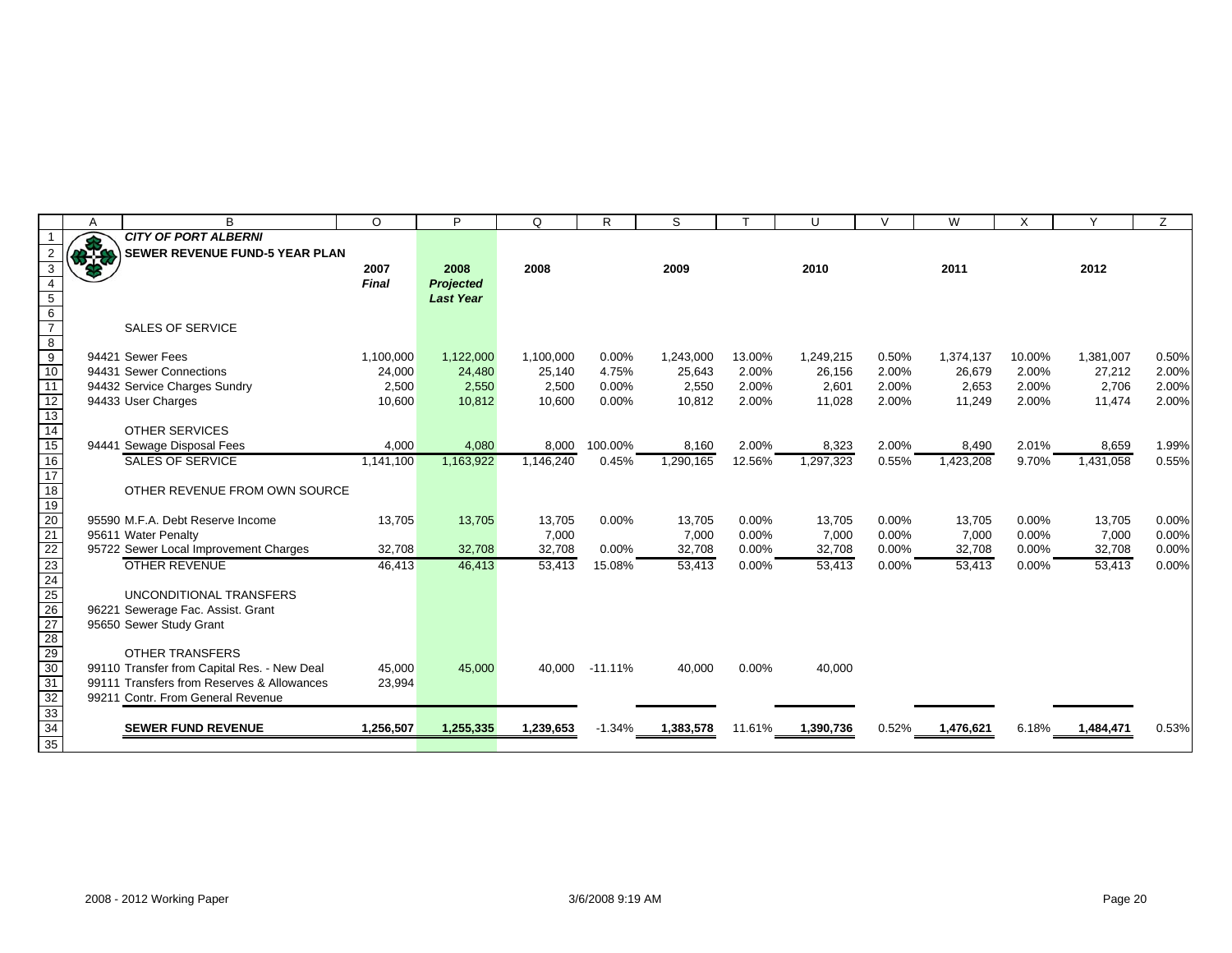|                                                                                          | A   | B                                     | $\circ$ | P                | Q       | R         | S       |       | U       |       | W       | X     | $\checkmark$ | Z     |
|------------------------------------------------------------------------------------------|-----|---------------------------------------|---------|------------------|---------|-----------|---------|-------|---------|-------|---------|-------|--------------|-------|
|                                                                                          | æ   | <b>CITY OF PORT ALBERNI</b>           |         |                  |         |           |         |       |         |       |         |       |              |       |
|                                                                                          | 878 | SEWER REVENUE FUND-5 YEAR PLAN        |         |                  |         |           |         |       |         |       |         |       |              |       |
| 3                                                                                        | 83  |                                       | 2007    | 2008             | 2008    |           | 2009    |       | 2010    |       | 2011    |       | 2012         |       |
| $\overline{4}$                                                                           |     |                                       | Final   | <b>Projected</b> |         |           |         |       |         |       |         |       |              |       |
|                                                                                          |     |                                       |         | <b>Last Year</b> |         |           |         |       |         |       |         |       |              |       |
|                                                                                          |     |                                       |         |                  |         |           |         |       |         |       |         |       |              |       |
| $\frac{5}{6}$<br>$\frac{6}{36}$<br>$\frac{36}{37}$<br>$\frac{33}{39}$<br>$\frac{39}{40}$ |     |                                       |         |                  |         |           |         |       |         |       |         |       |              |       |
|                                                                                          |     |                                       |         |                  |         |           |         |       |         |       |         |       |              |       |
|                                                                                          |     | <b>SEWER SYSTEM</b>                   |         |                  |         |           |         |       |         |       |         |       |              |       |
|                                                                                          |     |                                       |         |                  |         |           |         |       |         |       |         |       |              |       |
|                                                                                          |     | <b>ADMINISTRATION</b>                 |         |                  |         |           |         |       |         |       |         |       |              |       |
| 41                                                                                       |     | 104210 Sewer Administration & Other   | 123,556 | 126,027          | 137,000 | 10.88%    | 139,740 | 2.00% | 142,535 | 2.00% | 145,385 | 2.00% | 148,293      | 2.00% |
| $\overline{42}$                                                                          |     |                                       |         |                  |         |           |         |       |         |       |         |       |              |       |
| 43                                                                                       |     | <b>ENGINEERING SERVICES</b>           |         |                  |         |           |         |       |         |       |         |       |              |       |
| 44                                                                                       |     | 104221 Contract Services              | 45,000  | 45,900           | 40,000  | $-11.11%$ | 40,800  | 2.00% | 41,616  | 2.00% | 42,448  | 2.00% | 43,297       | 2.00% |
| 45                                                                                       |     |                                       |         |                  |         |           |         |       |         |       |         |       |              |       |
| 46                                                                                       |     | SEWER SYSTEM ADMINISTRATION           |         |                  |         |           |         |       |         |       |         |       |              |       |
| 47                                                                                       |     | 104233 Customer Service Requests      | 92,000  | 91,340           | 105,000 | 14.13%    | 107,100 | 2.00% | 109,242 | 2.00% | 111,427 | 2.00% | 113,655      | 2.00% |
| 48                                                                                       |     | 104236 Small Tools/Equipment/Supplies | 5,610   | 5,722            | 5,100   | $-9.09%$  | 5,202   | 2.00% | 5,306   | 2.00% | 5,412   | 2.00% | 5,520        | 2.00% |
| 49                                                                                       |     |                                       |         |                  |         |           |         |       |         |       |         |       |              |       |
| $\frac{50}{51}$                                                                          |     | SEWER COLLECTION SYSTEM               |         |                  |         |           |         |       |         |       |         |       |              |       |
|                                                                                          |     | 104240 Sewage Collection System Main  | 183,420 | 197,492          | 180,620 | $-1.53%$  | 184,232 | 2.00% | 187,917 | 2.00% | 191,675 | 2.00% | 195,509      | 2.00% |
| 52<br>53                                                                                 |     | 104241 Sewer Service Connections      | 134,000 | 136,680          | 130,640 | $-2.51%$  | 133,253 | 2.00% | 135,918 | 2.00% | 138,636 | 2.00% | 141,409      | 2.00% |
| 54                                                                                       |     | <b>SEWER LIFT STATIONS</b>            |         |                  |         |           |         |       |         |       |         |       |              |       |
| 55                                                                                       |     | 104260 Sewage Lift Stations           | 169,830 | 173,227          | 169,320 | $-0.30%$  | 172,706 | 2.00% | 176,161 | 2.00% | 179,684 | 2.00% | 183,277      | 2.00% |
|                                                                                          |     |                                       |         |                  |         |           |         |       |         |       |         |       |              |       |
| $\frac{56}{56}$<br>57<br>58                                                              |     | SEWER TREATMENT AND DISPOSAL          |         |                  |         |           |         |       |         |       |         |       |              |       |
|                                                                                          |     | 104280 Sewage Treatment               | 149,900 | 152,898          | 152,950 | 2.03%     | 156,009 | 2.00% | 159,129 | 2.00% | 162,312 | 2.00% | 165,558      | 2.00% |
| 59                                                                                       |     |                                       |         |                  |         |           |         |       |         |       |         |       |              |       |
|                                                                                          |     | OTHER COMMON SERVICES                 |         |                  |         |           |         |       |         |       |         |       |              |       |
| $\frac{60}{61}$                                                                          |     | 104294 Cost Of Sales - Sewer          | 2,500   | 2,550            | 2,500   | 0.00%     | 2,550   | 2.00% | 2,601   | 2.00% | 2,653   | 2.00% | 2,706        | 2.00% |
| 62                                                                                       |     | <b>SEWER SYSTEM</b>                   | 905,816 | 931,836          | 923,130 | 1.91%     | 941,593 | 2.00% | 960,424 | 2.00% | 979,633 | 2.00% | 999,226      | 2.00% |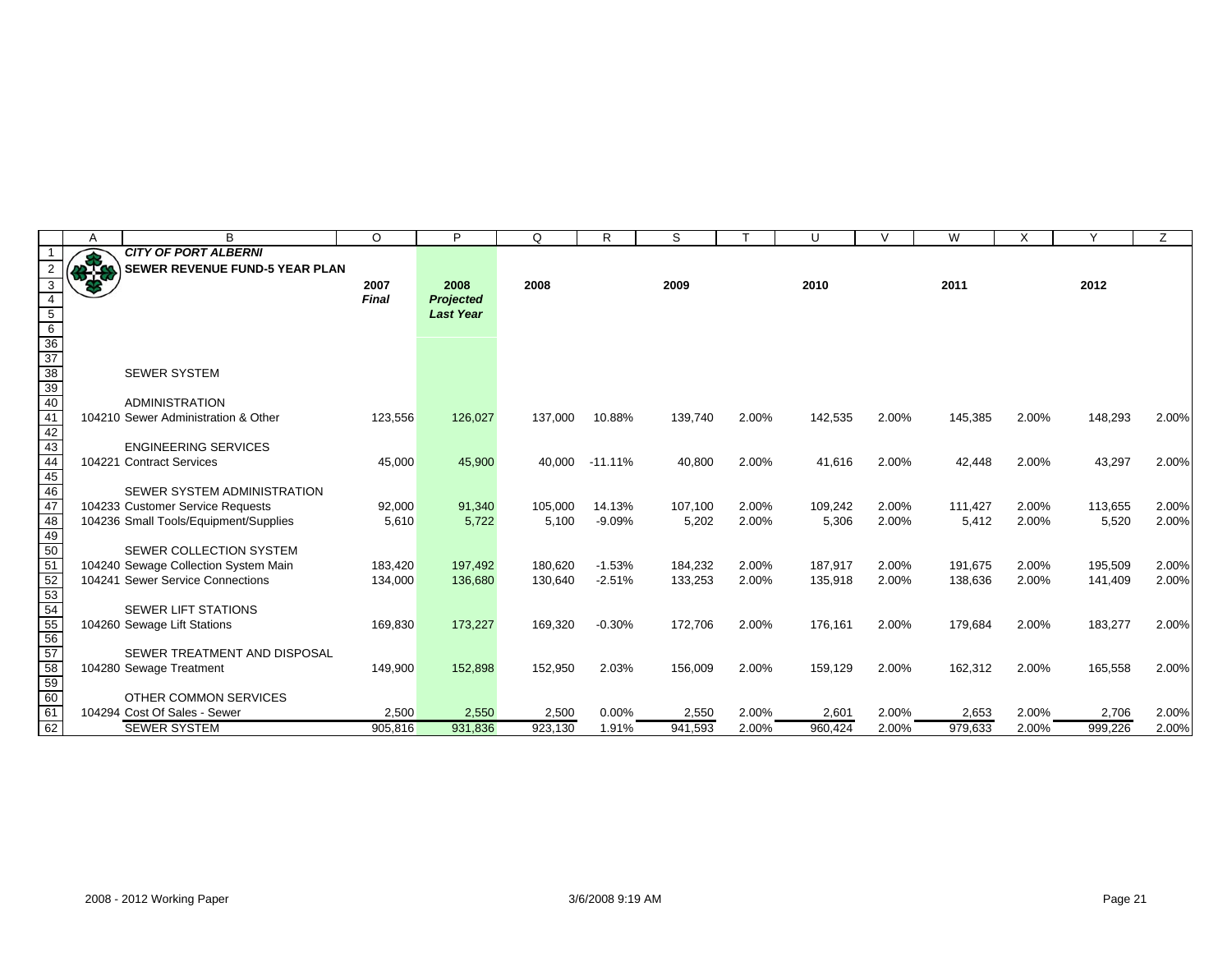|                                                               | A     | B                                        | $\circ$      | P                | Q         | R         | S         |          | U         |                  | W         |           |           | Ζ         |
|---------------------------------------------------------------|-------|------------------------------------------|--------------|------------------|-----------|-----------|-----------|----------|-----------|------------------|-----------|-----------|-----------|-----------|
|                                                               |       | <b>CITY OF PORT ALBERNI</b>              |              |                  |           |           |           |          |           |                  |           |           |           |           |
|                                                               | 33768 | SEWER REVENUE FUND-5 YEAR PLAN           |              |                  |           |           |           |          |           |                  |           |           |           |           |
|                                                               | 83    |                                          | 2007         | 2008             | 2008      |           | 2009      |          | 2010      |                  | 2011      |           | 2012      |           |
|                                                               |       |                                          | <b>Final</b> | <b>Projected</b> |           |           |           |          |           |                  |           |           |           |           |
|                                                               |       |                                          |              | <b>Last Year</b> |           |           |           |          |           |                  |           |           |           |           |
|                                                               |       |                                          |              |                  |           |           |           |          |           |                  |           |           |           |           |
| $rac{5}{6}$<br>$rac{6}{64}$<br>$rac{63}{66}$<br>$rac{66}{67}$ |       |                                          |              |                  |           |           |           |          |           |                  |           |           |           |           |
|                                                               |       |                                          |              |                  |           |           |           |          |           |                  |           |           |           |           |
|                                                               |       | <b>FISCAL SERVICES</b>                   |              |                  |           |           |           |          |           |                  |           |           |           |           |
|                                                               |       |                                          |              |                  |           |           |           |          |           |                  |           |           |           |           |
|                                                               |       | <b>DEBT</b>                              |              |                  |           |           |           |          |           |                  |           |           |           |           |
| 68                                                            |       | 108120 Interest On Own Debentures        | 80,100       | 77,830           | 71,182    | $-11.13%$ | 71,182    | $0.00\%$ | 71,182    | 0.00%            | 71,182    | 0.00%     | 71,182    | 0.00%     |
| 69                                                            |       | 108130 Principal Install On Own Deb.     | 107.383      | 160.383          | 160,383   | 49.36%    | 160,383   | $0.00\%$ | 160,383   | $0.00\%$         | 160,383   | 0.00%     | 160,383   | 0.00%     |
| $\overline{70}$                                               |       | <b>TOTAL DEBT</b>                        | 187.483      | 238,213          | 231,565   | 23.51%    | 231,565   | 0.00%    | 231,565   | 0.00%            | 231,565   | 0.00%     | 231,565   | 0.00%     |
|                                                               |       |                                          |              |                  |           |           |           |          |           |                  |           |           |           |           |
| 72                                                            |       | <b>TRANSFER TO FUNDS AND RESERVES</b>    |              |                  |           |           |           |          |           |                  |           |           |           |           |
| 73                                                            |       | 108220 Transfer To Sewer Capital Fund    | 85,314       | 9,300            | 9,000     | $-89.45%$ | 9,300     | 3.33%    |           | 128.946 1286.52% | 114.043   | $-11.56%$ | 182,959   | 60.43%    |
|                                                               |       | 108910 Debt Reserve Transfer             | 13,705       | 13,705           | 13,705    | $0.00\%$  | 13,705    | $0.00\%$ | 13,705    | 0.00%            | 13,705    | 0.00%     | 13,705    | 0.00%     |
| $\overline{75}$                                               |       | 108211 Transfer to Reserves & Allowances |              |                  |           |           |           |          |           |                  |           |           |           |           |
| 76                                                            |       | <b>TRANSFERS</b>                         | 99,019       | 23,005           | 22,705    | -77.07%   | 23,005    | 1.32%    | 142,651   | 520.09%          | 127,748   | $-10.45%$ | 196,664   | 53.95%    |
|                                                               |       |                                          |              |                  |           |           |           |          |           |                  |           |           |           |           |
|                                                               |       | <b>FISCAL SERVICES</b>                   | 286,502      | 261,218          | 254,270   | $-11.25%$ | 254,570   | 0.12%    | 374,216   | 47.00%           | 359,313   | $-3.98%$  | 428,229   | 19.18%    |
| 77<br>78<br>79<br>80                                          |       |                                          |              |                  |           |           |           |          |           |                  |           |           |           |           |
|                                                               |       | <b>EXCESS OF REVENUE OVER EXPENI</b>     | 64,189       | 62,281           | 62,253    | $-3.02%$  | 187,415   | 201.05%  | 56,096    | -70.07%          | 137,675   | 145.43%   | 57,016    | $-58.59%$ |
|                                                               |       |                                          |              |                  |           |           |           |          |           |                  |           |           |           |           |
| $\frac{81}{82}$                                               |       | <b>SEWER FUND EXPENDITURE</b>            | 1.256.507    | 1,255,335        | 1,239,653 | $-1.34\%$ | 1,383,578 | 11.61%   | 1,390,736 | 0.52%            | 1,476,621 | 6.18%     | 1,484,471 | 0.53%     |
|                                                               |       |                                          |              |                  |           |           |           |          |           |                  |           |           |           |           |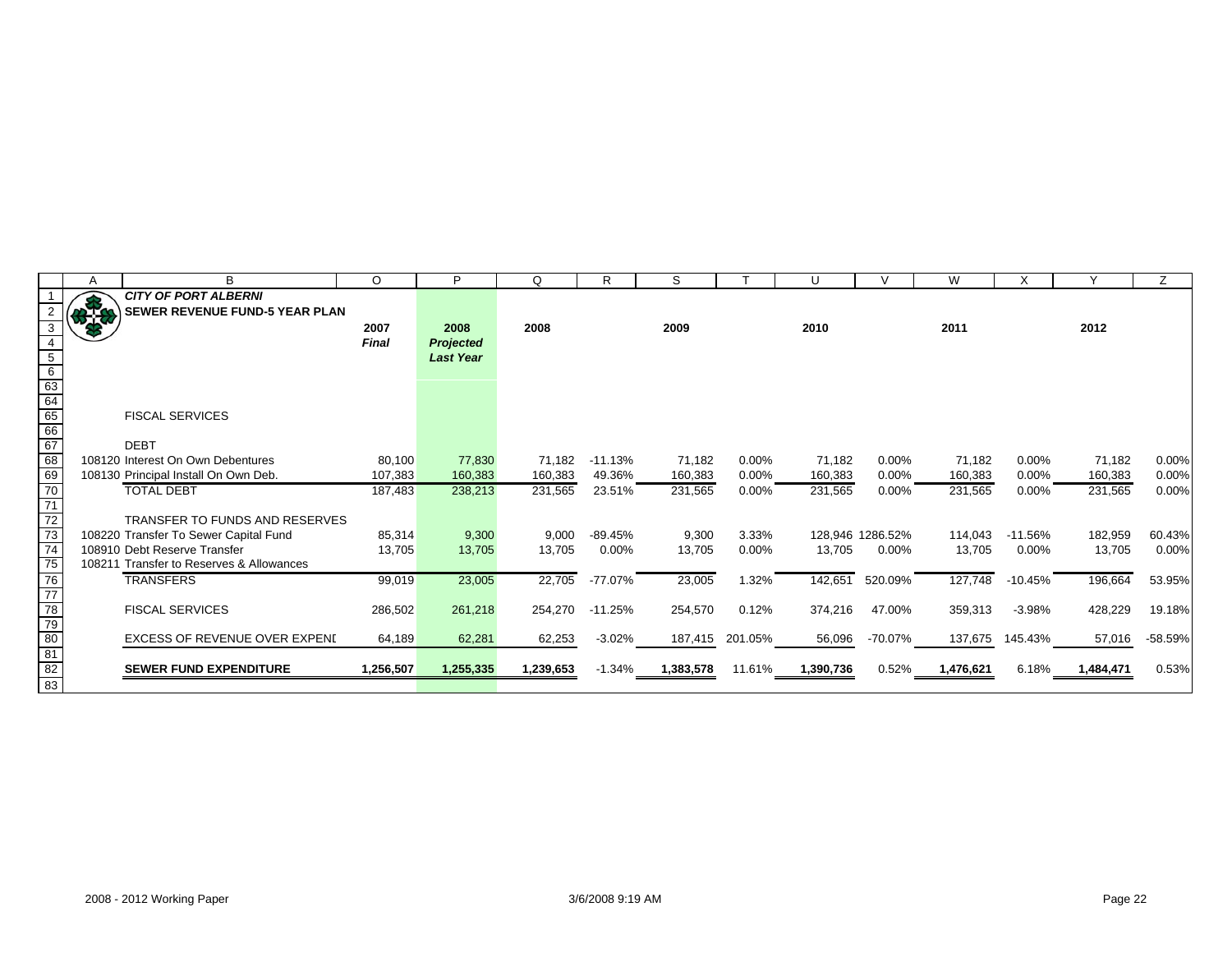|                 | A | В                                          | E                 |                            | F           |                            | G                 |                           | H                 |     |        |
|-----------------|---|--------------------------------------------|-------------------|----------------------------|-------------|----------------------------|-------------------|---------------------------|-------------------|-----|--------|
|                 |   | <b>CITY OF PORT ALBERNI</b>                |                   |                            |             |                            |                   |                           |                   |     |        |
| $\overline{2}$  |   | PARKS ACQUISITION RESERVE FUND-5 YEAR PLAN |                   |                            |             |                            |                   |                           |                   |     |        |
| $\sqrt{3}$      |   |                                            |                   |                            |             |                            |                   |                           |                   |     |        |
| 4               |   |                                            | 2008              |                            | 2009        |                            | 2010              |                           | 2011              |     | 2012   |
| 5               |   |                                            |                   |                            |             |                            |                   |                           |                   |     |        |
| $\overline{6}$  |   | <b>RECEIPTS</b>                            |                   |                            |             |                            |                   |                           |                   |     |        |
| $\overline{7}$  |   | Investment Income                          | \$<br>100         | \$                         | 100         | \$                         | 100               | S                         | 100               | \$  | 100    |
| $\, 8$          |   | <b>Parkland Dedication Deposits</b>        | \$                | \$                         |             | \$                         |                   | \$                        |                   | \$  |        |
| $\overline{9}$  |   |                                            |                   |                            |             |                            |                   |                           |                   |     |        |
| 10              |   |                                            | \$<br>100         | $\boldsymbol{\mathcal{F}}$ | 100         | $\boldsymbol{\mathcal{F}}$ | 100               | $\boldsymbol{\mathsf{S}}$ | 100               | \$  | 100    |
| 11              |   |                                            |                   |                            |             |                            |                   |                           |                   |     |        |
| 12              |   |                                            |                   |                            |             |                            |                   |                           |                   |     |        |
| 13              |   | <b>EXPENDITURE</b>                         |                   |                            |             |                            |                   |                           |                   |     |        |
| $\overline{14}$ |   | Acquisition of Parkland                    |                   |                            |             |                            |                   |                           |                   |     |        |
| 15              |   |                                            |                   |                            |             |                            |                   |                           |                   |     |        |
| 16              |   |                                            | \$                | \$                         |             | \$                         |                   | \$                        |                   | \$  |        |
| 17              |   |                                            |                   |                            |             |                            |                   |                           |                   |     |        |
| 18              |   | REVENUE OVER EXPENDITURE                   | \$<br>$100 \,$ \$ |                            | $100 \,$ \$ |                            | $100 \text{ }$ \$ |                           | $100 \text{ }$ \$ |     | 100    |
| 19              |   |                                            |                   |                            |             |                            |                   |                           |                   |     |        |
| $\overline{20}$ |   |                                            |                   |                            |             |                            |                   |                           |                   |     |        |
| 21              |   | FUND EQUITY - ENDING                       | 34,167            | \$                         | 34,267      | S                          | 34,367            | \$                        | 34,467            | \$. | 34,567 |
| $\overline{22}$ |   |                                            |                   |                            |             |                            |                   |                           |                   |     |        |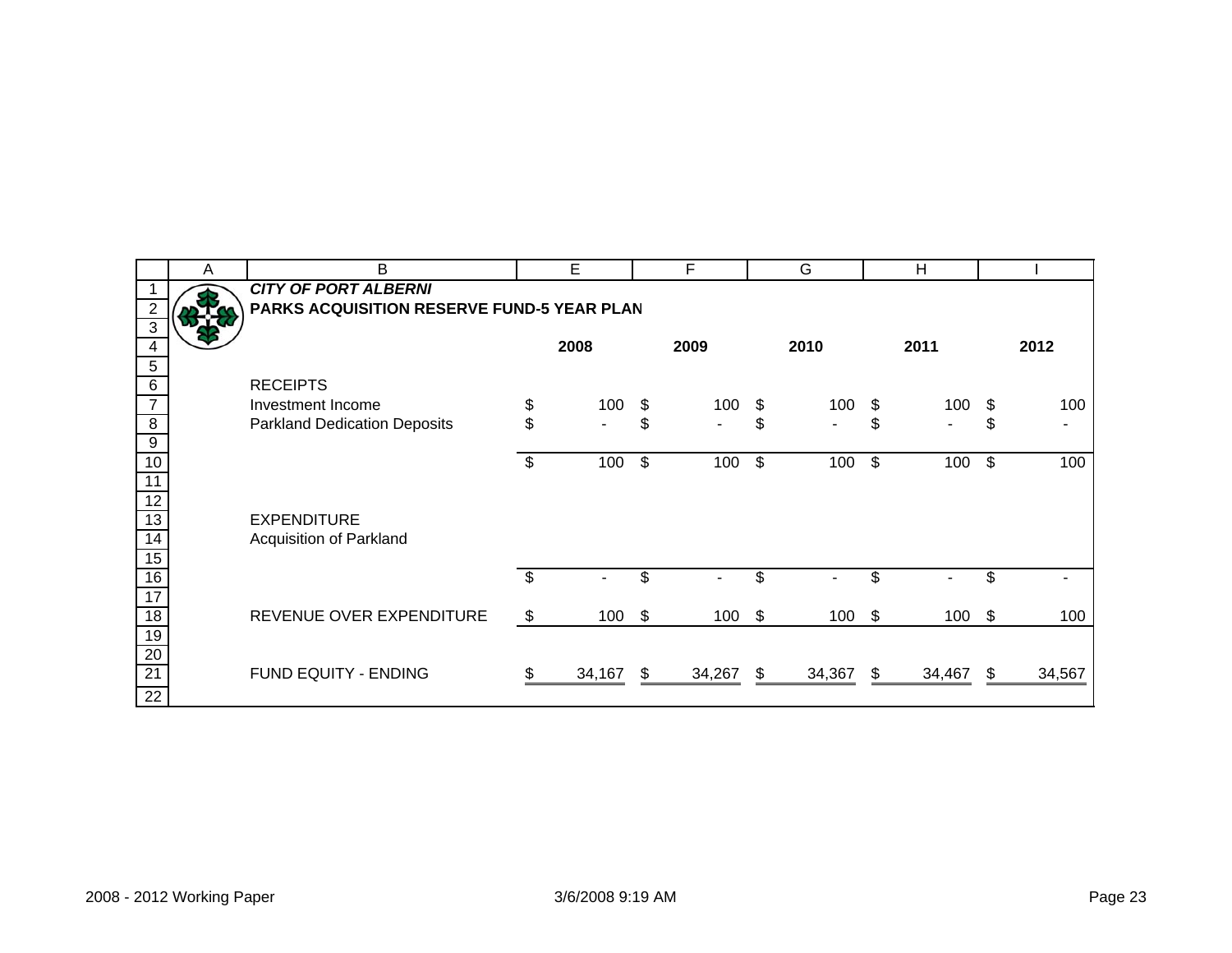|                 | A | B                                             |                         | G       |                | H         |      |                |                | J         |      | K         |
|-----------------|---|-----------------------------------------------|-------------------------|---------|----------------|-----------|------|----------------|----------------|-----------|------|-----------|
|                 |   | <b>CITY OF PORT ALBERNI</b>                   |                         |         |                |           |      |                |                |           |      |           |
| $\overline{2}$  |   | <b>CAPITAL WORKS RESERVE FUND-5 YEAR PLAN</b> |                         |         |                |           |      |                |                |           |      |           |
| $\overline{3}$  |   |                                               |                         |         |                |           |      |                |                |           |      |           |
| 4               |   |                                               |                         | 2008    |                | 2009      |      | 2010           |                | 2011      |      | 2012      |
| $\sqrt{5}$      |   |                                               |                         |         |                |           |      |                |                |           |      |           |
| 6               |   | <b>RECEIPTS</b>                               |                         |         |                |           |      |                |                |           |      |           |
| $\overline{7}$  |   | <b>Transfer from ERRF</b>                     |                         | 200,000 | \$             | 200,000   | S    | 200,000        | \$.            | 200,000   | -SS  | 200,000   |
| $\overline{8}$  |   | Investment Income                             | \$                      | 50,000  | \$             | 50,000    | \$.  | 50,000         | \$             | 50,000    | -\$  | 50,000    |
| $\overline{9}$  |   | New Deal Gas Tax Funds                        | \$                      | 395,770 | \$.            | 793,946   |      |                |                |           |      |           |
| 10              |   | Miscellaneous - MFA Surplus                   | $\frac{1}{2}$           |         |                |           |      |                |                |           |      |           |
| $\overline{11}$ |   |                                               | $\overline{\mathbb{S}}$ | 645,770 | \$             | 1,043,946 | \$   | 250,000        | $\mathfrak{L}$ | 250,000   | \$   | 250,000   |
| 12              |   |                                               |                         |         |                |           |      |                |                |           |      |           |
| 13              |   |                                               |                         |         |                |           |      |                |                |           |      |           |
| 14              |   | <b>EXPENDITURE</b>                            |                         |         |                |           |      |                |                |           |      |           |
| 15              |   | Gas Tax - capital projects                    | \$                      | 234,600 | \$             | 202,758   | \$.  | 169,706        | \$             | 138,268   | S    | 182,214   |
| 16              |   | Gas Tax - operating (capacity bldg)           | \$                      | 40,000  | \$             | 40,000    | S    | 40,000         | \$             |           |      |           |
| $\overline{17}$ |   | <b>Capital Expenditures</b>                   | \$                      | 238,300 | \$             | 124,759   | \$   | 102,518        | \$             | 79,394    | \$   | 64,446    |
| $\overline{18}$ |   | <b>Expenditure Bylaws</b>                     |                         |         |                |           |      |                |                |           |      |           |
| 19              |   |                                               | $\mathfrak{S}$          | 512,900 | $\mathfrak{F}$ | 367,517   | \$   | 312,224        | \$             | 217,662   | -\$  | 246,660   |
| 20              |   |                                               |                         |         |                |           |      |                |                |           |      |           |
| 21              |   | REVENUE OVER EXPENDITURE                      | \$                      | 132,870 | -\$            | 676,429   | - \$ | $(62, 224)$ \$ |                | 32,338    | - \$ | 3,340     |
| $\overline{23}$ |   |                                               |                         |         |                |           |      |                |                |           |      |           |
| 24              |   | <b>FUND EQUITY - ENDING</b>                   |                         | 470,881 | \$.            | 1,147,310 | S    | 1,085,086      | -\$            | 1,117,424 | -\$  | 1,120,764 |
| $\overline{25}$ |   |                                               |                         |         |                |           |      |                |                |           |      |           |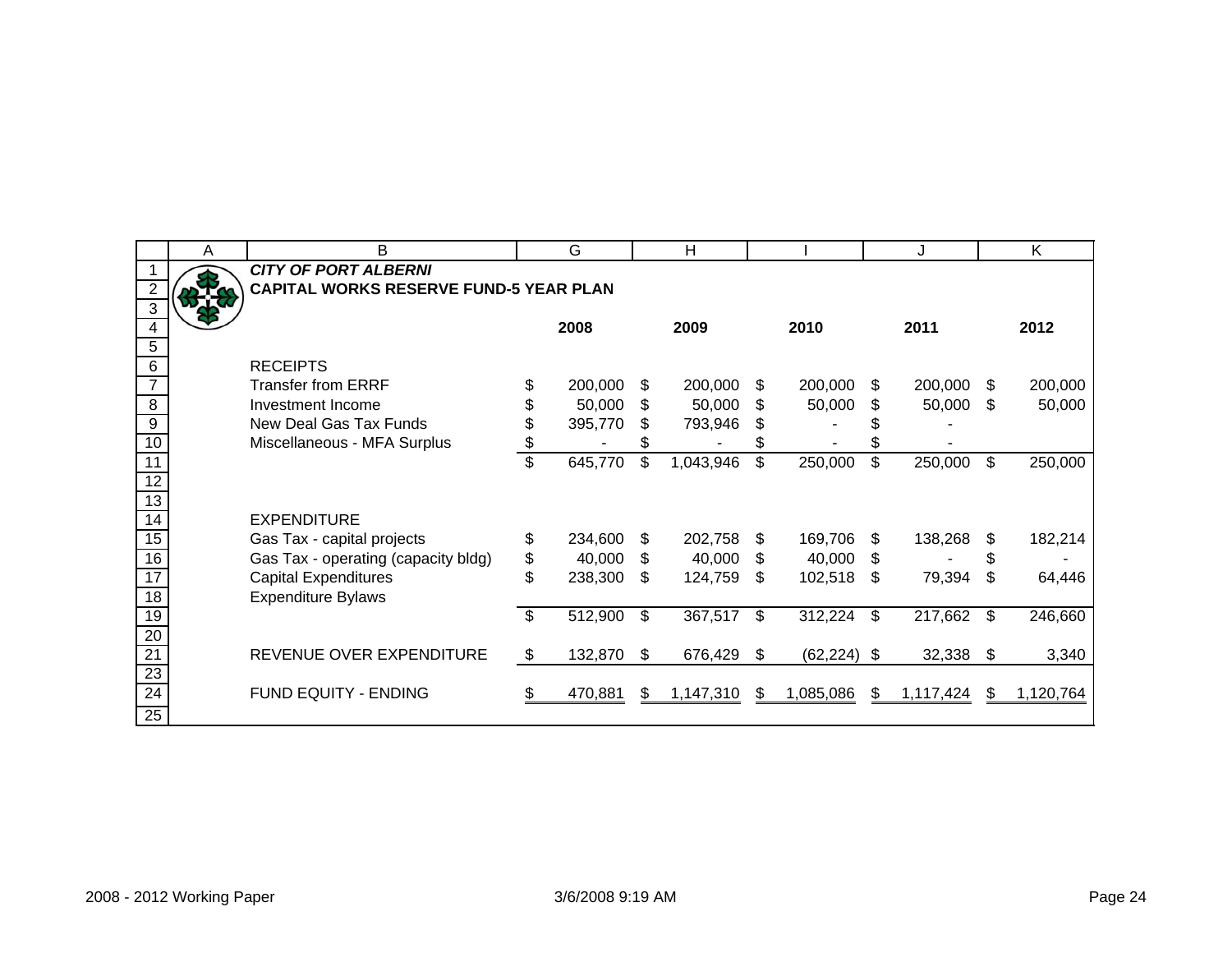|                 | A | B                                              | G                    |     | H           |     |           |     | J           |     | K          |
|-----------------|---|------------------------------------------------|----------------------|-----|-------------|-----|-----------|-----|-------------|-----|------------|
|                 |   | <b>CITY OF PORT ALBERNI</b>                    |                      |     |             |     |           |     |             |     |            |
| $\overline{2}$  |   | EQUIPMENT REPLACEMENT RESERVE FUND-5 YEAR PLAN |                      |     |             |     |           |     |             |     |            |
| 3               |   |                                                | 2008                 |     | 2009        |     | 2010      |     | 2011        |     | 2012       |
| 4               |   |                                                |                      |     |             |     |           |     |             |     |            |
| 5               |   |                                                |                      |     |             |     |           |     |             |     |            |
| $6\phantom{1}6$ |   | Sale of Equipment                              | \$<br>2,000          | S   | 2,000       | S   | 2,000     | \$  | 2,000       | S   | 2,000      |
| $\overline{7}$  |   | Investment Income                              | \$<br>125,000        | \$  | 125,000     | S   | 125,000   | \$  | 125,000     | S.  | 125,000    |
| $\, 8$          |   | Miscellaneous                                  | 615,000              | \$. | 615,000     | \$  | 615,000   | \$  | 615,000     | S   | 615,000    |
| 9               |   |                                                | 742,000              | \$  | 742,000     | \$  | 742,000   | \$  | 742,000     | \$. | 742,000    |
| 10              |   |                                                |                      |     |             |     |           |     |             |     |            |
| 11              |   |                                                |                      |     |             |     |           |     |             |     |            |
| 12              |   | <b>EXPENDITURE</b>                             |                      |     |             |     |           |     |             |     |            |
| 13              |   | Transfer to Capital Works Bylaw                | \$<br>200,000        | S   | 200,000     | S   | 200,000   | S   | 200,000     | S   | 200,000    |
| 14              |   | <b>Equipment Purchases</b>                     | 692,600              | S.  | 328,280     | S   | 362,789   | \$. | 1,084,529   | S   | 1,066,949  |
| 15              |   |                                                | 892,600              | \$. | 528,280     | \$  | 562,789   | \$  | 1,284,529   | \$. | 1,266,949  |
| 16              |   |                                                |                      |     |             |     |           |     |             |     |            |
| $\overline{17}$ |   | REVENUE OVER EXPENDITURE                       | \$<br>$(150,600)$ \$ |     | 213,720     | \$  | 179,211   | \$  | (542, 529)  | \$. | (524, 949) |
| 18              |   |                                                |                      |     |             |     |           |     |             |     |            |
| 19              |   |                                                |                      |     |             |     |           |     |             |     |            |
| 20              |   |                                                |                      |     |             |     |           |     |             |     |            |
| $\overline{21}$ |   | <b>FUND EQUITY - ENDING</b>                    | 4,542,438            |     | \$4,756,158 | \$. | 4,935,369 |     | \$4,392,840 | \$  | 3,867,891  |
| 22              |   |                                                |                      |     |             |     |           |     |             |     |            |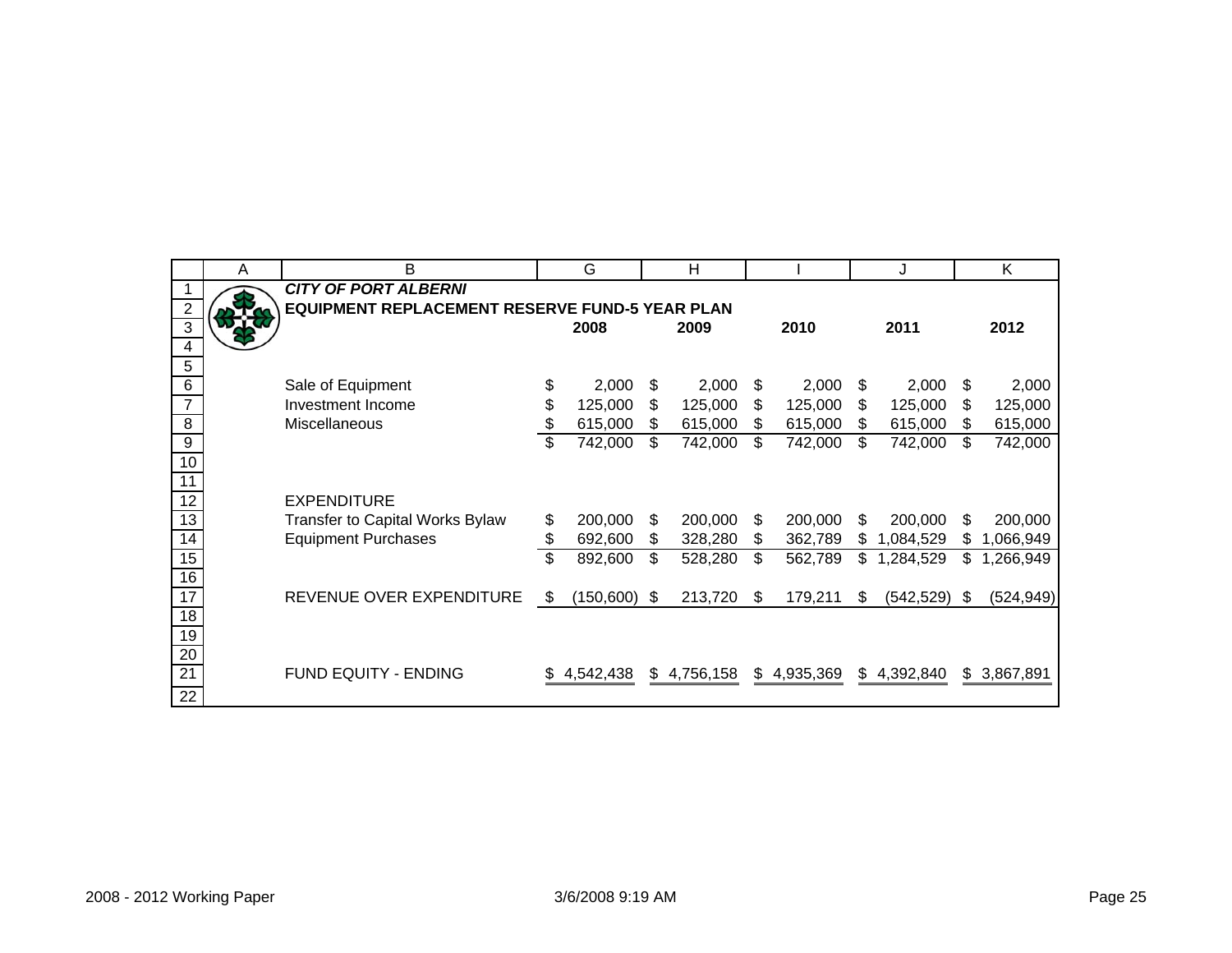|                 | Α | B                                         |     | G         |      | H       |    |         |     | J           |    | K           |
|-----------------|---|-------------------------------------------|-----|-----------|------|---------|----|---------|-----|-------------|----|-------------|
|                 |   | <b>CITY OF PORT ALBERNI</b>               |     |           |      |         |    |         |     |             |    |             |
| $\overline{2}$  |   | <b>LAND SALE RESERVE FUND-5 YEAR PLAN</b> |     |           |      |         |    |         |     |             |    |             |
| $\overline{3}$  |   |                                           |     |           |      |         |    |         |     |             |    |             |
| 4<br>5          |   |                                           |     | 2008      |      | 2009    |    | 2010    |     | 2011        |    | 2012        |
| 6               |   | <b>RECEIPTS</b>                           |     |           |      |         |    |         |     |             |    |             |
| $\overline{7}$  |   | Sale of Property                          | \$  | 100,000   | S    | 100,000 | \$ | 100,000 | \$  | 100,000     | \$ | 100,000     |
| 8               |   | Investment Income                         | \$  | 75,000    | \$   | 75,000  | \$ | 75,000  | \$  | 75,000      | \$ | 75,000      |
| 9               |   | Miscellaneous                             |     |           |      |         |    |         |     |             |    |             |
| 10              |   |                                           | \$  | 175,000   | \$   | 175,000 | \$ | 175,000 | \$  | 175,000     | \$ | 175,000     |
| 11              |   |                                           |     |           |      |         |    |         |     |             |    |             |
| $\overline{12}$ |   |                                           |     |           |      |         |    |         |     |             |    |             |
| 13              |   | <b>EXPENDITURE</b>                        |     |           |      |         |    |         |     |             |    |             |
| $\overline{14}$ |   | <b>Transfer to Other Funds</b>            | \$  | 500,000   | \$   |         | \$ |         | \$  |             | \$ |             |
| 15              |   | <b>Expenditure Bylaws</b>                 | \$  | 50,000    | \$   | 50,000  | \$ | 50,000  | \$  | 50,000      | \$ | 50,000      |
| 16              |   |                                           | S   | 550,000   | \$   | 50,000  | \$ | 50,000  | \$  | 50,000      | \$ | 50,000      |
| 17              |   |                                           |     |           |      |         |    |         |     |             |    |             |
| $\overline{18}$ |   | REVENUE OVER EXPENDITURE                  | \$  | (375,000) | - \$ | 125,000 | \$ | 125,000 | \$. | 125,000     | S  | 125,000     |
| 19              |   |                                           |     |           |      |         |    |         |     |             |    |             |
| $\overline{20}$ |   |                                           |     |           |      |         |    |         |     |             |    |             |
| $\overline{21}$ |   | FUND EQUITY - ENDING                      | \$. | 687,366   | S    | 812,366 | S  | 937,366 |     | \$1,062,366 |    | \$1,187,366 |
| $\overline{22}$ |   |                                           |     |           |      |         |    |         |     |             |    |             |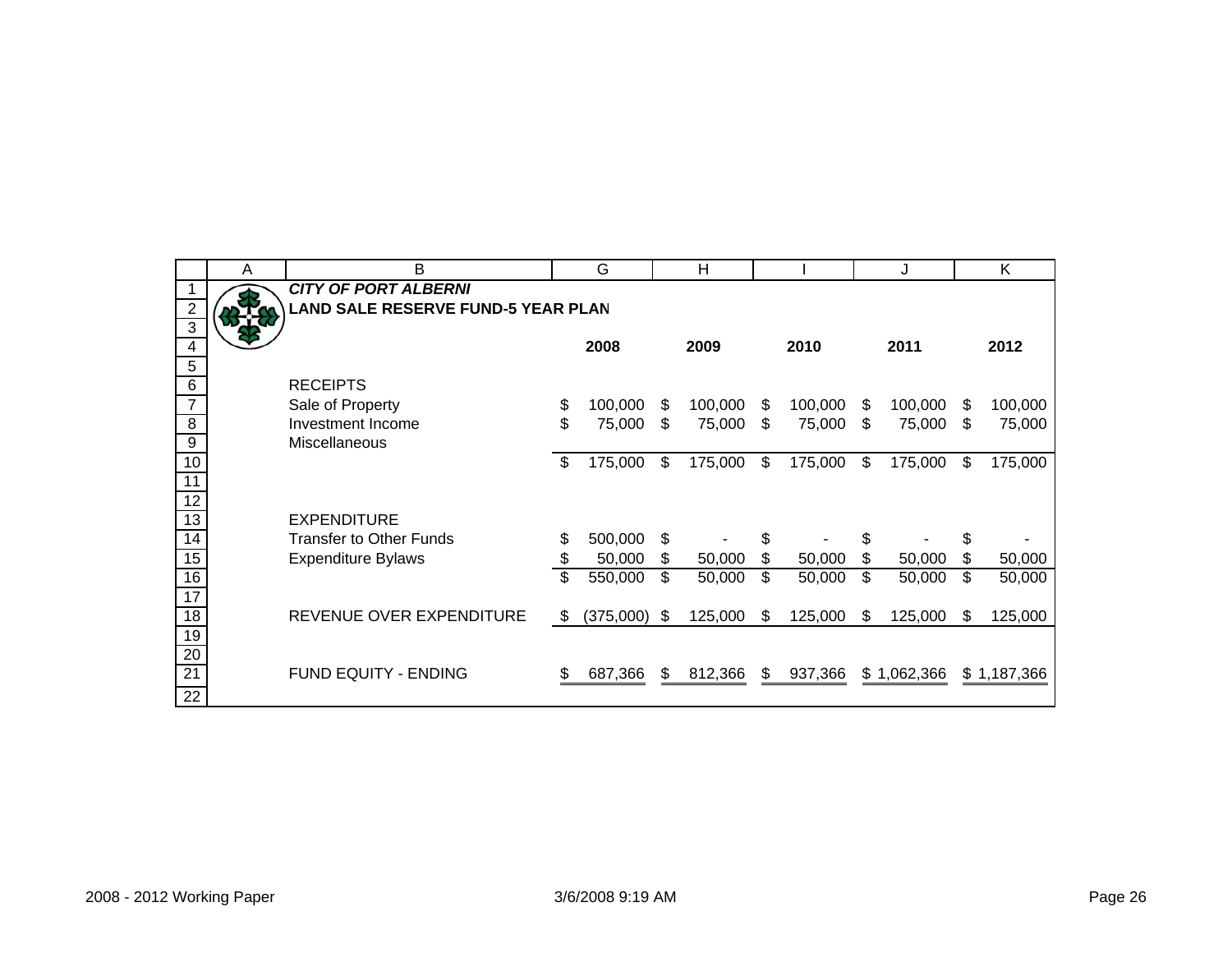|                  | A | B                                      | G           |     | Н       |    |         |    | J       |     | K       |
|------------------|---|----------------------------------------|-------------|-----|---------|----|---------|----|---------|-----|---------|
|                  |   | <b>CITY OF PORT ALBERNI</b>            |             |     |         |    |         |    |         |     |         |
| $\overline{c}$   |   | <b>CEMETERY TRUST FUND-5 YEAR PLAN</b> |             |     |         |    |         |    |         |     |         |
| 3                |   |                                        |             |     |         |    |         |    |         |     |         |
| 4                |   |                                        | 2008        |     | 2009    |    | 2010    |    | 2011    |     | 2012    |
| 5                |   |                                        |             |     |         |    |         |    |         |     |         |
| $\,6$            |   | <b>RECEIPTS</b>                        |             |     |         |    |         |    |         |     |         |
| $\overline{7}$   |   | Sale Proceeds                          | \$<br>2,400 | \$  | 2,400   | \$ | 2,400   | S  | 2,400   | \$  | 2,400   |
| 8                |   | Investment Income                      | \$<br>4,000 | \$  | 4,000   | \$ | 4,000   | \$ | 4,000   | \$  | 4,000   |
| $\boldsymbol{9}$ |   |                                        | \$<br>6,400 | \$  | 6,400   | \$ | 6,400   | \$ | 6,400   | \$  | 6,400   |
| 10               |   |                                        |             |     |         |    |         |    |         |     |         |
| 11               |   |                                        |             |     |         |    |         |    |         |     |         |
| $\overline{12}$  |   | <b>EXPENDITURE</b>                     |             |     |         |    |         |    |         |     |         |
| $\overline{13}$  |   | <b>Transfer to General Revenue</b>     | \$          | \$  |         | \$ |         | \$ |         | \$  |         |
| 14               |   |                                        |             |     |         |    |         |    |         |     |         |
| 15               |   |                                        |             |     |         |    |         |    |         |     |         |
| 16               |   | REVENUE OVER EXPENDITURE               | \$<br>6,400 | \$. | 6,400   | S  | 6,400   | S  | 6,400   | \$. | 6,400   |
| 17               |   |                                        |             |     |         |    |         |    |         |     |         |
| 18               |   |                                        |             |     |         |    |         |    |         |     |         |
| 19               |   | FUND EQUITY - ENDING                   | 131,767     | S   | 138,167 | \$ | 144,567 | \$ | 150,967 | S   | 157,367 |
| 20               |   |                                        |             |     |         |    |         |    |         |     |         |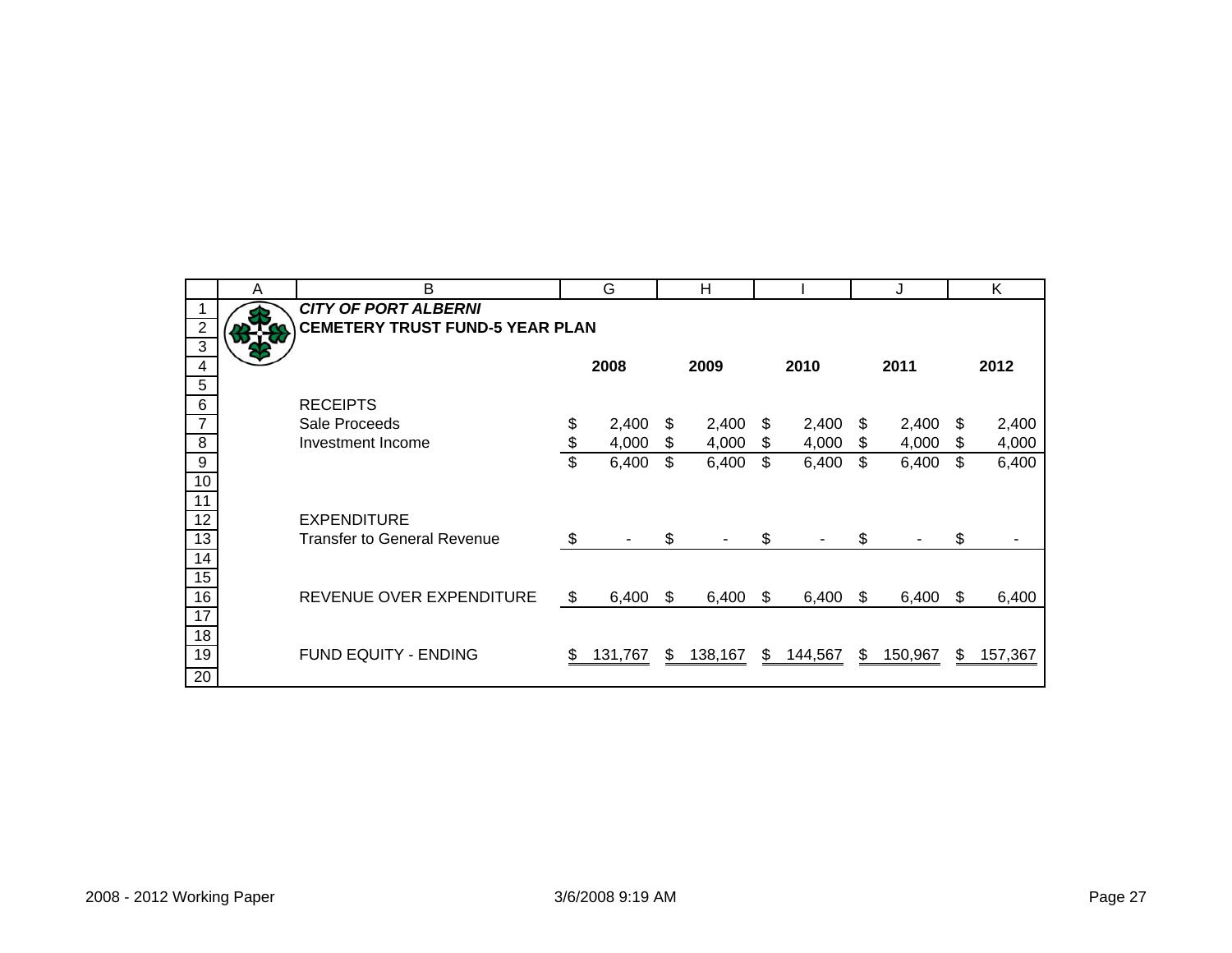|               |                                                      | $\mathbf{B}$                     | $\mathcal{C}$ |                 | E    | F           | G               |                | T            |               | K        |           | M             | N         | $\circ$       |
|---------------|------------------------------------------------------|----------------------------------|---------------|-----------------|------|-------------|-----------------|----------------|--------------|---------------|----------|-----------|---------------|-----------|---------------|
|               | Α                                                    | City of Port Alberni             |               | D               |      |             |                 | Н              |              | J             |          | L         |               |           |               |
|               | <b>OBA</b>                                           |                                  |               |                 |      |             |                 |                |              |               |          |           |               |           |               |
|               |                                                      | 2008 Capital Expenditure Program |               |                 |      |             |                 |                |              |               |          |           |               |           |               |
|               |                                                      |                                  |               |                 |      |             |                 |                |              |               |          |           |               |           |               |
| 5             |                                                      |                                  |               |                 |      |             |                 |                |              |               |          |           |               |           |               |
|               | Expenditure                                          |                                  |               |                 |      |             | Source of Funds |                |              |               |          |           |               |           |               |
| $\frac{6}{7}$ |                                                      |                                  |               |                 |      |             |                 |                |              |               |          |           |               |           |               |
|               |                                                      |                                  |               | General Revenue | Land |             |                 | New Deal       | Fed. & Prov. | Other         | Capital  |           | Water Revenue |           | Sewer Revenue |
| $\frac{8}{9}$ | Project                                              | Amount                           | Operating     | Reserves        | Sale | <b>ERRF</b> | Borrowing       | <b>Gas Tax</b> | Assistance   | Contributions | Reserves | Operating | Reserves      | Operating | Reserves      |
| 10            |                                                      |                                  |               |                 |      |             |                 |                |              |               |          |           |               |           |               |
| 11            |                                                      | -S                               | \$            | S               | \$   | Ŝ.          |                 | \$.            | S            | S             | \$.      | \$        | \$            | \$.       | S             |
|               | <b>ADMINISTRATION</b>                                |                                  |               |                 |      |             |                 |                |              |               |          |           |               |           |               |
| 13            | Purchases/Equipment Replacement                      | 91,900                           | 6,900         |                 |      | 85,000      |                 |                |              |               |          |           |               |           |               |
|               |                                                      |                                  |               |                 |      |             |                 |                |              |               |          |           |               |           |               |
|               | POLICE PROTECTION                                    |                                  |               |                 |      |             |                 |                |              |               |          |           |               |           |               |
|               | Purchases/Equipment Replacement                      | 5,000                            | 5,000         |                 |      |             |                 |                |              |               |          |           |               |           |               |
|               |                                                      |                                  |               |                 |      |             |                 |                |              |               |          |           |               |           |               |
| 18            | <b>THRE PROTECTION</b>                               |                                  |               |                 |      |             |                 |                |              |               |          |           |               |           |               |
| 19            | Purchases/Equipment Replacement                      | 514,100                          | 22,100        | 24,000          |      | 468,000     |                 |                |              |               |          |           |               |           |               |
| 20            |                                                      |                                  |               |                 |      |             |                 |                |              |               |          |           |               |           |               |
|               | <b>ENGINEERING &amp; PUBLIC WORKS</b>                |                                  |               |                 |      |             |                 |                |              |               |          |           |               |           |               |
| 22            | Purchases/Equipment Replacement                      | 126,900                          | 23,300        |                 |      | 103,600     |                 |                |              |               |          |           |               |           |               |
| 23            |                                                      |                                  |               |                 |      |             |                 |                |              |               |          |           |               |           |               |
|               | 24 PAVING & ROAD CONSTRUCTION                        |                                  |               |                 |      |             |                 |                |              |               |          |           |               |           |               |
| 25            | Cherry Creek Rd - Michigan to Mulherr                | 40,000                           |               | 40,000          |      |             |                 |                |              |               |          |           |               |           |               |
| 26            | Argyle St - Kingsway to 1st Ave                      | 95,000                           | 70,000        |                 |      |             |                 |                |              |               | 25,000   |           |               |           |               |
|               | Bute St - 15th Ave to 17th Ave (water)               | 76,500                           | 76,500        |                 |      |             |                 |                |              |               |          |           |               |           |               |
|               | Anderson Ave - Ravenhill to Ship Creek Rc            | 107,100                          | 107,100       |                 |      |             |                 |                |              |               |          |           |               |           |               |
|               | Redford St - 7th Ave to oth Ave                      | 102,000                          | 102,000       |                 |      |             |                 |                |              |               |          |           |               |           |               |
|               | 8th Ave - China Creek Rd to Montrose St              | 204,000                          | 204,000       |                 |      |             |                 |                |              |               |          |           |               |           |               |
|               | Cedar St - Greenard St to Strathcona St              | 148,777                          | 148,777       |                 |      |             |                 |                |              |               |          |           |               |           |               |
| 32            | Marpole St - Greenard St to Strathcona St            | 148,777                          | 148,777       |                 |      |             |                 |                |              |               |          |           |               |           |               |
|               |                                                      |                                  |               |                 |      |             |                 |                |              |               |          |           |               |           |               |
|               | <b>TRAFFIC UPGRADES</b>                              |                                  |               |                 |      |             |                 |                |              |               |          |           |               |           |               |
|               | Audible Signals - 10th & Redford; 10th & Wallace     | 7,140                            | 7,140         |                 |      |             |                 |                |              |               |          |           |               |           |               |
|               | Signal Controller Software                           | 3,060                            | 3,060         |                 |      |             |                 |                |              |               |          |           |               |           |               |
|               | Pedestrian Activiated Signal - Redford St & 11th Ave | 15,300                           | 15,300        |                 |      |             |                 |                |              |               |          |           |               |           |               |
| 38            |                                                      |                                  |               |                 |      |             |                 |                |              |               |          |           |               |           |               |
|               | <b>STORM DRAINS</b>                                  |                                  |               |                 |      |             |                 |                |              |               |          |           |               |           |               |
| 40            | Cherry Creek Rd at Mulherr                           | 20,400                           |               | 20,400          |      |             |                 |                |              |               |          |           |               |           |               |
| 41            | 16th Ave & Montrose Diversion                        | 27,540                           | 27,540        |                 |      |             |                 |                |              |               |          |           |               |           |               |
|               | Bruce St - 10th Ave to Anderson Ave                  | 178,500                          | 89,250        |                 |      |             |                 | 89,250         |              |               |          |           |               |           |               |
| 43            | 8th Ave - China Creek Rd to Montrose (water/sewer)   | 35,700                           | 17,850        |                 |      |             |                 | 17,850         |              |               |          |           |               |           |               |
| 44            |                                                      |                                  |               |                 |      |             |                 |                |              |               |          |           |               |           |               |
| 45            | <b>WORKS - OTHER</b>                                 |                                  |               |                 |      |             |                 |                |              |               |          |           |               |           |               |
|               | Equipment Shed - Works Yard                          | 77,029                           | 50,509        | 26,520          |      |             |                 |                |              |               |          |           |               |           |               |
| 47            | Sign Plan Implementation                             | 84,008                           |               | 84,008          |      |             |                 |                |              |               |          |           |               |           |               |
|               | Uptown Revitalization (3rd Ave)                      | 500,000                          | 250,000       |                 |      |             |                 |                |              | 250,000       |          |           |               |           |               |
| 49            | <b>Bus Shelters</b>                                  | 75,000                           |               |                 |      |             |                 |                |              | 75,000        |          |           |               |           |               |
|               |                                                      |                                  |               |                 |      |             |                 |                |              |               |          |           |               |           |               |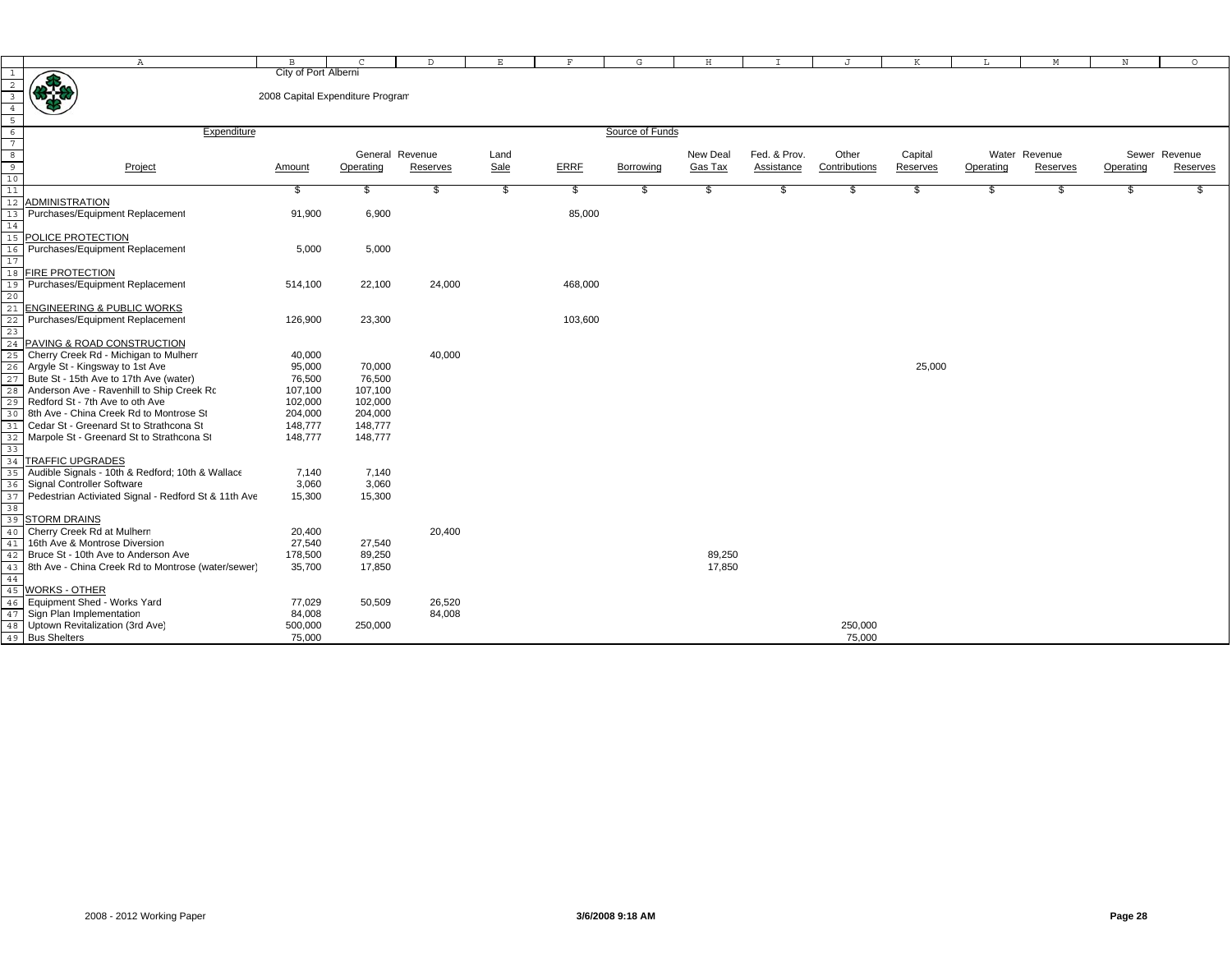|                            | Α                                                                           | $\, {\bf B}$                     | $\mathcal{C}$   | D        | Ε             | F           | G               | H                        |              | $\cdot$ T     | K                        | T,                       | M                 | N         | $\Omega$      |
|----------------------------|-----------------------------------------------------------------------------|----------------------------------|-----------------|----------|---------------|-------------|-----------------|--------------------------|--------------|---------------|--------------------------|--------------------------|-------------------|-----------|---------------|
| 50<br>51                   |                                                                             | City of Port Alberni             |                 |          |               |             |                 |                          |              |               |                          |                          |                   |           |               |
|                            |                                                                             | 2008 Capital Expenditure Program |                 |          |               |             |                 |                          |              |               |                          |                          |                   |           |               |
|                            | 878                                                                         |                                  |                 |          |               |             |                 |                          |              |               |                          |                          |                   |           |               |
| 54                         | Expenditure                                                                 |                                  |                 |          |               |             | Source of Funds |                          |              |               |                          |                          |                   |           |               |
|                            |                                                                             |                                  |                 |          |               |             |                 |                          |              |               |                          |                          |                   |           |               |
|                            |                                                                             |                                  | General Revenue |          | Land          |             |                 | New Deal                 | Fed. & Prov. | Other         | Capital                  |                          | Water Revenue     |           | Sewer Revenue |
|                            | Project                                                                     | Amount                           | Operating       | Reserves | Sale          | <b>ERRF</b> | Borrowing       | Gas Tax                  | Assistance   | Contributions | Reserves                 | Operating                | Reserves          | Operating | Reserves      |
| 55<br>56<br>57<br>58<br>59 |                                                                             |                                  |                 |          |               |             |                 |                          |              |               |                          |                          |                   |           |               |
|                            |                                                                             | $\mathfrak s$                    | \$              | s.       | $\sqrt[6]{3}$ | \$.         | \$.             | \$                       | \$.          | \$            | \$                       | \$.                      | \$.               | £.        |               |
|                            | <b>CULTURAL SERVICES</b>                                                    |                                  |                 |          |               |             |                 |                          |              |               |                          |                          |                   |           |               |
|                            | Purchases/Equipment Replacement - Museum                                    | 1,500                            | 1,500           |          |               |             |                 |                          |              |               |                          |                          |                   |           |               |
|                            | Purchases/Equipment Replacement - McLean Mil                                | 29,900                           |                 |          |               |             |                 |                          |              | 29,900        |                          |                          |                   |           |               |
|                            |                                                                             |                                  |                 |          |               |             |                 |                          |              |               |                          |                          |                   |           |               |
|                            | <b>PARKS &amp; RECREATION</b>                                               |                                  |                 |          |               |             |                 |                          |              |               |                          |                          |                   |           |               |
|                            | Purchases/Equipment Replacement                                             | 66,000                           | 5,000           |          |               | 36,000      |                 |                          |              |               | 25,000                   |                          |                   |           |               |
|                            | <b>Echo Library Renovations</b>                                             | 50,000                           |                 |          |               |             |                 |                          |              | 50,000        |                          |                          |                   |           |               |
|                            | Echo Centre Rear Pool Roof                                                  | 50,000                           | 50,000          |          |               |             |                 |                          |              |               |                          |                          |                   |           |               |
|                            | City Hall Roof Replacement                                                  | 54,000                           | 54,000          |          |               |             |                 |                          |              |               |                          |                          |                   |           |               |
|                            | AV Multiplex Multi-Purpose Rooms                                            | 1,500,000                        |                 |          |               |             |                 |                          | 1,000,000    |               | 500,000                  |                          |                   |           |               |
|                            | Harbour Quay Spirit Square                                                  | 500,000                          |                 |          | 500,000       |             |                 |                          |              |               |                          |                          |                   |           |               |
|                            | Museum Upper Roof                                                           | 38,000                           | 38,000          |          |               |             |                 |                          |              |               |                          |                          |                   |           |               |
|                            | Fieldhouse Roofs - Paper Mill Dam & Rogers Creek                            | 25,000                           | 25,000          |          |               |             |                 |                          |              |               |                          |                          |                   |           |               |
|                            | Williamson Playground                                                       | 45,000                           |                 |          |               |             |                 |                          |              | 45,000        |                          |                          |                   |           |               |
|                            |                                                                             |                                  |                 |          |               |             |                 |                          |              |               |                          |                          |                   |           |               |
|                            | TOTAL GENERAL CAPITAL                                                       | 5,043,131                        | 1,548,603       | 194,928  | 500,000       | 692,600     | $\sim$          | 107,100                  | 1,000,000    | 449,900       | 550,000                  | $\overline{\phantom{a}}$ | $\sim$            |           |               |
|                            |                                                                             |                                  |                 |          |               |             |                 |                          |              |               |                          |                          |                   |           |               |
|                            | <b>WATER WORKS</b>                                                          |                                  |                 |          |               |             |                 |                          |              |               |                          |                          |                   |           |               |
|                            | Purchases/Equipment Replacement                                             | 6,100                            |                 |          |               |             |                 |                          |              |               |                          | 6,100                    |                   |           |               |
|                            | Main Renewals & Upgrades                                                    |                                  |                 |          |               |             |                 |                          |              |               |                          |                          |                   |           |               |
|                            | China Creek Supply Main Renewal - Ph I & I                                  | 3,500,000                        |                 |          |               |             |                 |                          | 2,333,332    |               |                          | 1,166,668                |                   |           |               |
|                            | Dead Ends & Distribution Upgrades                                           | 81,655                           |                 |          |               |             |                 |                          |              |               |                          |                          | 81,655            |           |               |
|                            | 8th Ave - China Creek Rd to Montrose St (ptp)                               | 57,120                           |                 |          |               |             |                 |                          |              |               |                          | 57,120                   |                   |           |               |
|                            | Bute St - 15th Ave to 17th Ave (ptp)                                        | 68,340                           |                 |          |               |             |                 |                          |              |               |                          | 68,340                   |                   |           |               |
|                            |                                                                             |                                  |                 |          |               |             |                 |                          |              |               |                          |                          |                   |           |               |
|                            | Installations                                                               |                                  |                 |          |               |             |                 |                          |              |               |                          |                          |                   |           |               |
|                            | 21st Ave - Redford St to Wallace St                                         | 156,060                          |                 |          |               |             |                 |                          |              |               |                          |                          | 156,060           |           |               |
|                            | Beaver Creek Rd - Compton to north                                          | 180,540                          |                 |          |               |             |                 |                          |              |               |                          | 180,540                  |                   |           |               |
|                            |                                                                             |                                  |                 |          |               |             |                 |                          |              |               |                          |                          |                   |           |               |
|                            | Treatment, Pumping & Metering<br>Bainbridge Pumphouse - Pum & Motor Replace |                                  |                 |          |               |             |                 |                          |              |               |                          |                          |                   |           |               |
|                            | China Creek Dam Sluice Gates                                                | 107.800<br>67,829                |                 |          |               |             |                 |                          |              |               |                          |                          | 107.800<br>67,829 |           |               |
|                            |                                                                             |                                  |                 |          |               |             |                 |                          |              |               |                          |                          |                   |           |               |
|                            | <b>TOTAL WATER CAPITAL</b>                                                  | 4,225,444                        | $\sim$          | $\sim$   | $\sim$        | $\sim$      | $\sim$          | $\overline{\phantom{a}}$ | 2,333,332    | $\sim$        | $\overline{\phantom{a}}$ | 1,478,768                | 413,344           | $\sim$    |               |
|                            |                                                                             |                                  |                 |          |               |             |                 |                          |              |               |                          |                          |                   |           |               |
|                            |                                                                             |                                  |                 |          |               |             |                 |                          |              |               |                          |                          |                   |           |               |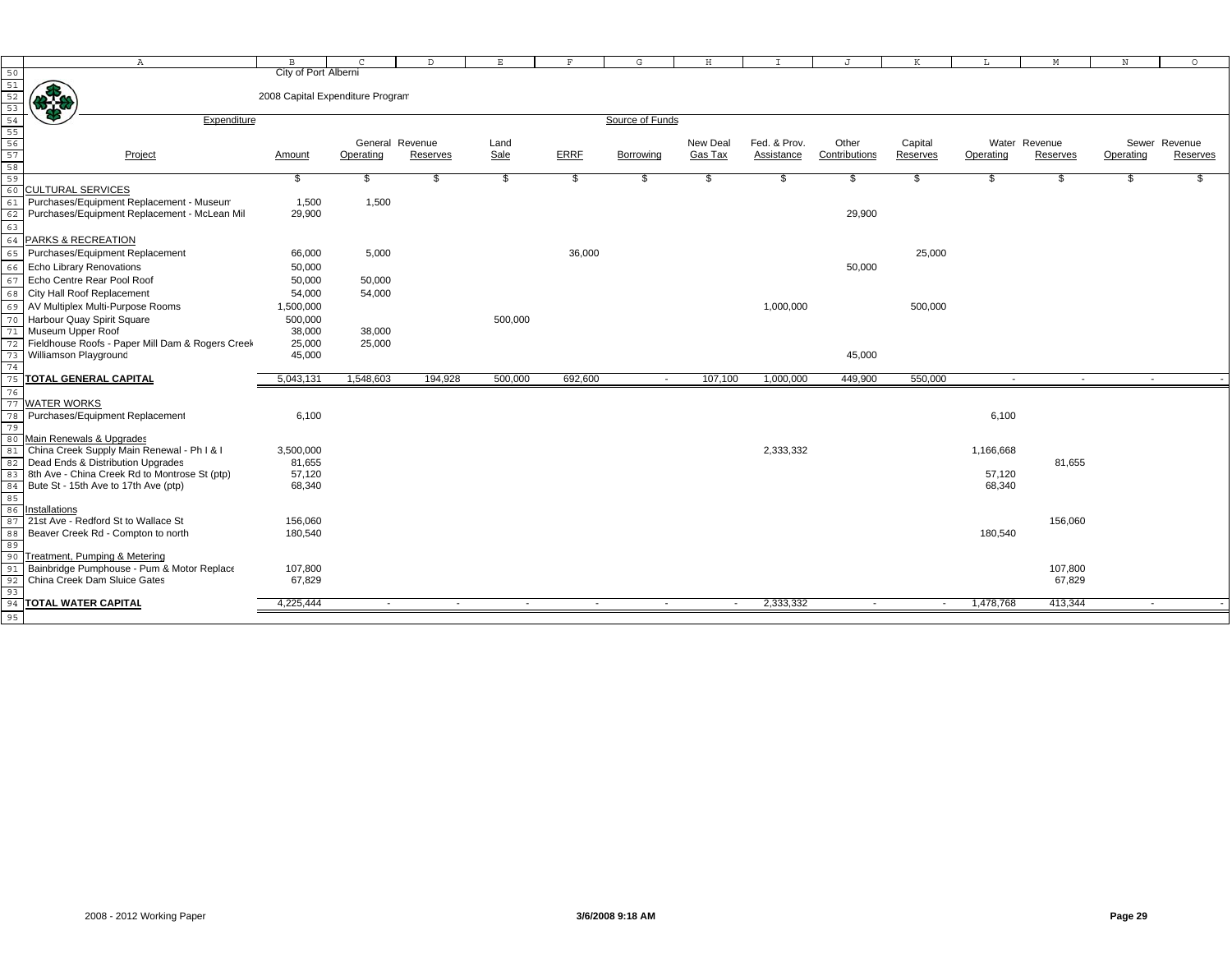|                                                                                                | Α                                             | B.                               | $\sim$         | D.              | Е       | F                        | G               | Н        |              | $\cdot$ T                | K        |           | M                        | N         | $\circ$       |
|------------------------------------------------------------------------------------------------|-----------------------------------------------|----------------------------------|----------------|-----------------|---------|--------------------------|-----------------|----------|--------------|--------------------------|----------|-----------|--------------------------|-----------|---------------|
|                                                                                                |                                               | City of Port Alberni             |                |                 |         |                          |                 |          |              |                          |          |           |                          |           |               |
|                                                                                                |                                               |                                  |                |                 |         |                          |                 |          |              |                          |          |           |                          |           |               |
|                                                                                                | **                                            | 2008 Capital Expenditure Program |                |                 |         |                          |                 |          |              |                          |          |           |                          |           |               |
|                                                                                                |                                               |                                  |                |                 |         |                          |                 |          |              |                          |          |           |                          |           |               |
|                                                                                                | Expenditure                                   |                                  |                |                 |         |                          | Source of Funds |          |              |                          |          |           |                          |           |               |
|                                                                                                |                                               |                                  |                |                 |         |                          |                 |          |              |                          |          |           |                          |           |               |
|                                                                                                |                                               |                                  |                | General Revenue | Land    |                          |                 | New Deal | Fed. & Prov. | Other                    | Capital  |           | Water Revenue            |           | Sewer Revenue |
|                                                                                                | Project                                       | Amount                           | Operating      | Reserves        | Sale    | <b>ERRF</b>              | Borrowing       | Gas Tax  | Assistance   | Contributions            | Reserves | Operating | Reserves                 | Operating | Reserves      |
| $\begin{array}{r} 96 \\ 97 \\ 98 \\ 100 \\ 101 \\ 102 \\ 103 \\ 104 \\ 105 \\ 106 \end{array}$ |                                               |                                  |                |                 |         |                          |                 |          |              |                          |          |           |                          |           |               |
|                                                                                                |                                               |                                  |                |                 |         |                          |                 |          |              |                          |          |           |                          |           |               |
|                                                                                                | 107 SEWER SYSTEM                              |                                  |                |                 |         |                          |                 |          |              |                          |          |           |                          |           |               |
|                                                                                                | Purchases/Equipment Replacement               | 9,000                            |                |                 |         |                          |                 |          |              |                          |          |           |                          | 9,000     |               |
|                                                                                                |                                               |                                  |                |                 |         |                          |                 |          |              |                          |          |           |                          |           |               |
|                                                                                                | 110 Renewals/Relines                          |                                  |                |                 |         |                          |                 |          |              |                          |          |           |                          |           |               |
|                                                                                                | 9th Ave & Melrose St MH Redirection           | 20,400                           |                |                 |         |                          |                 | 10,200   |              |                          | 10,200   |           |                          |           |               |
|                                                                                                | Leslie Ave to Merrifield                      | 76,500                           |                |                 |         |                          |                 | 38,250   |              |                          | 38,250   |           |                          |           |               |
|                                                                                                | 8th Ave - China Creek Rd to Montrose St (ptp) | 35,700                           |                |                 |         |                          |                 | 17,850   |              |                          | 17,850   |           |                          |           |               |
| 114                                                                                            | 115 Installations                             |                                  |                |                 |         |                          |                 |          |              |                          |          |           |                          |           |               |
|                                                                                                |                                               |                                  |                |                 |         |                          |                 |          |              |                          |          |           |                          |           |               |
| 116<br>117                                                                                     |                                               |                                  |                |                 |         |                          |                 |          |              |                          |          |           |                          |           |               |
|                                                                                                | 118 Treatment & Pumping                       |                                  |                |                 |         |                          |                 |          |              |                          |          |           |                          |           |               |
|                                                                                                | North Port Sewer Abatement Completion         | 147,000                          |                |                 |         |                          |                 |          |              |                          | 147,000  |           |                          |           |               |
|                                                                                                | 120 Argyle Pumphouse Upgrade                  | 975,000                          |                |                 |         |                          | 325,000         |          | 650,000      |                          |          |           |                          |           |               |
| 121                                                                                            | Argyle Pumphouse Emergency Bypass Connectior  | 61,200                           |                |                 |         |                          |                 | 61,200   |              |                          |          |           |                          |           |               |
| 122                                                                                            |                                               |                                  |                |                 |         |                          |                 |          |              |                          |          |           |                          |           |               |
|                                                                                                | 123 TOTAL SEWER CAPITAL                       | 1,324,800                        | $\blacksquare$ |                 |         | $\overline{\phantom{a}}$ | 325,000         | 127,500  | 650,000      | $\overline{\phantom{a}}$ | 213,300  |           | $\overline{\phantom{a}}$ | 9,000     |               |
| 124                                                                                            |                                               |                                  |                |                 |         |                          |                 |          |              |                          |          |           |                          |           |               |
|                                                                                                | 125 TOTAL 2008 CAPITAL                        | 10,593,375                       | 1,548,603      | 194,928         | 500,000 | 692,600                  | 325,000         | 234,600  | 3,983,332    | 449,900                  | 763,300  | 1,478,768 | 413,344                  | 9,000     |               |
| 126                                                                                            |                                               |                                  |                |                 |         |                          |                 |          |              |                          |          |           |                          |           |               |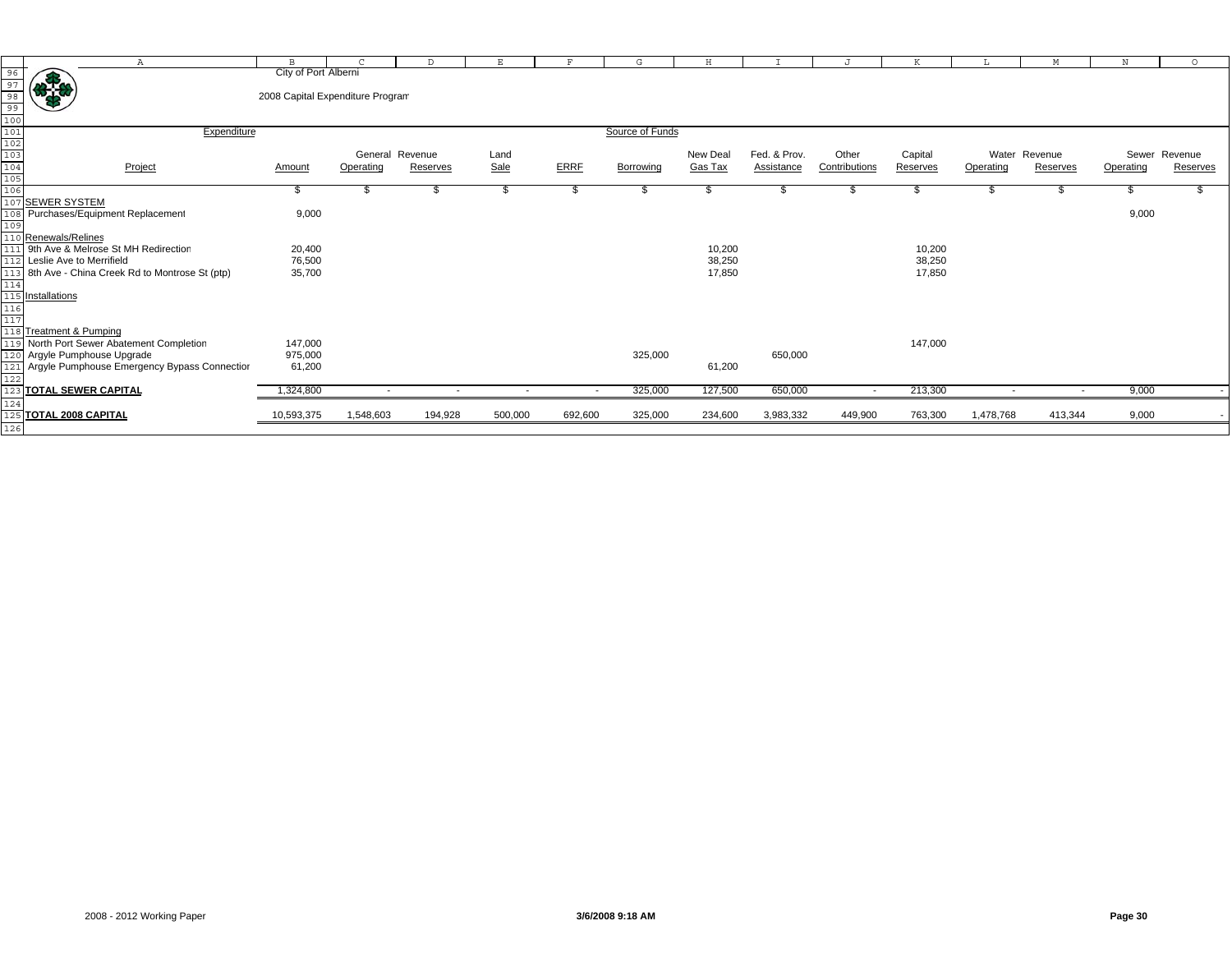|                                                                    | $\mathbb{A}$                                                            | $\mathbf{B}$                     | $\Gamma$        | D        | E      | F           | G               | H        |                   | $\cdot$ T     | K             | т.        | M             | $\, {\rm N}$ | $\circ$       |
|--------------------------------------------------------------------|-------------------------------------------------------------------------|----------------------------------|-----------------|----------|--------|-------------|-----------------|----------|-------------------|---------------|---------------|-----------|---------------|--------------|---------------|
|                                                                    |                                                                         | City of Port Alberni             |                 |          |        |             |                 |          |                   |               |               |           |               |              |               |
| 127<br>128<br>129<br>130<br>131<br>132<br>133<br>134<br>135<br>136 | 1979                                                                    |                                  |                 |          |        |             |                 |          |                   |               |               |           |               |              |               |
|                                                                    |                                                                         | 2009 Capital Expenditure Program |                 |          |        |             |                 |          |                   |               |               |           |               |              |               |
|                                                                    |                                                                         |                                  |                 |          |        |             |                 |          |                   |               |               |           |               |              |               |
|                                                                    |                                                                         |                                  |                 |          |        |             |                 |          |                   |               |               |           |               |              |               |
|                                                                    | Expenditure                                                             |                                  |                 |          |        |             | Source of Funds |          |                   |               |               |           |               |              |               |
|                                                                    |                                                                         |                                  |                 |          |        |             |                 |          |                   |               |               |           |               |              |               |
|                                                                    |                                                                         |                                  | General Revenue |          | Land   |             |                 | New Deal | Fed. & Prov.      | Other         | Capital       |           | Water Revenue |              | Sewer Revenue |
|                                                                    | Project                                                                 | Amount                           | Operating       | Reserves | Sale   | <b>ERRF</b> | Borrowing       | Gas Tax  | <b>Assistance</b> | Contributions | Reserves      | Operating | Reserves      | Operating    | Reserves      |
|                                                                    |                                                                         |                                  |                 |          |        |             |                 |          |                   |               |               |           |               |              |               |
|                                                                    |                                                                         | \$                               | \$              | \$       | \$     | \$          | S               | \$       | \$                | \$            | $\frac{1}{2}$ | \$        | \$            | \$           | \$            |
| 138                                                                | <b>ADMINISTRATION</b>                                                   |                                  |                 |          |        |             |                 |          |                   |               |               |           |               |              |               |
| 139                                                                | Purchases/Equipment Replacement                                         | 85,000                           |                 |          |        | 85,000      |                 |          |                   |               |               |           |               |              |               |
| 140                                                                |                                                                         |                                  |                 |          |        |             |                 |          |                   |               |               |           |               |              |               |
|                                                                    | 141 POLICE PROTECTION                                                   |                                  |                 |          |        |             |                 |          |                   |               |               |           |               |              |               |
| 142                                                                | Purchases/Equipment Replacement                                         | 5,000                            | 5,000           |          |        |             |                 |          |                   |               |               |           |               |              |               |
| 143                                                                | 144 FIRE DEPARTMENT                                                     |                                  |                 |          |        |             |                 |          |                   |               |               |           |               |              |               |
| 145                                                                | Purchases/Equipment Replacement                                         | 74,000                           | 74,000          |          |        |             |                 |          |                   |               |               |           |               |              |               |
| 146                                                                |                                                                         |                                  |                 |          |        |             |                 |          |                   |               |               |           |               |              |               |
| 147                                                                | <b>TRANSPORTATION SERVICES</b>                                          |                                  |                 |          |        |             |                 |          |                   |               |               |           |               |              |               |
| 148                                                                | Purchases/Equipment Replacement                                         | 283,080                          | 54,800          |          |        | 228,280     |                 |          |                   |               |               |           |               |              |               |
| 149                                                                |                                                                         |                                  |                 |          |        |             |                 |          |                   |               |               |           |               |              |               |
|                                                                    | 150 PAVING & ROAD CONSTRUCTION                                          |                                  |                 |          |        |             |                 |          |                   |               |               |           |               |              |               |
| 151                                                                | 15th Ave - Burde St to Redford St (storm)                               | 468,180                          | 468,180         |          |        |             |                 |          |                   |               |               |           |               |              |               |
| 152                                                                | 10th Ave - Bruce St to Neil St (sewer)                                  | 104,040                          | 104,040         |          |        |             |                 |          |                   |               |               |           |               |              |               |
|                                                                    | Redford St - 5th Ave to 7th Ave                                         | 104,040                          | 104,040         |          |        |             |                 |          |                   |               |               |           |               |              |               |
| 154                                                                | Melrose St - 10th Ave to 11th Ave (sewer)                               | 78,030                           | 53,030          |          |        |             |                 |          |                   |               | 25,000        |           |               |              |               |
|                                                                    |                                                                         |                                  |                 |          |        |             |                 |          |                   |               |               |           |               |              |               |
|                                                                    | <b>156 TRAFFIC UPGRADES</b>                                             |                                  |                 |          |        |             |                 |          |                   |               |               |           |               |              |               |
| 157                                                                |                                                                         |                                  |                 |          |        |             |                 |          |                   |               |               |           |               |              |               |
| 158                                                                |                                                                         |                                  |                 |          |        |             |                 |          |                   |               |               |           |               |              |               |
| 159                                                                | <b>STORM DRAINS</b><br>South side of Johnston Rd - Gertrude to Margaret | 69,707                           | 34,854          |          |        |             |                 | 34,853   |                   |               |               |           |               |              |               |
| 160<br>161                                                         | South side of Johnston - Margaret to Victoria Quay                      | 57,222                           | 28,611          |          |        |             |                 | 28,611   |                   |               |               |           |               |              |               |
| 162                                                                | 15th Ave - Burde St to Redford St (ptp)                                 | 79,070                           | 39,535          |          |        |             |                 | 39,535   |                   |               |               |           |               |              |               |
| 163                                                                | Leslie & Princess to 4861 Leslie                                        | 22,731                           | 22,731          |          |        |             |                 |          |                   |               |               |           |               |              |               |
| 164                                                                | Gordon St - Lane south of Ballson to Lathom                             | 8,118                            | 8,118           |          |        |             |                 |          |                   |               |               |           |               |              |               |
| 165                                                                | Regina - 4850 Regina to Johnston Ro                                     | 36,803                           | 36,803          |          |        |             |                 |          |                   |               |               |           |               |              |               |
| 166                                                                |                                                                         |                                  |                 |          |        |             |                 |          |                   |               |               |           |               |              |               |
| 167                                                                | WORKS - OTHER                                                           |                                  |                 |          |        |             |                 |          |                   |               |               |           |               |              |               |
| 168                                                                | <b>Sidewalk Replacements - TBA</b>                                      | 46,818                           | 46,818          |          |        |             |                 |          |                   |               |               |           |               |              |               |
| 169                                                                | Streetlight Replacements - Redford Heights                              | 20,808                           | 20,808          |          |        |             |                 |          |                   |               |               |           |               |              |               |
| 170                                                                | Uptown Revitalization (Argyle St)                                       | 300,000                          | 300,000         |          |        |             |                 |          |                   |               |               |           |               |              |               |
| 171                                                                |                                                                         |                                  |                 |          |        |             |                 |          |                   |               |               |           |               |              |               |
|                                                                    | 172 CULTURAL SERVICES                                                   |                                  |                 |          |        |             |                 |          |                   |               |               |           |               |              |               |
|                                                                    | 173 Purchases/Equipment Replacement - Museum                            | 1,500                            | 1,500           |          |        |             |                 |          |                   |               |               |           |               |              |               |
|                                                                    | 174 Purchases/Equipment Replacement - McLean Mil                        | 29,900                           |                 |          |        |             |                 |          |                   | 29,900        |               |           |               |              |               |
| 175                                                                | 176 PARKS & RECREATION                                                  |                                  |                 |          |        |             |                 |          |                   |               |               |           |               |              |               |
| 177                                                                | Purchases/Equipment Replacement                                         | 20,000                           | 5,000           |          |        | 15,000      |                 |          |                   |               |               |           |               |              |               |
| 178                                                                |                                                                         |                                  |                 |          |        |             |                 |          |                   |               |               |           |               |              |               |
| 179                                                                |                                                                         |                                  |                 |          |        |             |                 |          |                   |               |               |           |               |              |               |
|                                                                    | 180 TOTAL GENERAL CAPITAL                                               | 1,894,047                        | 1,407,868       | $\sim$   | $\sim$ | 328,280     | $\sim$          | 102,999  | $\sim$            | 29,900        | 25,000        | $\sim$    | $\sim$        | $\sim$       |               |
| 181                                                                |                                                                         |                                  |                 |          |        |             |                 |          |                   |               |               |           |               |              |               |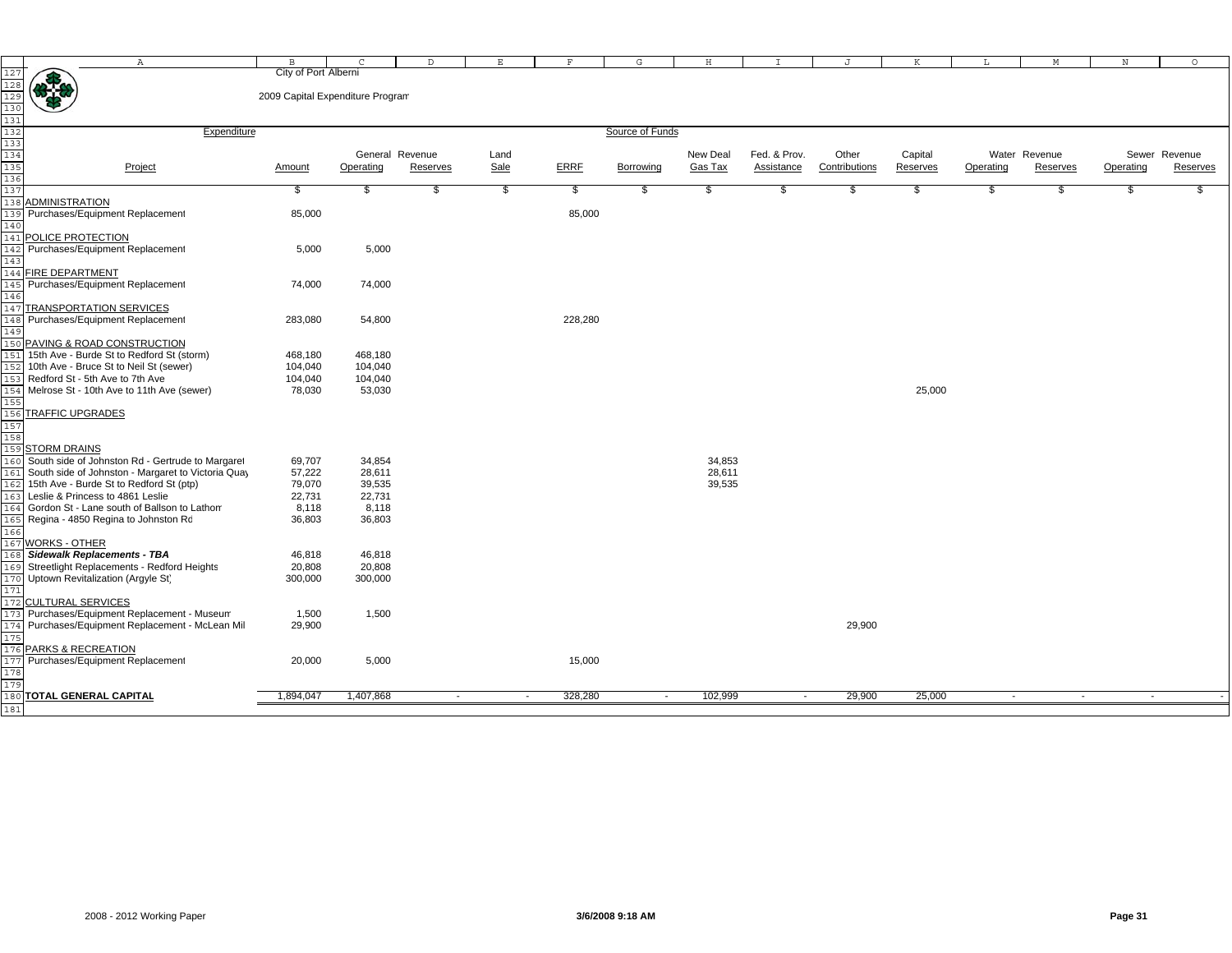|                                                                    | $\mathbb{A}$                                                                                                                              | B                                                        | $\mathcal{C}$ | D                        | Ε                        | F           | G               |                  |              | $\mathbf{J}$  |                  | L                        | М                        | $\, {\rm N}$ | $\circ$       |
|--------------------------------------------------------------------|-------------------------------------------------------------------------------------------------------------------------------------------|----------------------------------------------------------|---------------|--------------------------|--------------------------|-------------|-----------------|------------------|--------------|---------------|------------------|--------------------------|--------------------------|--------------|---------------|
| 182<br>183<br>184<br>185<br>186<br>187<br>188<br>189<br>190<br>191 | 佛書                                                                                                                                        | City of Port Alberni<br>2009 Capital Expenditure Program |               |                          |                          |             |                 |                  |              |               |                  |                          |                          |              |               |
|                                                                    |                                                                                                                                           |                                                          |               |                          |                          |             |                 |                  |              |               |                  |                          |                          |              |               |
|                                                                    | Expenditure                                                                                                                               |                                                          |               |                          |                          |             | Source of Funds |                  |              |               |                  |                          |                          |              |               |
|                                                                    |                                                                                                                                           |                                                          |               |                          |                          |             |                 |                  |              |               |                  |                          |                          |              |               |
|                                                                    |                                                                                                                                           |                                                          |               | General Revenue          | Land                     |             |                 | New Deal         | Fed. & Prov. | Other         | Capital          |                          | Water Revenue            |              | Sewer Revenue |
|                                                                    | Project                                                                                                                                   | Amount                                                   | Operating     | Reserves                 | Sale                     | <b>ERRF</b> | Borrowing       | Gas Tax          | Assistance   | Contributions | Reserves         | Operating                | Reserves                 | Operating    | Reserves      |
|                                                                    |                                                                                                                                           |                                                          |               |                          |                          |             |                 |                  |              |               |                  |                          |                          |              |               |
|                                                                    |                                                                                                                                           | S                                                        | S             | S.                       | \$                       | S           | æ.              | S                | S            | 5             | S                | S                        |                          |              |               |
|                                                                    | 193 WATER WORKS                                                                                                                           |                                                          |               |                          |                          |             |                 |                  |              |               |                  |                          |                          |              |               |
| 194<br>195                                                         | Purchases/Equipment Replacement                                                                                                           | 3,300                                                    |               |                          |                          |             |                 |                  |              |               |                  | 3,300                    |                          |              |               |
|                                                                    | 196 Main Renewals & Upgrades                                                                                                              |                                                          |               |                          |                          |             |                 |                  |              |               |                  |                          |                          |              |               |
| 197                                                                | Dead Ends & Distribution Upgrades                                                                                                         | 100,000                                                  |               |                          |                          |             |                 |                  |              |               |                  | 100,000                  |                          |              |               |
|                                                                    |                                                                                                                                           |                                                          |               |                          |                          |             |                 |                  |              |               |                  |                          |                          |              |               |
|                                                                    | <mark>198</mark><br>199 <mark>Installations</mark>                                                                                        |                                                          |               |                          |                          |             |                 |                  |              |               |                  |                          |                          |              |               |
| 200                                                                | Anderson Ave - Burde St to 12th Ave                                                                                                       | 147,737                                                  |               |                          |                          |             |                 |                  |              |               |                  | 147,737                  |                          |              |               |
| 201<br>202                                                         |                                                                                                                                           |                                                          |               |                          |                          |             |                 |                  |              |               |                  |                          |                          |              |               |
|                                                                    | Treatment, Pumping & Metering                                                                                                             |                                                          |               |                          |                          |             |                 |                  |              |               |                  |                          |                          |              |               |
| 203<br>204                                                         | <b>SCADA Communication Upgrades I</b>                                                                                                     | 208,080                                                  |               |                          |                          |             |                 |                  |              |               |                  | 208,080                  |                          |              |               |
|                                                                    | 205 TOTAL WATER CAPITAL                                                                                                                   | 459,117                                                  | $\sim$        | $\sim$                   | $\sim$                   | $\sim$      | $\sim$          | $\sim$           | $\sim$       | $\sim$        | $\sim$           | 459,117                  | $\sim$                   | $\sim$       |               |
| 206                                                                |                                                                                                                                           |                                                          |               |                          |                          |             |                 |                  |              |               |                  |                          |                          |              |               |
|                                                                    | 207 SEWER SYSTEM                                                                                                                          |                                                          |               |                          |                          |             |                 |                  |              |               |                  |                          |                          |              |               |
| 208<br>209                                                         | Purchases/Equipment Replacement                                                                                                           | 9,300                                                    |               |                          |                          |             |                 |                  |              |               |                  |                          |                          | 9,300        |               |
|                                                                    |                                                                                                                                           |                                                          |               |                          |                          |             |                 |                  |              |               |                  |                          |                          |              |               |
|                                                                    | 210 Renewals/Relines                                                                                                                      |                                                          |               |                          |                          |             |                 |                  |              |               |                  |                          |                          |              |               |
|                                                                    | 211 Melrose St - 11th Ave to 12th Ave<br>10th Ave - 2525 to Neill St (twin) (ptp)                                                         | 88,434<br>56,182                                         |               |                          |                          |             |                 | 44,217<br>28,091 |              |               | 44,217<br>28,091 |                          |                          |              |               |
| 212<br>213                                                         | Dunbar St - Argyle to 10th reline                                                                                                         | 54,902                                                   |               |                          |                          |             |                 | 27,451           |              |               | 27,451           |                          |                          |              |               |
|                                                                    |                                                                                                                                           |                                                          |               |                          |                          |             |                 |                  |              |               |                  |                          |                          |              |               |
|                                                                    |                                                                                                                                           |                                                          |               |                          |                          |             |                 |                  |              |               |                  |                          |                          |              |               |
|                                                                    |                                                                                                                                           |                                                          |               |                          |                          |             |                 |                  |              |               |                  |                          |                          |              |               |
|                                                                    |                                                                                                                                           |                                                          |               |                          |                          |             |                 |                  |              |               |                  |                          |                          |              |               |
|                                                                    | $\frac{214}{215}$ Sunsain of Principle 1<br>$\frac{214}{215}$ Installations<br>$\frac{216}{217}$<br>$\frac{218}{218}$ Treatment & Pumping |                                                          |               |                          |                          |             |                 |                  |              |               |                  |                          |                          |              |               |
| 219<br>220                                                         |                                                                                                                                           |                                                          |               |                          |                          |             |                 |                  |              |               |                  |                          |                          |              |               |
|                                                                    |                                                                                                                                           |                                                          |               |                          |                          |             |                 |                  |              |               |                  |                          |                          |              |               |
|                                                                    | 221 TOTAL SEWER CAPITAL                                                                                                                   | 208,818                                                  | $\sim$        | $\sim$                   | $\sim$                   | $\sim$      | $\sim$          | 99,759           | $\sim$       | $\sim$        | 99,759           | $\overline{\phantom{a}}$ | $\sim$                   | 9,300        |               |
| 222                                                                | 223 TOTAL 2009 CAPITAL                                                                                                                    | 2,561,982                                                | 1,407,868     | $\overline{\phantom{a}}$ | $\overline{\phantom{a}}$ | 328,280     | $\sim$          | 202,758          | $\sim$       | 29,900        | 124,759          | 459,117                  | $\overline{\phantom{a}}$ | 9,300        |               |
| 224                                                                |                                                                                                                                           |                                                          |               |                          |                          |             |                 |                  |              |               |                  |                          |                          |              |               |
|                                                                    |                                                                                                                                           |                                                          |               |                          |                          |             |                 |                  |              |               |                  |                          |                          |              |               |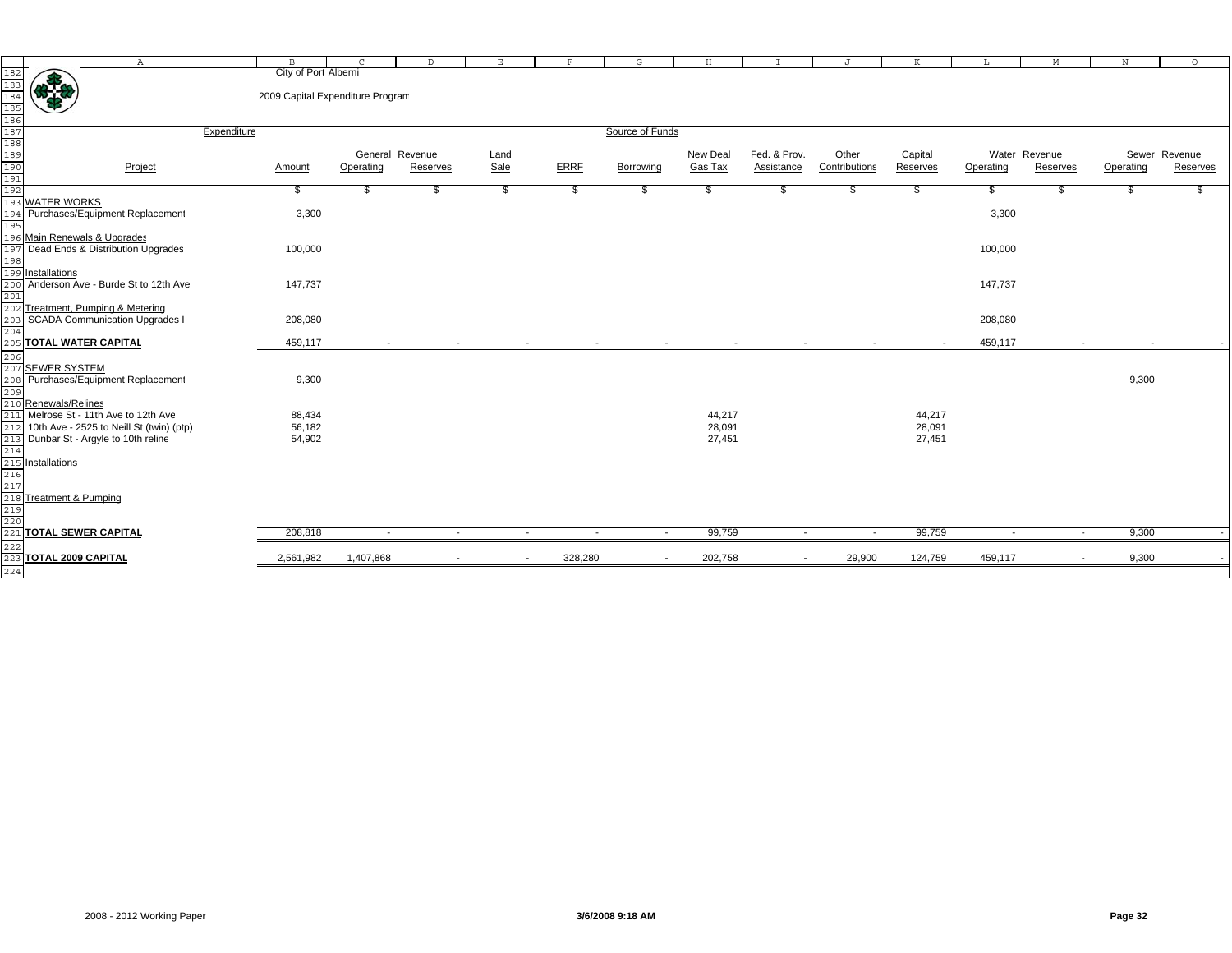|                                                                                  | $\mathbb{A}$                                                                      | B                                | $\mathcal{C}$   | <sup>D</sup> | Ε      | F           | G               | H              |              | $\mathbf{J}$  | K        |           | М             | $\, {\rm N}$ | $\circ$       |
|----------------------------------------------------------------------------------|-----------------------------------------------------------------------------------|----------------------------------|-----------------|--------------|--------|-------------|-----------------|----------------|--------------|---------------|----------|-----------|---------------|--------------|---------------|
|                                                                                  |                                                                                   | City of Port Alberni             |                 |              |        |             |                 |                |              |               |          |           |               |              |               |
| 225<br>226<br>227<br>228<br>229<br>230<br>231<br>232<br>232<br>233<br>234<br>235 | 870                                                                               |                                  |                 |              |        |             |                 |                |              |               |          |           |               |              |               |
|                                                                                  |                                                                                   | 2010 Capital Expenditure Program |                 |              |        |             |                 |                |              |               |          |           |               |              |               |
|                                                                                  |                                                                                   |                                  |                 |              |        |             |                 |                |              |               |          |           |               |              |               |
|                                                                                  |                                                                                   |                                  |                 |              |        |             |                 |                |              |               |          |           |               |              |               |
|                                                                                  | Expenditure                                                                       |                                  |                 |              |        |             | Source of Funds |                |              |               |          |           |               |              |               |
|                                                                                  |                                                                                   |                                  | General Revenue |              | Land   |             |                 | New Deal       | Fed. & Prov. | Other         | Capital  |           | Water Revenue |              | Sewer Revenue |
|                                                                                  | Project                                                                           | Amount                           | Operating       | Reserves     | Sale   | <b>ERRF</b> | Borrowing       | <b>Gas Tax</b> | Assistance   | Contributions | Reserves | Operating | Reserves      | Operating    | Reserves      |
|                                                                                  |                                                                                   |                                  |                 |              |        |             |                 |                |              |               |          |           |               |              |               |
|                                                                                  |                                                                                   | \$                               | \$              | S            | \$     | \$          | S               | \$             | S            | S.            | \$       | \$        | \$            | - 35         | S             |
|                                                                                  | <b>ADMINISTRATION</b>                                                             |                                  |                 |              |        |             |                 |                |              |               |          |           |               |              |               |
| 237                                                                              | Purchases/Equipment Replacement                                                   | 85,000                           |                 |              |        | 85,000      |                 |                |              |               |          |           |               |              |               |
|                                                                                  | 239 POLICE PROTECTION                                                             |                                  |                 |              |        |             |                 |                |              |               |          |           |               |              |               |
|                                                                                  | Purchases/Equipment Replacement                                                   | 5,000                            | 5,000           |              |        |             |                 |                |              |               |          |           |               |              |               |
|                                                                                  |                                                                                   |                                  |                 |              |        |             |                 |                |              |               |          |           |               |              |               |
|                                                                                  | 242 FIRE DEPARTMENT                                                               |                                  |                 |              |        |             |                 |                |              |               |          |           |               |              |               |
|                                                                                  | Purchases/Equipment Replacement                                                   | 109,561                          | 72,000          |              |        | 37,561      |                 |                |              |               |          |           |               |              |               |
|                                                                                  |                                                                                   |                                  |                 |              |        |             |                 |                |              |               |          |           |               |              |               |
|                                                                                  | TRANSPORTATION SERVICES                                                           |                                  |                 |              |        |             |                 |                |              |               |          |           |               |              |               |
| 246                                                                              | Purchases/Equipment Replacement                                                   | 208,915                          | 28,510          |              |        | 180,405     |                 |                |              |               |          |           |               |              |               |
|                                                                                  | PAVING & ROAD CONSTRUCTION                                                        |                                  |                 |              |        |             |                 |                |              |               |          |           |               |              |               |
| 248                                                                              | McIntyre Dr - Wood Ave to Morton St                                               | 180,405                          | 180,405         |              |        |             |                 |                |              |               |          |           |               |              |               |
| 250                                                                              | 18th Ave - Argyle St to Hilgrass PI                                               | 169,793                          | 169,793         |              |        |             |                 |                |              |               |          |           |               |              |               |
|                                                                                  | Josephine St - Meadow to Beaver Creek Rc                                          | 191,017                          | 191,017         |              |        |             |                 |                |              |               |          |           |               |              |               |
|                                                                                  | Cameron Dr - Hamilton Dr to Ship Creek Rd                                         | 116,733                          | 116,733         |              |        |             |                 |                |              |               |          |           |               |              |               |
|                                                                                  | Anderson Ave - Argyle St to Bruce St (sewer)                                      | 149,519                          | 149,519         |              |        |             |                 |                |              |               |          |           |               |              |               |
| 254                                                                              | China Creek Rd - 14th Ave to 16th Ave                                             | 65,687                           | 40,687          |              |        |             |                 |                |              |               | 25,000   |           |               |              |               |
|                                                                                  |                                                                                   |                                  |                 |              |        |             |                 |                |              |               |          |           |               |              |               |
|                                                                                  | <b>TRAFFIC UPGRADES</b>                                                           |                                  | 33,959          |              |        |             |                 |                |              |               |          |           |               |              |               |
| 257                                                                              | 3rd Ave at Argyle St Controller upgrade<br>3rd Ave at Angus St Controller upgrade | 33,959<br>33,293                 | 33,293          |              |        |             |                 |                |              |               |          |           |               |              |               |
|                                                                                  | 3rd Ave at Mar St Controller upgrade                                              | 33,292                           | 33,292          |              |        |             |                 |                |              |               |          |           |               |              |               |
| 260                                                                              |                                                                                   |                                  |                 |              |        |             |                 |                |              |               |          |           |               |              |               |
| 261                                                                              | <b>STORM DRAINS</b>                                                               |                                  |                 |              |        |             |                 |                |              |               |          |           |               |              |               |
|                                                                                  | Anderson Ave - Bruce St to Neill St                                               | 42,448                           | 21,224          |              |        |             |                 | 21,224         |              |               |          |           |               |              |               |
| 263                                                                              | 3rd Ave Culverts at Ship Creek Rd                                                 | 74,285                           | 37,143          |              |        |             |                 | 37,142         |              |               |          |           |               |              |               |
|                                                                                  |                                                                                   |                                  |                 |              |        |             |                 |                |              |               |          |           |               |              |               |
|                                                                                  | <b><i>NORKS - OTHER</i></b><br>Streetlights - 16th Ave, Burde south               | 16,236                           | 16,236          |              |        |             |                 |                |              |               |          |           |               |              |               |
| 266<br>267                                                                       |                                                                                   |                                  |                 |              |        |             |                 |                |              |               |          |           |               |              |               |
|                                                                                  | 268 CULTURAL SERVICES                                                             |                                  |                 |              |        |             |                 |                |              |               |          |           |               |              |               |
| 269                                                                              | Purchases/Equipment Replacement - Museum                                          | 1,500                            | 1,500           |              |        |             |                 |                |              |               |          |           |               |              |               |
|                                                                                  | Purchases/Equipment Replacement - McLean Mil                                      | 29,900                           |                 |              |        |             |                 |                |              | 29,900        |          |           |               |              |               |
|                                                                                  |                                                                                   |                                  |                 |              |        |             |                 |                |              |               |          |           |               |              |               |
|                                                                                  | PARKS & RECREATION                                                                |                                  |                 |              |        |             |                 |                |              |               |          |           |               |              |               |
|                                                                                  | Purchases/Equipment Replacement                                                   | 64,823                           | 5,000           |              |        | 59,823      |                 |                |              |               |          |           |               |              |               |
|                                                                                  | Bob Dailey Stadium Resurfacing<br>Kitsuksis Walkway Upgrades                      | 1,500,000<br>75,000              | 75,000          |              |        |             |                 |                | 1,000,000    |               | 500,000  |           |               |              |               |
|                                                                                  |                                                                                   |                                  |                 |              |        |             |                 |                |              |               |          |           |               |              |               |
|                                                                                  | 277 TOTAL GENERAL CAPITAL                                                         | 3,186,366                        | 1,210,311       | $\sim$       | $\sim$ | 362,789     | $\sim$          | 58,366         | 1,000,000    | 29,900        | 525,000  | $\sim$    | $\sim$        | $\sim$       |               |
| 278                                                                              |                                                                                   |                                  |                 |              |        |             |                 |                |              |               |          |           |               |              |               |
|                                                                                  |                                                                                   |                                  |                 |              |        |             |                 |                |              |               |          |           |               |              |               |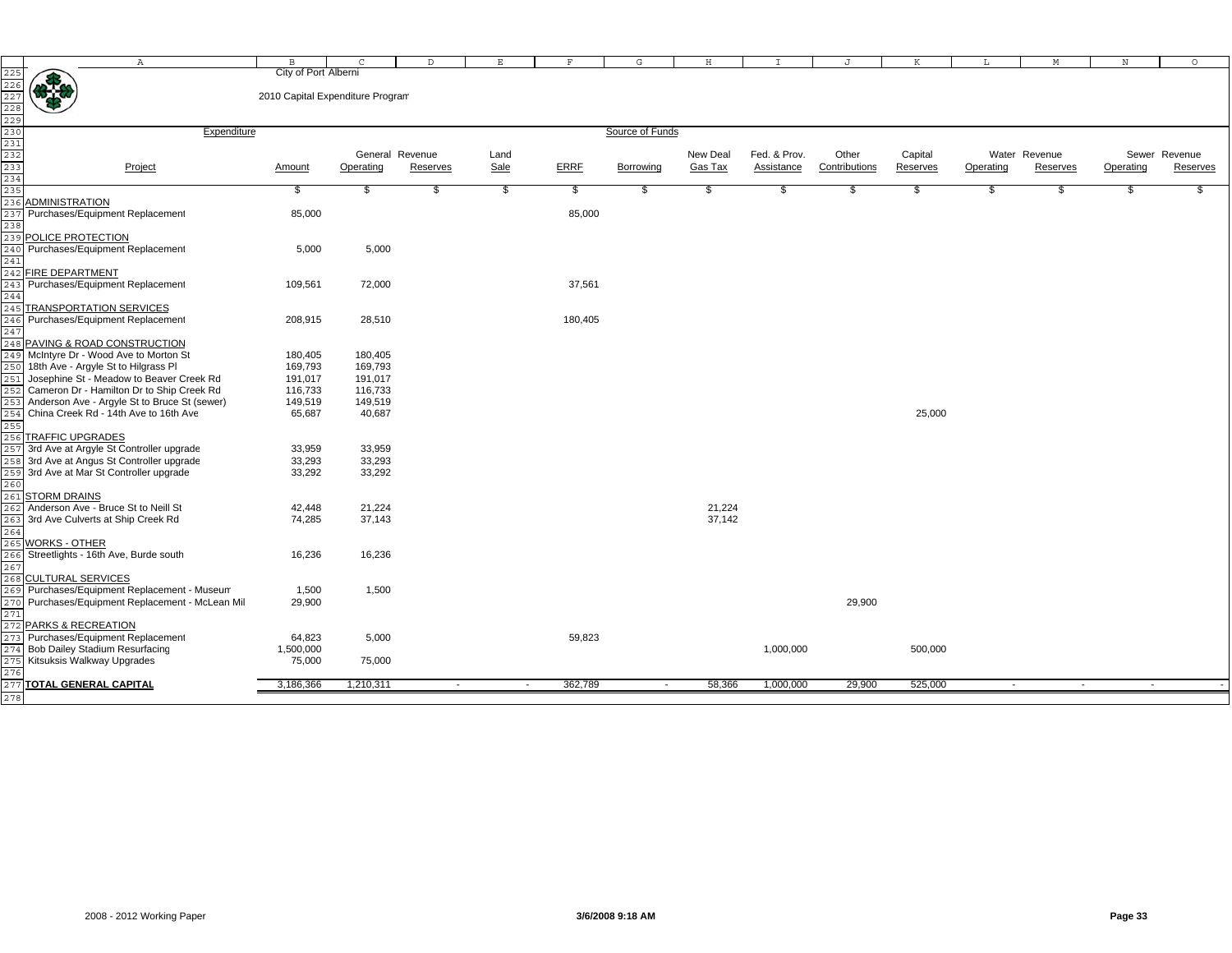|      | $\mathbb{A}$                                                                                                                                                                                                                                                                                                                                                                                                                    | $\mathbf{B}$                     | $\Gamma$  | $\mathbb{D}$             | Е             | F                        |         | G               | $\, {\rm H}$   | T                 | J                        | K        | L                        | М                        | N         | $\circ$                  |
|------|---------------------------------------------------------------------------------------------------------------------------------------------------------------------------------------------------------------------------------------------------------------------------------------------------------------------------------------------------------------------------------------------------------------------------------|----------------------------------|-----------|--------------------------|---------------|--------------------------|---------|-----------------|----------------|-------------------|--------------------------|----------|--------------------------|--------------------------|-----------|--------------------------|
|      |                                                                                                                                                                                                                                                                                                                                                                                                                                 | City of Port Alberni             |           |                          |               |                          |         |                 |                |                   |                          |          |                          |                          |           |                          |
|      |                                                                                                                                                                                                                                                                                                                                                                                                                                 |                                  |           |                          |               |                          |         |                 |                |                   |                          |          |                          |                          |           |                          |
|      |                                                                                                                                                                                                                                                                                                                                                                                                                                 | 2010 Capital Expenditure Program |           |                          |               |                          |         |                 |                |                   |                          |          |                          |                          |           |                          |
|      |                                                                                                                                                                                                                                                                                                                                                                                                                                 |                                  |           |                          |               |                          |         |                 |                |                   |                          |          |                          |                          |           |                          |
|      |                                                                                                                                                                                                                                                                                                                                                                                                                                 |                                  |           |                          |               |                          |         |                 |                |                   |                          |          |                          |                          |           |                          |
|      |                                                                                                                                                                                                                                                                                                                                                                                                                                 |                                  |           |                          |               |                          |         |                 |                |                   |                          |          |                          |                          |           |                          |
|      | Expenditure                                                                                                                                                                                                                                                                                                                                                                                                                     |                                  |           |                          |               |                          |         | Source of Funds |                |                   |                          |          |                          |                          |           |                          |
|      |                                                                                                                                                                                                                                                                                                                                                                                                                                 |                                  |           |                          |               |                          |         |                 |                |                   |                          |          |                          |                          |           |                          |
|      |                                                                                                                                                                                                                                                                                                                                                                                                                                 |                                  |           | General Revenue          | Land          |                          |         |                 | New Deal       | Fed. & Prov.      | Other                    | Capital  |                          | Water Revenue            |           | Sewer Revenue            |
|      | Project                                                                                                                                                                                                                                                                                                                                                                                                                         | Amount                           | Operating | Reserves                 | Sale          | <b>ERRF</b>              |         | Borrowing       | <b>Gas Tax</b> | <b>Assistance</b> | Contributions            | Reserves | Operating                | Reserves                 | Operating | Reserves                 |
|      |                                                                                                                                                                                                                                                                                                                                                                                                                                 |                                  |           |                          |               |                          |         |                 |                |                   |                          |          |                          |                          |           |                          |
|      | $\begin{array}{ c } \hline 279 \\ \hline 280 \\ \hline 281 \\ \hline 281 \\ \hline 282 \\ \hline 283 \\ \hline 285 \\ \hline 286 \\ \hline 289 \\ \hline 290 \\ \hline 291 \\ \hline 291 \\ \hline 291 \\ \hline \end{array} \hline \begin{array}{ c } \hline \textbf{1} & \textbf{1} & \textbf{1} & \textbf{1} & \textbf{1} \\ \hline \textbf{2} & \textbf{1} & \textbf{1} & \textbf{1} \\ \hline \textbf{3} & \textbf{1} & \$ | \$                               | æ.        | \$                       | $\frac{1}{2}$ |                          | \$      | S               | \$             | S                 | \$                       | \$       | \$                       |                          |           | SS.                      |
|      |                                                                                                                                                                                                                                                                                                                                                                                                                                 |                                  |           |                          |               |                          |         |                 |                |                   |                          |          |                          |                          |           |                          |
|      | Purchases/Equipment Replacement                                                                                                                                                                                                                                                                                                                                                                                                 | 6,800                            |           |                          |               |                          |         |                 |                |                   |                          |          | 6,800                    |                          |           |                          |
|      |                                                                                                                                                                                                                                                                                                                                                                                                                                 |                                  |           |                          |               |                          |         |                 |                |                   |                          |          |                          |                          |           |                          |
| 292  |                                                                                                                                                                                                                                                                                                                                                                                                                                 |                                  |           |                          |               |                          |         |                 |                |                   |                          |          |                          |                          |           |                          |
|      | 293 Main Renewals & Upgrades                                                                                                                                                                                                                                                                                                                                                                                                    |                                  |           |                          |               |                          |         |                 |                |                   |                          |          |                          |                          |           |                          |
| 294  | Dead Ends & Distribution Upgrades                                                                                                                                                                                                                                                                                                                                                                                               | 100,000                          |           |                          |               |                          |         |                 |                |                   |                          |          | 100,000                  |                          |           |                          |
|      |                                                                                                                                                                                                                                                                                                                                                                                                                                 |                                  |           |                          |               |                          |         |                 |                |                   |                          |          |                          |                          |           |                          |
|      | <u>295</u><br>296 <mark>Installations</mark><br>297 <mark>Polly Point Water Extension - Tseshaht Reserve II</mark>                                                                                                                                                                                                                                                                                                              |                                  |           |                          |               |                          |         |                 |                |                   |                          |          |                          |                          |           |                          |
|      |                                                                                                                                                                                                                                                                                                                                                                                                                                 | 79,591                           |           |                          |               |                          |         |                 |                |                   |                          |          | 79,591                   |                          |           |                          |
| 298  |                                                                                                                                                                                                                                                                                                                                                                                                                                 |                                  |           |                          |               |                          |         |                 |                |                   |                          |          |                          |                          |           |                          |
| 299  | Treatment, Pumping & Metering                                                                                                                                                                                                                                                                                                                                                                                                   |                                  |           |                          |               |                          |         |                 |                |                   |                          |          |                          |                          |           |                          |
| 300  | <b>SCADA Communications Upgrades II</b>                                                                                                                                                                                                                                                                                                                                                                                         | 212,242                          |           |                          |               |                          |         |                 |                |                   |                          |          | 212,242                  |                          |           |                          |
|      |                                                                                                                                                                                                                                                                                                                                                                                                                                 |                                  |           |                          |               |                          |         |                 |                |                   |                          |          |                          |                          |           |                          |
| 301  |                                                                                                                                                                                                                                                                                                                                                                                                                                 |                                  |           |                          |               |                          |         |                 |                |                   |                          |          |                          |                          |           |                          |
| 302  | TOTAL WATER CAPITAL                                                                                                                                                                                                                                                                                                                                                                                                             | 398,633                          | $\sim$    | $\overline{\phantom{a}}$ |               | $\overline{\phantom{a}}$ | $\sim$  |                 |                |                   | $\overline{\phantom{a}}$ |          | 398,633                  | $\overline{\phantom{a}}$ |           | $\overline{\phantom{a}}$ |
| 303  |                                                                                                                                                                                                                                                                                                                                                                                                                                 |                                  |           |                          |               |                          |         |                 |                |                   |                          |          |                          |                          |           |                          |
| 304  | <b>SEWER SYSTEM</b>                                                                                                                                                                                                                                                                                                                                                                                                             |                                  |           |                          |               |                          |         |                 |                |                   |                          |          |                          |                          |           |                          |
| 305  | Purchases/Equipment Replacement                                                                                                                                                                                                                                                                                                                                                                                                 | 22,825                           |           |                          |               |                          |         |                 |                |                   |                          |          |                          |                          | 22,825    |                          |
| 306  |                                                                                                                                                                                                                                                                                                                                                                                                                                 |                                  |           |                          |               |                          |         |                 |                |                   |                          |          |                          |                          |           |                          |
|      | 307 Renewals / Relines                                                                                                                                                                                                                                                                                                                                                                                                          |                                  |           |                          |               |                          |         |                 |                |                   |                          |          |                          |                          |           |                          |
| 308  | 10th Ave & Dunbar St reline                                                                                                                                                                                                                                                                                                                                                                                                     | 32,000                           |           |                          |               |                          |         |                 | 16,000         |                   |                          | 16,000   |                          |                          |           |                          |
|      |                                                                                                                                                                                                                                                                                                                                                                                                                                 |                                  |           |                          |               |                          |         |                 |                |                   |                          |          |                          |                          |           |                          |
| 309  | 3914 Waterhouse to 14th Ave                                                                                                                                                                                                                                                                                                                                                                                                     | 8,659                            |           |                          |               |                          |         |                 | 4,329          |                   |                          | 4,330    |                          |                          |           |                          |
| 31 C | 2573 12th Ave to Bruce St                                                                                                                                                                                                                                                                                                                                                                                                       | 8,500                            |           |                          |               |                          |         |                 | 4,250          |                   |                          | 4,250    |                          |                          |           |                          |
| 311  | 2489 Anderson Ave to 12th Ave                                                                                                                                                                                                                                                                                                                                                                                                   | 18,000                           |           |                          |               |                          |         |                 | 9,000          |                   |                          | 9,000    |                          |                          |           |                          |
| 312  | 2463 12th Ave - Neill St to south                                                                                                                                                                                                                                                                                                                                                                                               | 45,001                           |           |                          |               |                          |         |                 | 22,500         |                   |                          | 22,501   |                          |                          |           |                          |
|      | Anderson Ave - 2605 Anderson Ave to Melrose St                                                                                                                                                                                                                                                                                                                                                                                  | 42,873                           |           |                          |               |                          |         |                 | 21,436         |                   |                          | 21,437   |                          |                          |           |                          |
| 314  |                                                                                                                                                                                                                                                                                                                                                                                                                                 |                                  |           |                          |               |                          |         |                 |                |                   |                          |          |                          |                          |           |                          |
|      | 315 New Sewer Installs                                                                                                                                                                                                                                                                                                                                                                                                          |                                  |           |                          |               |                          |         |                 |                |                   |                          |          |                          |                          |           |                          |
| 316  |                                                                                                                                                                                                                                                                                                                                                                                                                                 |                                  |           |                          |               |                          |         |                 |                |                   |                          |          |                          |                          |           |                          |
| 317  |                                                                                                                                                                                                                                                                                                                                                                                                                                 |                                  |           |                          |               |                          |         |                 |                |                   |                          |          |                          |                          |           |                          |
|      |                                                                                                                                                                                                                                                                                                                                                                                                                                 |                                  |           |                          |               |                          |         |                 |                |                   |                          |          |                          |                          |           |                          |
| 318  | <b>Treatment &amp; Pumping</b>                                                                                                                                                                                                                                                                                                                                                                                                  |                                  |           |                          |               |                          |         |                 |                |                   |                          |          |                          |                          |           |                          |
| 319  | <b>SCADA Communications Upgrades I</b>                                                                                                                                                                                                                                                                                                                                                                                          | 106,121                          |           |                          |               |                          |         |                 |                |                   |                          |          |                          |                          | 106,121   |                          |
|      |                                                                                                                                                                                                                                                                                                                                                                                                                                 |                                  |           |                          |               |                          |         |                 |                |                   |                          |          |                          |                          |           |                          |
| 321  | <b>TOTAL SEWER CAPITAL</b>                                                                                                                                                                                                                                                                                                                                                                                                      | 283,979                          | $\sim$    | $\sim$                   |               | $\sim$                   | $\sim$  | $\sim$          | 77,515         | $\sim$            | $\sim$                   | 77,518   | $\overline{\phantom{a}}$ | $\sim$                   | 128,946   |                          |
| 322  |                                                                                                                                                                                                                                                                                                                                                                                                                                 |                                  |           |                          |               |                          |         |                 |                |                   |                          |          |                          |                          |           |                          |
| 323  | <b>TOTAL 2010 CAPITAL</b>                                                                                                                                                                                                                                                                                                                                                                                                       | 3,868,978                        | 1,210,311 |                          |               | $\overline{\phantom{a}}$ | 362,789 | $\sim$          | 135,881        | 1,000,000         | 29,900                   | 602,518  | 398,633                  | $\overline{\phantom{a}}$ | 128,946   |                          |
| 324  |                                                                                                                                                                                                                                                                                                                                                                                                                                 |                                  |           |                          |               |                          |         |                 |                |                   |                          |          |                          |                          |           |                          |
|      |                                                                                                                                                                                                                                                                                                                                                                                                                                 |                                  |           |                          |               |                          |         |                 |                |                   |                          |          |                          |                          |           |                          |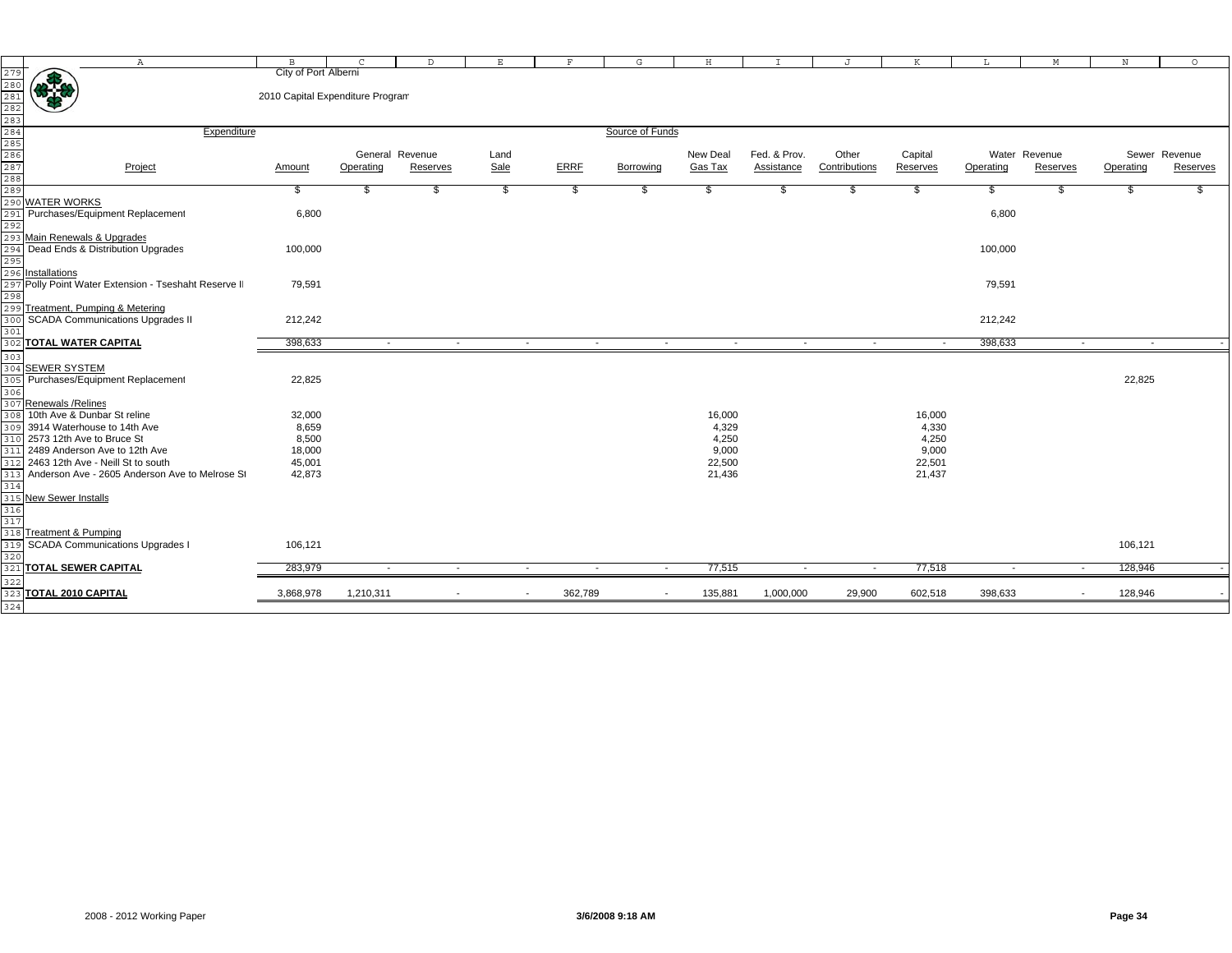|                   | $\mathbb{A}$                                                                   | B                                | $\mathcal{C}$    | $\mathbb{D}$    | $\mathbf E$ | $\rm F$     | G               | $\,$ H           | T            | J             | K        | L         | M             | $\mathbb N$ | $\circ$       |
|-------------------|--------------------------------------------------------------------------------|----------------------------------|------------------|-----------------|-------------|-------------|-----------------|------------------|--------------|---------------|----------|-----------|---------------|-------------|---------------|
| 325               | 47.8                                                                           | City of Port Alberni             |                  |                 |             |             |                 |                  |              |               |          |           |               |             |               |
| $\frac{326}{327}$ |                                                                                |                                  |                  |                 |             |             |                 |                  |              |               |          |           |               |             |               |
|                   | S                                                                              | 2011 Capital Expenditure Program |                  |                 |             |             |                 |                  |              |               |          |           |               |             |               |
|                   |                                                                                |                                  |                  |                 |             |             |                 |                  |              |               |          |           |               |             |               |
| 329               |                                                                                |                                  |                  |                 |             |             |                 |                  |              |               |          |           |               |             |               |
| 330               | Expenditure                                                                    |                                  |                  |                 |             |             | Source of Funds |                  |              |               |          |           |               |             |               |
| 331<br>332        |                                                                                |                                  |                  |                 |             |             |                 |                  |              |               |          |           |               |             |               |
|                   |                                                                                |                                  |                  | General Revenue | Land        | <b>ERRF</b> |                 | New Deal         | Fed. & Prov. | Other         | Capital  |           | Water Revenue |             | Sewer Revenue |
| 333<br>334        | Project                                                                        | <b>Amount</b>                    | Operating        | Reserves        | Sale        |             | Borrowing       | <b>Gas Tax</b>   | Assistance   | Contributions | Reserves | Operating | Reserves      | Operating   | Reserves      |
| 335               |                                                                                | \$                               | \$               | \$              | \$          | \$          | \$              | \$               | S            | \$            | \$       | S         | \$.           | \$          | \$.           |
|                   | 336 ADMINISTRATION                                                             |                                  |                  |                 |             |             |                 |                  |              |               |          |           |               |             |               |
| 337               | Purchases/Equipment Replacement                                                | 165,000                          |                  |                 |             | 165,000     |                 |                  |              |               |          |           |               |             |               |
| 338               |                                                                                |                                  |                  |                 |             |             |                 |                  |              |               |          |           |               |             |               |
|                   | 339 POLICE PROTECTION                                                          |                                  |                  |                 |             |             |                 |                  |              |               |          |           |               |             |               |
|                   | 340 Purchases/Equipment Replacement                                            | 5,000                            | 5,000            |                 |             |             |                 |                  |              |               |          |           |               |             |               |
| 341               |                                                                                |                                  |                  |                 |             |             |                 |                  |              |               |          |           |               |             |               |
|                   | 342 FIRE DEPARTMENT                                                            |                                  |                  |                 |             |             |                 |                  |              |               |          |           |               |             |               |
|                   | 343 Purchases/Equipment Replacement                                            | 716,947                          | 170,000          |                 |             | 546,947     |                 |                  |              |               |          |           |               |             |               |
| 344               |                                                                                |                                  |                  |                 |             |             |                 |                  |              |               |          |           |               |             |               |
|                   | 345 TRANSPORTATION SERVICES                                                    |                                  |                  |                 |             |             |                 |                  |              |               |          |           |               |             |               |
|                   | 346 Purchases/Equipment Replacement                                            | 389,408                          | 16,826           |                 |             | 372,582     |                 |                  |              |               |          |           |               |             |               |
| 347               |                                                                                |                                  |                  |                 |             |             |                 |                  |              |               |          |           |               |             |               |
|                   | 348 PAVING & ROAD CONSTRUCTION                                                 |                                  |                  |                 |             |             |                 |                  |              |               |          |           |               |             |               |
|                   | 349 6th Ave - Argyle St to Dunbar St                                           | 270,608                          | 270,608          |                 |             |             |                 |                  |              |               |          |           |               |             |               |
| 350               | Beaver Creek Rd - River Rd to Pierce Rd (water)                                | 137,750                          | 112,750          |                 |             |             |                 |                  |              |               | 25,000   |           |               |             |               |
| 351               | Gertrude St - Johnston Rd to Compton Rd                                        | 273,314                          | 273,314          |                 |             |             |                 |                  |              |               |          |           |               |             |               |
| 352               |                                                                                |                                  |                  |                 |             |             |                 |                  |              |               |          |           |               |             |               |
|                   | 353 TRAFFIC UPGRADES                                                           |                                  |                  |                 |             |             |                 |                  |              |               |          |           |               |             |               |
| 354               |                                                                                |                                  |                  |                 |             |             |                 |                  |              |               |          |           |               |             |               |
| 355               |                                                                                |                                  |                  |                 |             |             |                 |                  |              |               |          |           |               |             |               |
|                   | 356 STORM DRAINS                                                               |                                  |                  |                 |             |             |                 |                  |              |               |          |           |               |             |               |
| 357               | Storm Drain Renewal Project - TBA                                              | 27,061                           | 13,531           |                 |             |             |                 | 13,530           |              |               |          |           |               |             |               |
|                   | 358 South Morgan Cres Lane - Bishop to east<br>359 Railway Culvert - Stamp Ave | 27,050<br>32,473                 | 13,525<br>16,237 |                 |             |             |                 | 13,525<br>16,236 |              |               |          |           |               |             |               |
|                   | 360 Bishop & Haslam                                                            | 17,665                           | 8,833            |                 |             |             |                 | 8,832            |              |               |          |           |               |             |               |
| 361               | Michigan & Tebo                                                                | 9,385                            | 4,693            |                 |             |             |                 | 4,692            |              |               |          |           |               |             |               |
| 362               | 6th Ave - Argyle St to Dunbar St (water/ptp)                                   | 54,122                           | 27,061           |                 |             |             |                 | 27,061           |              |               |          |           |               |             |               |
| 363               |                                                                                |                                  |                  |                 |             |             |                 |                  |              |               |          |           |               |             |               |
|                   | 364 WORKS - OTHER                                                              |                                  |                  |                 |             |             |                 |                  |              |               |          |           |               |             |               |
| 365               | Streetlights - 4th Ave - Bute to Napier                                        | 73,973                           | 73,973           |                 |             |             |                 |                  |              |               |          |           |               |             |               |
| 366               |                                                                                |                                  |                  |                 |             |             |                 |                  |              |               |          |           |               |             |               |
|                   | 367 CULTURAL SERVICES                                                          |                                  |                  |                 |             |             |                 |                  |              |               |          |           |               |             |               |
|                   | 368 Purchases/Equipment Replacement - Museum                                   | 1,500                            | 1,500            |                 |             |             |                 |                  |              |               |          |           |               |             |               |
| 369               | Purchases/Equipment Replacement - McLean Mil                                   | 29,900                           |                  |                 |             |             |                 |                  |              | 29,900        |          |           |               |             |               |
| 370               |                                                                                |                                  |                  |                 |             |             |                 |                  |              |               |          |           |               |             |               |
|                   | 371 PARKS & RECREATION                                                         |                                  |                  |                 |             |             |                 |                  |              |               |          |           |               |             |               |
|                   | 372 Purchases/Equipment Replacement                                            | 5,000                            | 5,000            |                 |             |             |                 |                  |              |               |          |           |               |             |               |
| 373               |                                                                                |                                  |                  |                 |             |             |                 |                  |              |               |          |           |               |             |               |
| 374               |                                                                                |                                  |                  |                 |             |             |                 |                  |              |               |          |           |               |             |               |
|                   | 375 TOTAL GENERAL CAPITAL                                                      | 2,236,156                        | 1,012,851        | $\sim$          | $\sim$      | 1,084,529   | $\sim$          | 83,876           | $\sim$       | 29,900        | 25,000   | $\sim$    | $\sim$        | $\sim$      |               |
| 376               |                                                                                |                                  |                  |                 |             |             |                 |                  |              |               |          |           |               |             |               |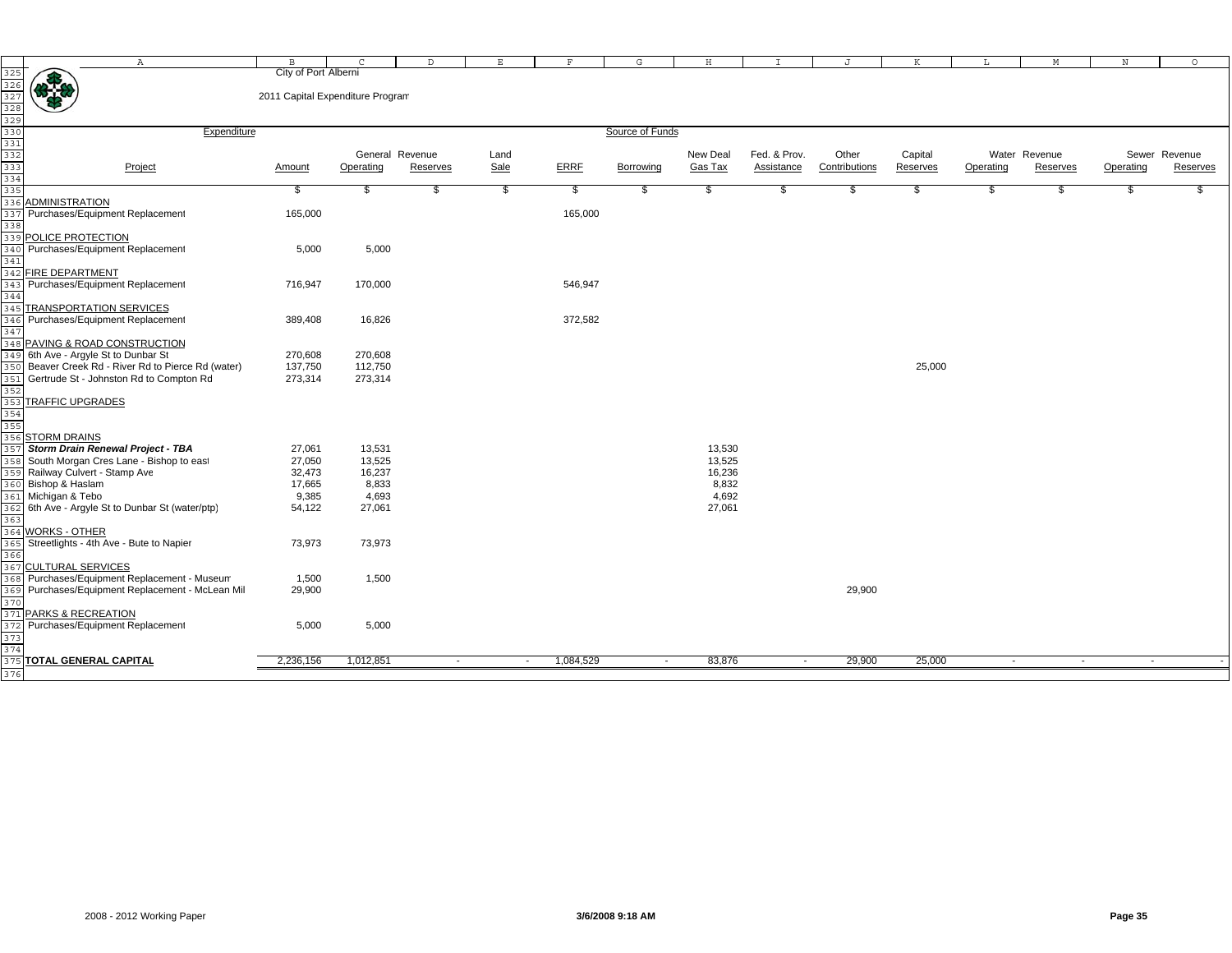|                                                             | $\mathbb{A}$                                 | $\mathbf{B}$                     | $\mathsf{C}$ | $\mathbb{D}$    | $\,$ E $\,$              |        | F           | G                | H              | T            | J             | K        | L                        | М             | $_{\rm N}$                          | $\circ$       |
|-------------------------------------------------------------|----------------------------------------------|----------------------------------|--------------|-----------------|--------------------------|--------|-------------|------------------|----------------|--------------|---------------|----------|--------------------------|---------------|-------------------------------------|---------------|
| 377                                                         |                                              | City of Port Alberni             |              |                 |                          |        |             |                  |                |              |               |          |                          |               |                                     |               |
|                                                             | 佛教                                           |                                  |              |                 |                          |        |             |                  |                |              |               |          |                          |               |                                     |               |
|                                                             |                                              | 2011 Capital Expenditure Program |              |                 |                          |        |             |                  |                |              |               |          |                          |               |                                     |               |
|                                                             |                                              |                                  |              |                 |                          |        |             |                  |                |              |               |          |                          |               |                                     |               |
|                                                             |                                              |                                  |              |                 |                          |        |             |                  |                |              |               |          |                          |               |                                     |               |
|                                                             |                                              |                                  |              |                 |                          |        |             |                  |                |              |               |          |                          |               |                                     |               |
|                                                             | Expenditure                                  |                                  |              |                 |                          |        |             | Source of Funds  |                |              |               |          |                          |               |                                     |               |
|                                                             |                                              |                                  |              |                 |                          |        |             |                  |                |              |               |          |                          |               |                                     |               |
|                                                             |                                              |                                  |              | General Revenue |                          |        |             |                  |                | Fed. & Prov. | Other         |          |                          | Water Revenue |                                     | Sewer Revenue |
|                                                             |                                              |                                  |              |                 | Land                     |        |             |                  | New Deal       |              |               | Capital  |                          |               |                                     |               |
|                                                             | Project                                      | <b>Amount</b>                    | Operating    | Reserves        | Sale                     |        | <b>ERRF</b> | Borrowing        | <b>Gas Tax</b> | Assistance   | Contributions | Reserves | Operating                | Reserves      | Operating                           | Reserves      |
|                                                             |                                              |                                  |              |                 |                          |        |             |                  |                |              |               |          |                          |               |                                     |               |
| 378<br>379<br>380<br>381<br>382<br>383<br>385<br>385<br>385 |                                              | S.                               | S            | \$              | \$                       |        | \$          | \$               | \$             | S.           | \$            | \$       | S                        |               |                                     |               |
|                                                             | 388 WATER WORKS                              |                                  |              |                 |                          |        |             |                  |                |              |               |          |                          |               |                                     |               |
|                                                             |                                              |                                  |              |                 |                          |        |             |                  |                |              |               |          |                          |               |                                     |               |
| 389                                                         | Purchases/Equipment Replacement              | 28,769                           |              |                 |                          |        |             |                  |                |              |               |          | 28,769                   |               |                                     |               |
| 390                                                         |                                              |                                  |              |                 |                          |        |             |                  |                |              |               |          |                          |               |                                     |               |
|                                                             | 391 Main Renewals & Upgrades                 |                                  |              |                 |                          |        |             |                  |                |              |               |          |                          |               |                                     |               |
| 392                                                         | Dead Ends & Distribution Upgrades            | 100,000                          |              |                 |                          |        |             |                  |                |              |               |          | 100,000                  |               |                                     |               |
| 393                                                         | Argyle St - 10th Ave to Kingsway Phase I     | 162,365                          |              |                 |                          |        |             |                  |                |              |               |          | 162,365                  |               |                                     |               |
| 394                                                         |                                              |                                  |              |                 |                          |        |             |                  |                |              |               |          |                          |               |                                     |               |
|                                                             | 6th Ave - Argyle St to Dunbar St (storm/ptp) | 129,892                          |              |                 |                          |        |             |                  |                |              |               |          | 129,892                  |               |                                     |               |
| 395                                                         |                                              |                                  |              |                 |                          |        |             |                  |                |              |               |          |                          |               |                                     |               |
| 396                                                         | <b>Installations</b>                         |                                  |              |                 |                          |        |             |                  |                |              |               |          |                          |               |                                     |               |
|                                                             |                                              |                                  |              |                 |                          |        |             |                  |                |              |               |          |                          |               |                                     |               |
| 397<br>398                                                  |                                              |                                  |              |                 |                          |        |             |                  |                |              |               |          |                          |               |                                     |               |
| 399                                                         | Treatment, Pumping & Metering                |                                  |              |                 |                          |        |             |                  |                |              |               |          |                          |               |                                     |               |
|                                                             |                                              |                                  |              |                 |                          |        |             |                  |                |              |               |          |                          |               |                                     |               |
| 400<br>401                                                  |                                              |                                  |              |                 |                          |        |             |                  |                |              |               |          |                          |               |                                     |               |
|                                                             |                                              |                                  |              |                 |                          |        |             |                  |                |              |               |          |                          |               |                                     |               |
|                                                             | <b>402 TOTAL WATER CAPITAL</b>               | 421,026                          | $\sim$       |                 | $\sim$                   | $\sim$ |             | $\sim$<br>$\sim$ | $\sim$         | $\sim$       | $\sim$        | $\sim$   | 421,026                  |               | $\sim$<br>$\sim$                    |               |
| 403                                                         |                                              |                                  |              |                 |                          |        |             |                  |                |              |               |          |                          |               |                                     |               |
| 404                                                         | <b>SEWER SYSTEM</b>                          |                                  |              |                 |                          |        |             |                  |                |              |               |          |                          |               |                                     |               |
| 405                                                         | Purchases/Equipment Replacement              | 5,800                            |              |                 |                          |        |             |                  |                |              |               |          |                          |               | 5,800                               |               |
|                                                             |                                              |                                  |              |                 |                          |        |             |                  |                |              |               |          |                          |               |                                     |               |
| 406                                                         |                                              |                                  |              |                 |                          |        |             |                  |                |              |               |          |                          |               |                                     |               |
| 407                                                         | Renewals / Relines                           |                                  |              |                 |                          |        |             |                  |                |              |               |          |                          |               |                                     |               |
| 408                                                         | 3541 11th Ave to North Park Dr (twin)        | 42,637                           |              |                 |                          |        |             |                  | 21,318         |              |               | 21,319   |                          |               |                                     |               |
|                                                             | 409 2673 9th Ave (replace)                   | 24,216                           |              |                 |                          |        |             |                  | 12,108         |              |               | 12,108   |                          |               |                                     |               |
|                                                             | 410 3819 9th Ave to Morton St                | 13,249                           |              |                 |                          |        |             |                  | 6,624          |              |               | 6,625    |                          |               |                                     |               |
| 411                                                         | 3855 9th Ave to Morton St                    | 28,684                           |              |                 |                          |        |             |                  | 14,342         |              |               | 14,342   |                          |               |                                     |               |
|                                                             |                                              |                                  |              |                 |                          |        |             |                  |                |              |               |          |                          |               |                                     |               |
| 412<br>413                                                  |                                              |                                  |              |                 |                          |        |             |                  |                |              |               |          |                          |               |                                     |               |
|                                                             | <b>New Sewer Installs</b>                    |                                  |              |                 |                          |        |             |                  |                |              |               |          |                          |               |                                     |               |
| 414<br>415<br>416                                           |                                              |                                  |              |                 |                          |        |             |                  |                |              |               |          |                          |               |                                     |               |
|                                                             |                                              |                                  |              |                 |                          |        |             |                  |                |              |               |          |                          |               |                                     |               |
|                                                             | <b>Treatment &amp; Pumping</b>               |                                  |              |                 |                          |        |             |                  |                |              |               |          |                          |               |                                     |               |
| 417                                                         | <b>SCADA Communication Upgrades II</b>       | 108,243                          |              |                 |                          |        |             |                  |                |              |               |          |                          |               | 108,243                             |               |
| 418                                                         |                                              |                                  |              |                 |                          |        |             |                  |                |              |               |          |                          |               |                                     |               |
|                                                             |                                              |                                  |              |                 |                          |        |             |                  |                |              |               |          |                          |               | 114,043                             |               |
|                                                             | <b>419 TOTAL SEWER CAPITAL</b>               | 222,829                          | $\sim$       |                 | $\sim$                   | $\sim$ |             | $\sim$<br>$\sim$ | 54,392         | $\sim$       | $\sim$        | 54,394   | $\overline{\phantom{a}}$ |               | $\sim$                              |               |
| 420                                                         |                                              |                                  |              |                 |                          |        |             |                  |                |              |               |          |                          |               |                                     |               |
| 421                                                         | <b>TOTAL 2011 CAPITAL</b>                    | 2,880,011                        | 1,012,851    |                 | $\overline{\phantom{a}}$ | $\sim$ | 1,084,529   | $\sim$           | 138,268        | $\sim$       | 29,900        | 79,394   | 421,026                  |               | 114,043<br>$\overline{\phantom{a}}$ |               |
| 422                                                         |                                              |                                  |              |                 |                          |        |             |                  |                |              |               |          |                          |               |                                     |               |
|                                                             |                                              |                                  |              |                 |                          |        |             |                  |                |              |               |          |                          |               |                                     |               |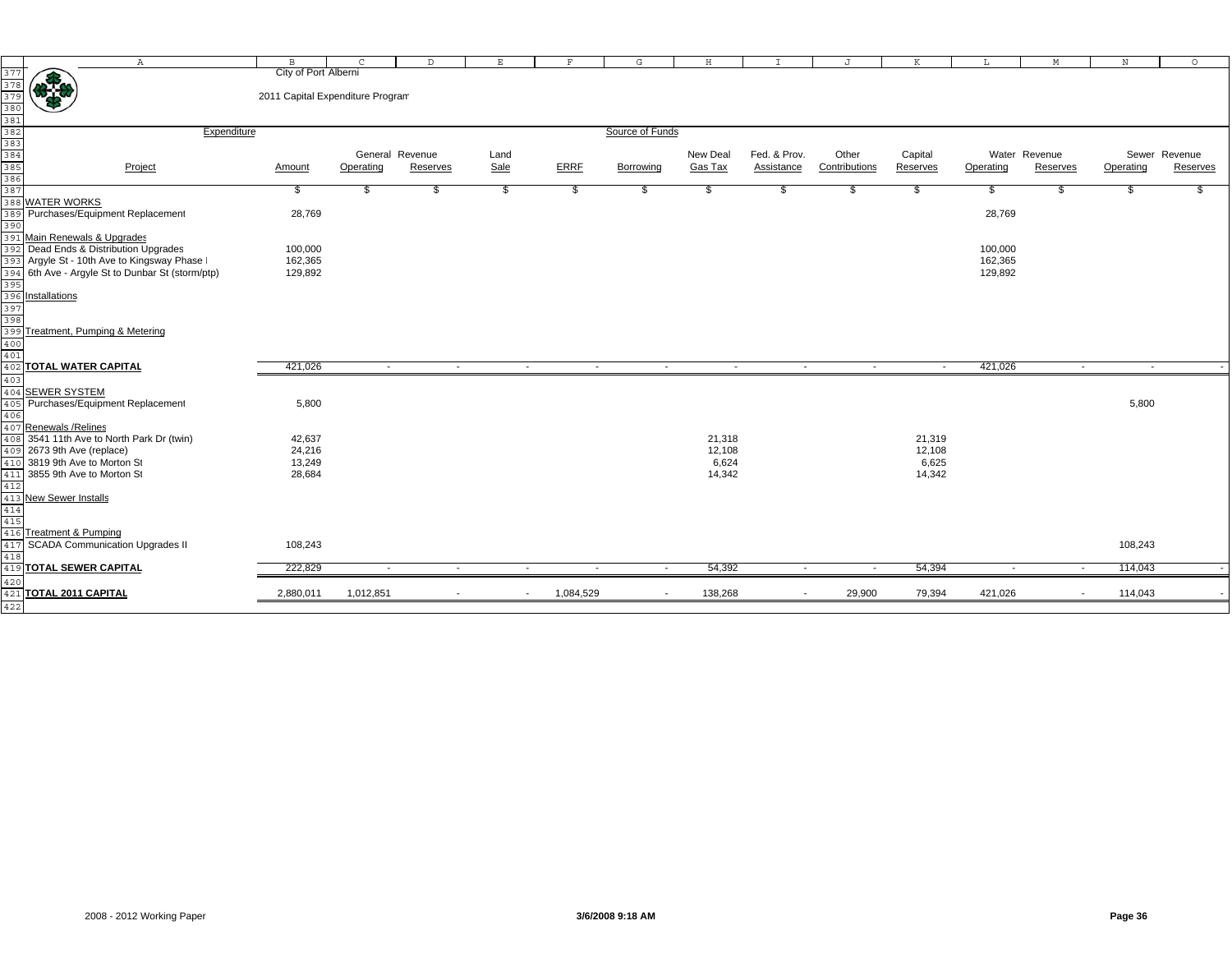|                                                                                                                                                                                                | $\mathbb{A}$                                          | B                                |           | <sup>D</sup>    | E.     | $\mathbf{F}$ | G               | H        |              |               |          |           | M             | $\, {\rm N}$ | $\circ$       |
|------------------------------------------------------------------------------------------------------------------------------------------------------------------------------------------------|-------------------------------------------------------|----------------------------------|-----------|-----------------|--------|--------------|-----------------|----------|--------------|---------------|----------|-----------|---------------|--------------|---------------|
| $\begin{array}{r}423 \\ 424 \\ \hline 425 \\ \hline 426 \\ \hline 427 \\ \hline 428 \\ \hline 429 \\ \hline 430 \\ \hline 431 \\ \hline 432 \\ \hline 433 \\ \hline 434 \\ \hline \end{array}$ |                                                       | City of Port Alberni             |           |                 |        |              |                 |          |              |               |          |           |               |              |               |
|                                                                                                                                                                                                | <b>OF BY</b>                                          |                                  |           |                 |        |              |                 |          |              |               |          |           |               |              |               |
|                                                                                                                                                                                                |                                                       | 2012 Capital Expenditure Program |           |                 |        |              |                 |          |              |               |          |           |               |              |               |
|                                                                                                                                                                                                |                                                       |                                  |           |                 |        |              |                 |          |              |               |          |           |               |              |               |
|                                                                                                                                                                                                |                                                       |                                  |           |                 |        |              |                 |          |              |               |          |           |               |              |               |
|                                                                                                                                                                                                | Expenditure                                           |                                  |           |                 |        |              | Source of Funds |          |              |               |          |           |               |              |               |
|                                                                                                                                                                                                |                                                       |                                  |           |                 |        |              |                 |          |              |               |          |           |               |              |               |
|                                                                                                                                                                                                |                                                       |                                  |           | General Revenue | Land   |              |                 | New Deal | Fed. & Prov. | Other         | Capital  |           | Water Revenue |              | Sewer Revenue |
|                                                                                                                                                                                                | Project                                               | Amount                           | Operating | <b>Reserves</b> | Sale   | <b>ERRF</b>  | Borrowing       | Gas Tax  | Assistance   | Contributions | Reserves | Operating | Reserves      | Operating    | Reserves      |
|                                                                                                                                                                                                |                                                       |                                  |           |                 |        |              |                 |          |              |               |          |           |               |              |               |
|                                                                                                                                                                                                |                                                       | \$                               | \$        | \$              | \$     | \$           | \$              | \$       | \$           | \$            | S.       | \$        | \$            | S            | S             |
|                                                                                                                                                                                                | <b>ADMINISTRATION</b>                                 |                                  |           |                 |        |              |                 |          |              |               |          |           |               |              |               |
| 435                                                                                                                                                                                            | Purchases/Equipment Replacement                       | 85,000                           |           |                 |        | 85,000       |                 |          |              |               |          |           |               |              |               |
| 436                                                                                                                                                                                            |                                                       |                                  |           |                 |        |              |                 |          |              |               |          |           |               |              |               |
| 437                                                                                                                                                                                            | POLICE PROTECTION                                     |                                  |           |                 |        |              |                 |          |              |               |          |           |               |              |               |
| 438                                                                                                                                                                                            | Purchases/Equipment Replacement                       | 5,000                            | 5,000     |                 |        |              |                 |          |              |               |          |           |               |              |               |
| 439                                                                                                                                                                                            |                                                       |                                  |           |                 |        |              |                 |          |              |               |          |           |               |              |               |
| 440                                                                                                                                                                                            | FIRE DEPARTMENT                                       |                                  |           |                 |        |              |                 |          |              |               |          |           |               |              |               |
| 441                                                                                                                                                                                            | Purchases/Equipment Replacement                       | 151,970                          | 76,200    |                 |        | 75,770       |                 |          |              |               |          |           |               |              |               |
| 442                                                                                                                                                                                            |                                                       |                                  |           |                 |        |              |                 |          |              |               |          |           |               |              |               |
| 443                                                                                                                                                                                            | <b>TRANSPORTATION SERVICES</b>                        |                                  |           |                 |        |              |                 |          |              |               |          |           |               |              |               |
| 444                                                                                                                                                                                            | Purchases/Equipment Replacement                       | 858,815                          | 46,808    |                 |        | 812,007      |                 |          |              |               |          |           |               |              |               |
| 445                                                                                                                                                                                            |                                                       |                                  |           |                 |        |              |                 |          |              |               |          |           |               |              |               |
| 446                                                                                                                                                                                            | PAVING & ROAD CONSTRUCTION                            |                                  |           |                 |        |              |                 |          |              |               |          |           |               |              |               |
| 447                                                                                                                                                                                            | 3rd Ave - Dunbar St to Redford St (sewer)             | 259,459                          | 234,459   |                 |        |              |                 |          |              |               | 25,000   |           |               |              |               |
|                                                                                                                                                                                                | 448 6th Ave - Wallace St to Roger St                  | 331,224                          | 331,224   |                 |        |              |                 |          |              |               |          |           |               |              |               |
| 449                                                                                                                                                                                            | Elizabeth St - Burke Rd to Arrowsmith Rd              | 218,608                          | 218,608   |                 |        |              |                 |          |              |               |          |           |               |              |               |
| 450                                                                                                                                                                                            | 7th Ave - Redford St to Bute St (storm)               | 218,608                          | 218,608   |                 |        |              |                 |          |              |               |          |           |               |              |               |
| 451                                                                                                                                                                                            | 7th Ave - Bute St to Burde St (storm)                 | 230,753                          | 230,753   |                 |        |              |                 |          |              |               |          |           |               |              |               |
| 452                                                                                                                                                                                            | 7th Ave - Burde St to North Park Dr (storm)           | 182,173                          | 182,173   |                 |        |              |                 |          |              |               |          |           |               |              |               |
| 453                                                                                                                                                                                            |                                                       |                                  |           |                 |        |              |                 |          |              |               |          |           |               |              |               |
| 454                                                                                                                                                                                            | <b>TRAFFIC UPGRADES</b>                               |                                  |           |                 |        |              |                 |          |              |               |          |           |               |              |               |
| 455                                                                                                                                                                                            |                                                       |                                  |           |                 |        |              |                 |          |              |               |          |           |               |              |               |
| 456                                                                                                                                                                                            |                                                       |                                  |           |                 |        |              |                 |          |              |               |          |           |               |              |               |
| 457                                                                                                                                                                                            | <b>STORM DRAINS</b>                                   |                                  |           |                 |        |              |                 |          |              |               |          |           |               |              |               |
| 458                                                                                                                                                                                            | Haslam - Bishop to Tebo                               | 57,434                           | 28,717    |                 |        |              |                 | 28,717   |              |               |          |           |               |              |               |
| 459                                                                                                                                                                                            | Johnston Rd at Cherry Creek Rd                        | 33,784                           | 16,892    |                 |        |              |                 | 16,892   |              |               |          |           |               |              |               |
| 460                                                                                                                                                                                            | 4829 Margaret to south                                | 22,082                           | 11,041    |                 |        |              |                 | 11,041   |              |               |          |           |               |              |               |
| 461                                                                                                                                                                                            | 7th Ave - Redford St to Bute St (ptp)                 | 59,620                           | 29,810    |                 |        |              |                 | 29,810   |              |               |          |           |               |              |               |
| 462                                                                                                                                                                                            | 7th Ave - Bute St to Burde St (ptp)                   | 62,933                           | 31,467    |                 |        |              |                 | 31,466   |              |               |          |           |               |              |               |
| 463                                                                                                                                                                                            | 7th Ave - Burde St to North Park Dr (ptp)             | 49,684                           | 24,842    |                 |        |              |                 | 24,842   |              |               |          |           |               |              |               |
| 464                                                                                                                                                                                            |                                                       |                                  |           |                 |        |              |                 |          |              |               |          |           |               |              |               |
| 465                                                                                                                                                                                            | WORKS - OTHER                                         |                                  |           |                 |        |              |                 |          |              |               |          |           |               |              |               |
| 466                                                                                                                                                                                            | City Hall Backup Power Generator                      | 39,810                           | 39,810    |                 |        |              |                 |          |              |               |          |           |               |              |               |
| 467                                                                                                                                                                                            | <b>Bus Shelters</b>                                   | 33,122                           | 33,122    |                 |        |              |                 |          |              |               |          |           |               |              |               |
| 468                                                                                                                                                                                            |                                                       |                                  |           |                 |        |              |                 |          |              |               |          |           |               |              |               |
|                                                                                                                                                                                                | <b>469 CULTURAL SERVICES</b>                          |                                  |           |                 |        |              |                 |          |              |               |          |           |               |              |               |
|                                                                                                                                                                                                | Purchases/Equipment Replacement - Museum              | 1,500                            | 1,500     |                 |        |              |                 |          |              |               |          |           |               |              |               |
| 470                                                                                                                                                                                            | 471 Purchases/Equipment Replacement - McLean Mil      | 29,900                           |           |                 |        |              |                 |          |              | 29,900        |          |           |               |              |               |
|                                                                                                                                                                                                |                                                       |                                  |           |                 |        |              |                 |          |              |               |          |           |               |              |               |
| 472                                                                                                                                                                                            |                                                       |                                  |           |                 |        |              |                 |          |              |               |          |           |               |              |               |
| 473                                                                                                                                                                                            | PARKS & RECREATION<br>Purchases/Equipment Replacement | 99,172                           | 5,000     |                 |        | 94,172       |                 |          |              |               |          |           |               |              |               |
|                                                                                                                                                                                                | Echo Centre Sound System                              | 26,000                           | 26,000    |                 |        |              |                 |          |              |               |          |           |               |              |               |
| 475                                                                                                                                                                                            |                                                       |                                  |           |                 |        |              |                 |          |              |               |          |           |               |              |               |
| 476                                                                                                                                                                                            | Rec Park Tennis Courts                                | 35,000                           | 35,000    |                 |        |              |                 |          |              |               |          |           |               |              |               |
| 477                                                                                                                                                                                            | 478 TOTAL GENERAL CAPITAL                             | 3,091,651                        | 1,827,034 |                 |        | 1,066,949    |                 | 142,768  |              | 29,900        | 25,000   | $\sim$    |               | $\sim$       |               |
|                                                                                                                                                                                                |                                                       |                                  |           | $\sim$          | $\sim$ |              | $\sim$          |          | $\sim$       |               |          |           | $\sim$        |              |               |
| 479                                                                                                                                                                                            |                                                       |                                  |           |                 |        |              |                 |          |              |               |          |           |               |              |               |